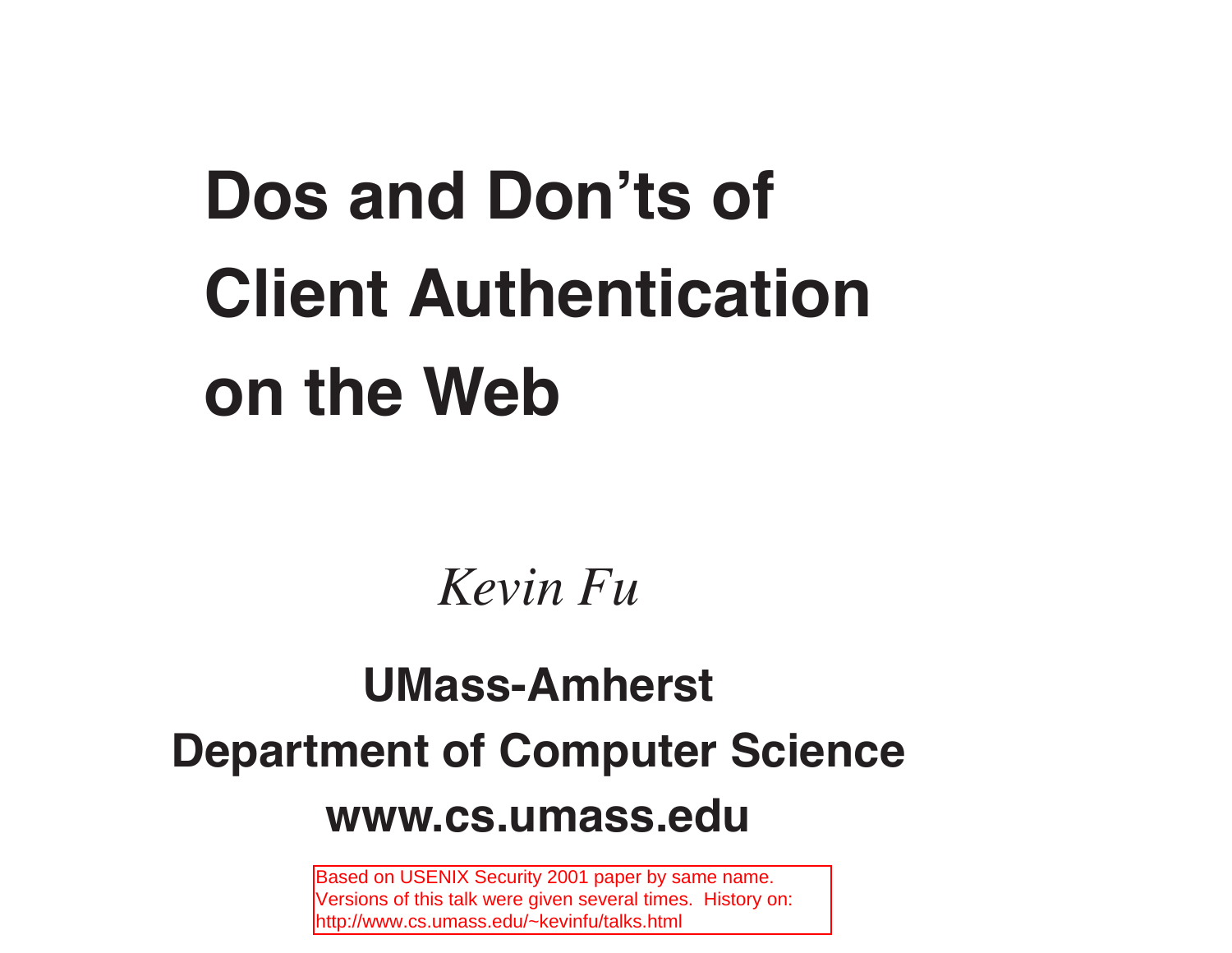|   |                                                                   |      |                                |        |              | Netscape: E*TRADE Log On                                                                                                                                                                                                                                                                    |                                                                 |                |                |                         |                  |      |
|---|-------------------------------------------------------------------|------|--------------------------------|--------|--------------|---------------------------------------------------------------------------------------------------------------------------------------------------------------------------------------------------------------------------------------------------------------------------------------------|-----------------------------------------------------------------|----------------|----------------|-------------------------|------------------|------|
|   | File                                                              | Edit | View                           | Go     | Communicator |                                                                                                                                                                                                                                                                                             |                                                                 |                |                |                         |                  | Help |
|   |                                                                   |      |                                |        |              | News / Downloads / Software / Hardware / Developers / Help / Search / Shop                                                                                                                                                                                                                  |                                                                 |                |                |                         |                  |      |
|   |                                                                   |      |                                |        |              | EDookmarks & Netsite: https://trading.etrade.com/cgi-bin/gx.cgi/AppLogi V                                                                                                                                                                                                                   |                                                                 |                |                |                         | 《 What's Related |      |
|   |                                                                   |      |                                |        | 發            |                                                                                                                                                                                                                                                                                             | ली।                                                             |                |                |                         |                  |      |
|   | Back                                                              |      | Forward                        | Reload | Home         | Search                                                                                                                                                                                                                                                                                      | Netscape                                                        | Print          | Security       | Shop                    |                  | Stop |
|   | Home                                                              |      | <b>Portfolios</b>              |        |              | Markets Quotes & Research                                                                                                                                                                                                                                                                   |                                                                 | <b>Trading</b> | <b>Banking</b> | <b>Account Services</b> |                  |      |
|   |                                                                   |      |                                |        |              | <b>E*TRADE Customer &amp; Member Log On</b>                                                                                                                                                                                                                                                 |                                                                 |                |                |                         |                  |      |
|   |                                                                   |      |                                |        |              | New! Earn \$50 for each new customer you refer to E*TRADE. Get started now (customer logon required)                                                                                                                                                                                        |                                                                 |                |                |                         |                  |      |
|   |                                                                   |      | <b>E*TRADE User Name:</b>      |        | Password:    |                                                                                                                                                                                                                                                                                             |                                                                 | Start In:      |                |                         |                  |      |
|   |                                                                   |      |                                |        | ľ            |                                                                                                                                                                                                                                                                                             | LOG ON                                                          |                | Home           | ▭                       |                  |      |
|   |                                                                   |      | Members: Forgot your password? |        |              |                                                                                                                                                                                                                                                                                             | Log on to OptionsLink®<br>(For Business Solutions clients only) |                |                |                         |                  |      |
|   |                                                                   |      |                                |        |              |                                                                                                                                                                                                                                                                                             |                                                                 |                |                |                         |                  |      |
|   |                                                                   |      |                                |        |              |                                                                                                                                                                                                                                                                                             |                                                                 |                |                |                         |                  |      |
|   | For our Chinese language investors, we now offer E*TRADE Chinese. |      |                                |        |              |                                                                                                                                                                                                                                                                                             |                                                                 |                |                |                         |                  |      |
|   |                                                                   |      |                                |        |              | Statement of Financial Condition * Not FDIC Insured * No Bank Guarantee * May Lose Value. About brokerage insurance.<br>System response and account access times may vary due to a variety of factors, including trading volumes, market conditions, system performance, and other factors. |                                                                 |                |                |                         |                  |      |
|   |                                                                   |      |                                |        |              |                                                                                                                                                                                                                                                                                             |                                                                 |                |                |                         |                  |      |
| А |                                                                   |      | 100%                           |        |              |                                                                                                                                                                                                                                                                                             |                                                                 |                |                |                         | 6P<br>圂          |      |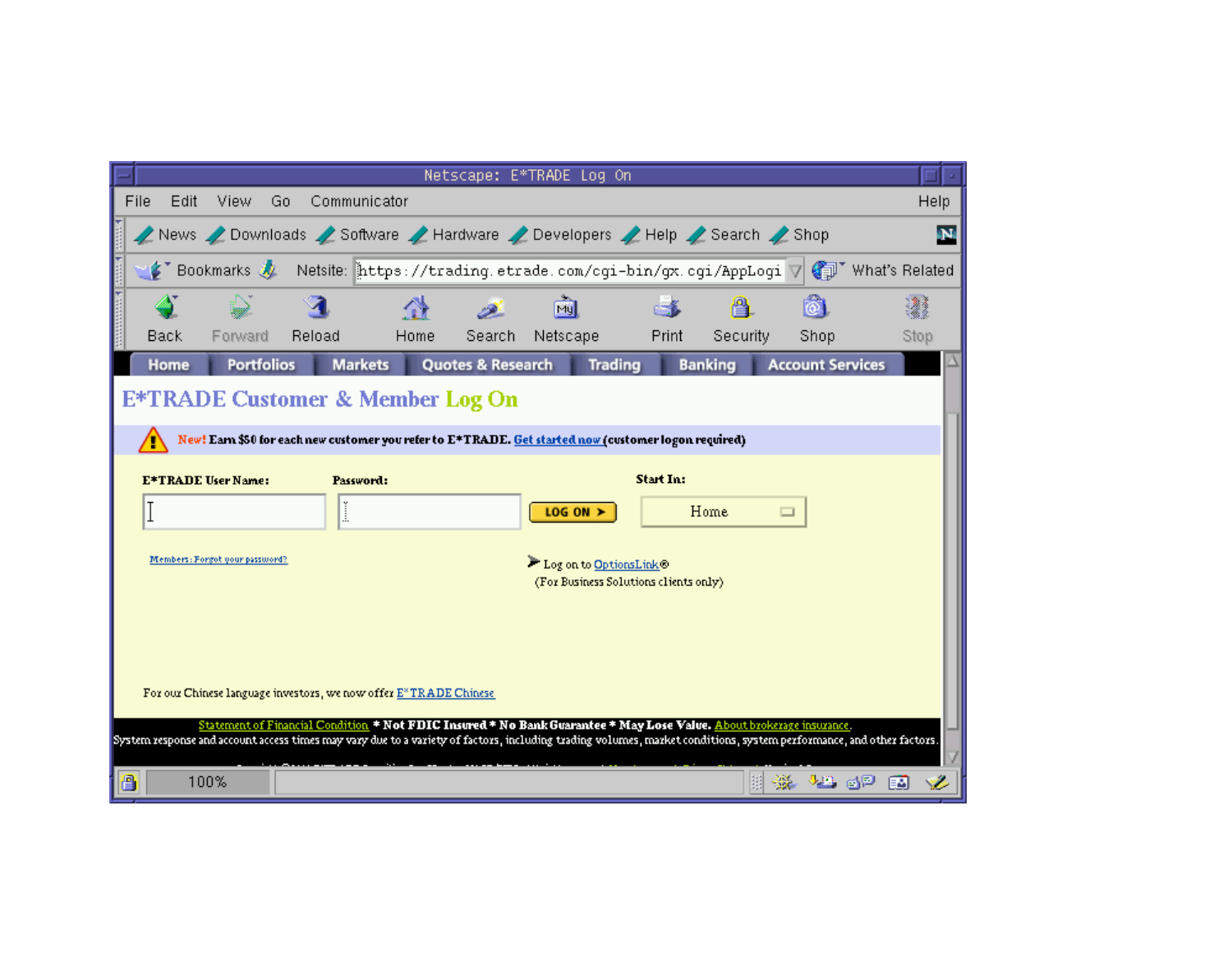|   |                        |      |                            |                                                                                                                 |                                                                            |                   | Netscape: MIT WebSIS: For Students                                                                            |                             |                                                                                      |      |                |
|---|------------------------|------|----------------------------|-----------------------------------------------------------------------------------------------------------------|----------------------------------------------------------------------------|-------------------|---------------------------------------------------------------------------------------------------------------|-----------------------------|--------------------------------------------------------------------------------------|------|----------------|
|   | File                   | Edit | View<br>Go                 | Communicator                                                                                                    |                                                                            |                   |                                                                                                               |                             |                                                                                      |      | Help           |
|   |                        |      |                            |                                                                                                                 | News / Downloads / Software / Hardware / Developers / Help / Search / Shop |                   |                                                                                                               |                             |                                                                                      |      | ЦN.            |
|   |                        |      |                            |                                                                                                                 | Bookmarks & Netsite: [http://student.mit.edu/cgi-docs/student.html         |                   |                                                                                                               |                             |                                                                                      |      | What's Related |
|   |                        |      |                            |                                                                                                                 | 分                                                                          |                   | Mu                                                                                                            |                             |                                                                                      |      |                |
|   | Back                   |      | Forward                    | Reload                                                                                                          | Home                                                                       | Search            | Netscape                                                                                                      | Print                       | Security                                                                             | Shop | Stop           |
|   |                        |      |                            |                                                                                                                 | <b>Student</b><br>Information<br>System <sub>1</sub>                       | <b>MIT WebSIS</b> |                                                                                                               |                             |                                                                                      |      |                |
|   |                        |      | <b>Adding and Dropping</b> | for Students<br>Academic Record<br>current registration, grade                                                  |                                                                            |                   | a.<br>The site 'student.mit.edu' has requested client authentication.<br>Here is the site's certificate: $\,$ | <b>Select A Certificate</b> |                                                                                      |      |                |
|   | search<br><u>email</u> |      |                            | <b>Financial Record</b><br>student account, financial<br><b>Biographic Record</b><br>addresses, required emerge |                                                                            |                   | Certificate for: Massachusetts Institute of Technology<br>Signed by:<br>Encryption:                           |                             | Massachusetts Institute of Technology<br>Highest Grade (RC4 with 128-bit secret key) |      | More Info.     |
|   |                        |      |                            |                                                                                                                 | <b>Physical Education</b><br>lottery and information                       |                   | Select Your Certificate:   Kevin E Fu's Massachusetts Institute of Technology ID   1                          |                             |                                                                                      |      |                |
|   |                        |      |                            |                                                                                                                 | <b>Subject Offerings and Schedule</b>                                      |                   |                                                                                                               |                             |                                                                                      |      |                |
| ď |                        |      |                            |                                                                                                                 |                                                                            |                   |                                                                                                               |                             | 關                                                                                    |      | - 6P<br>ЕM     |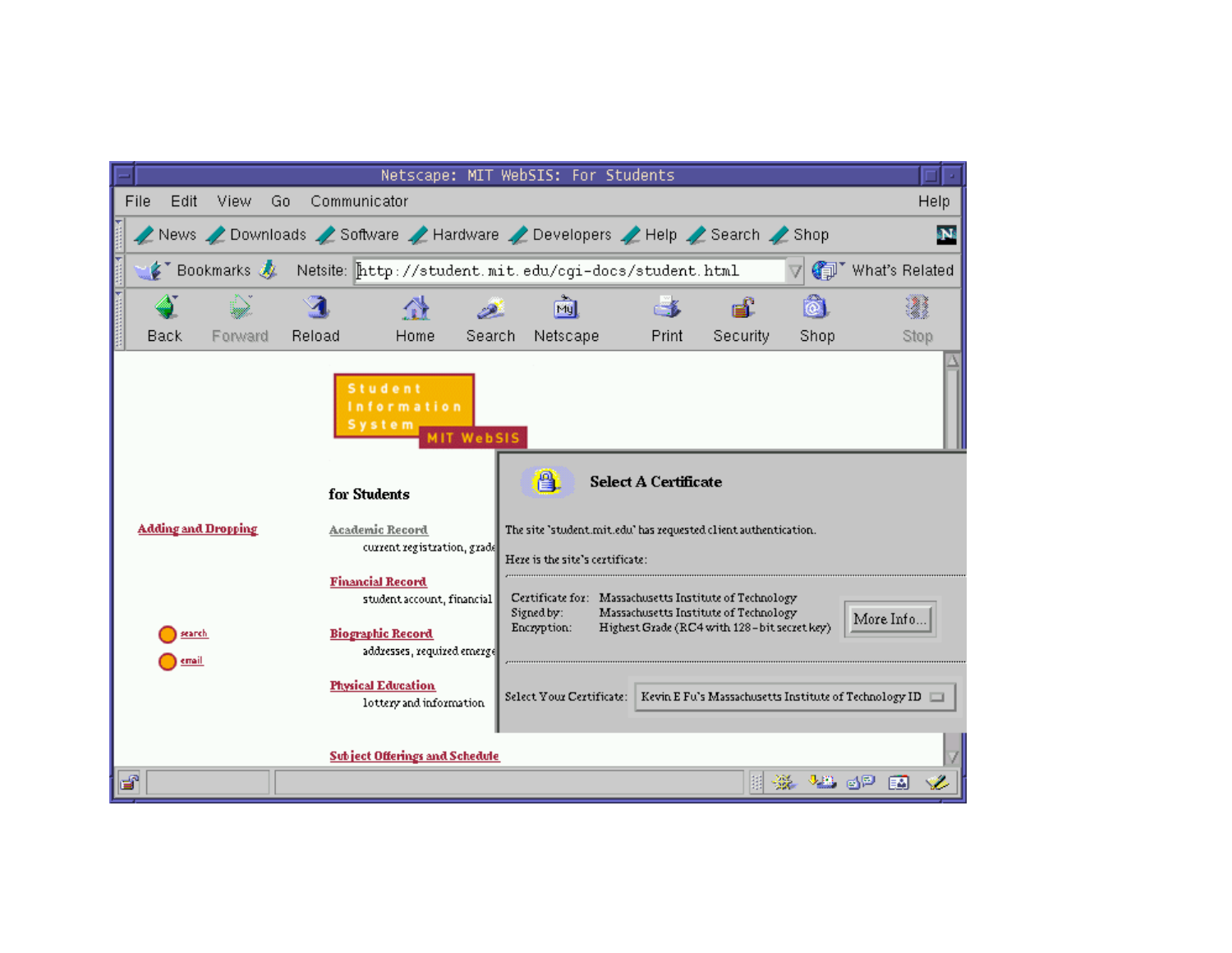## **What this talk is about**

• Improving the security of client authentication on the Web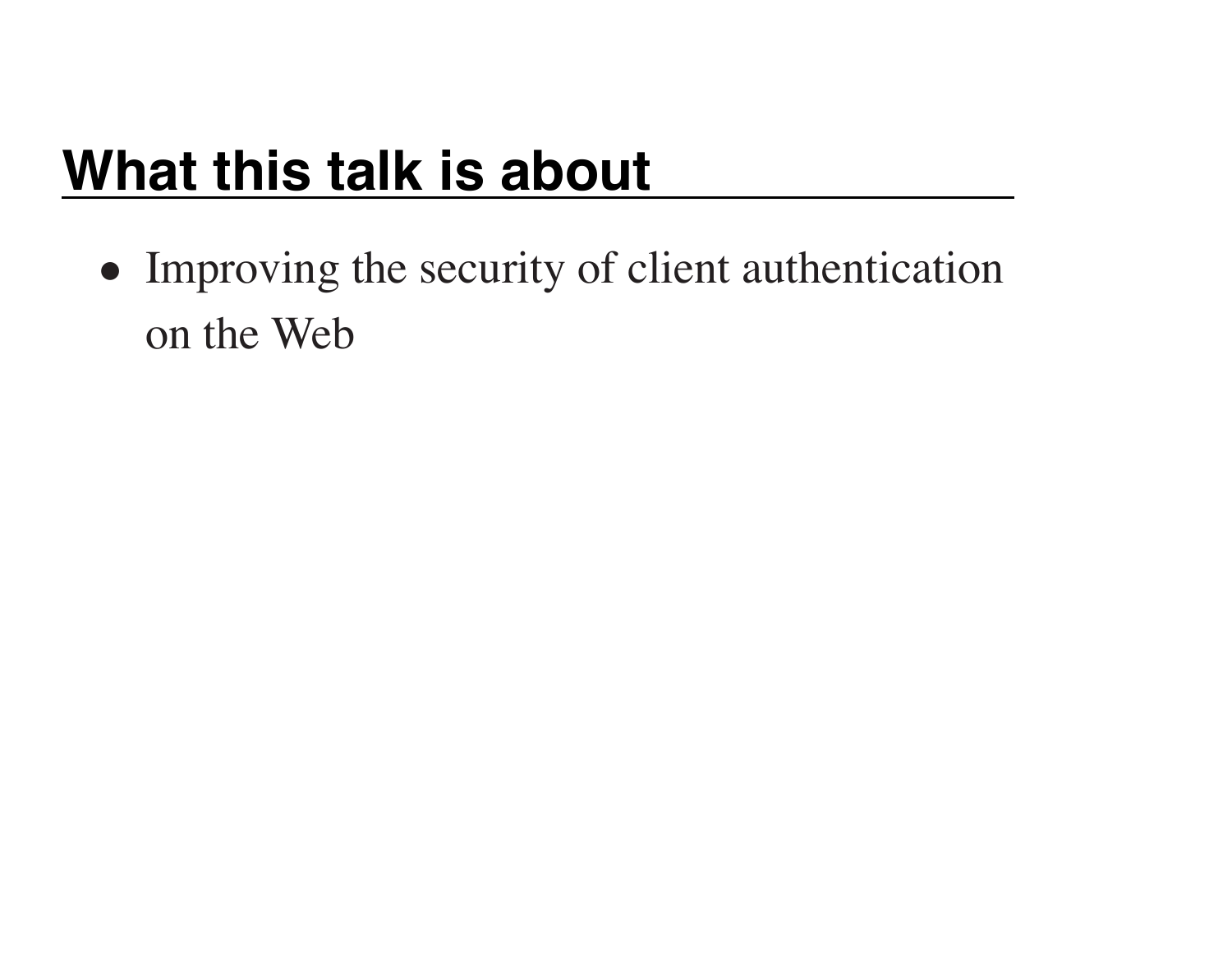#### **Where are we now?**

• We have HTTP authentication

| <b>Connect to snafu.lcs.mit.edu</b> |                      |
|-------------------------------------|----------------------|
|                                     |                      |
| Password Required                   |                      |
| User name:                          | $\mathbf G$          |
| Password:                           |                      |
|                                     | Remember my password |
|                                     |                      |
|                                     | Cancel<br>OK         |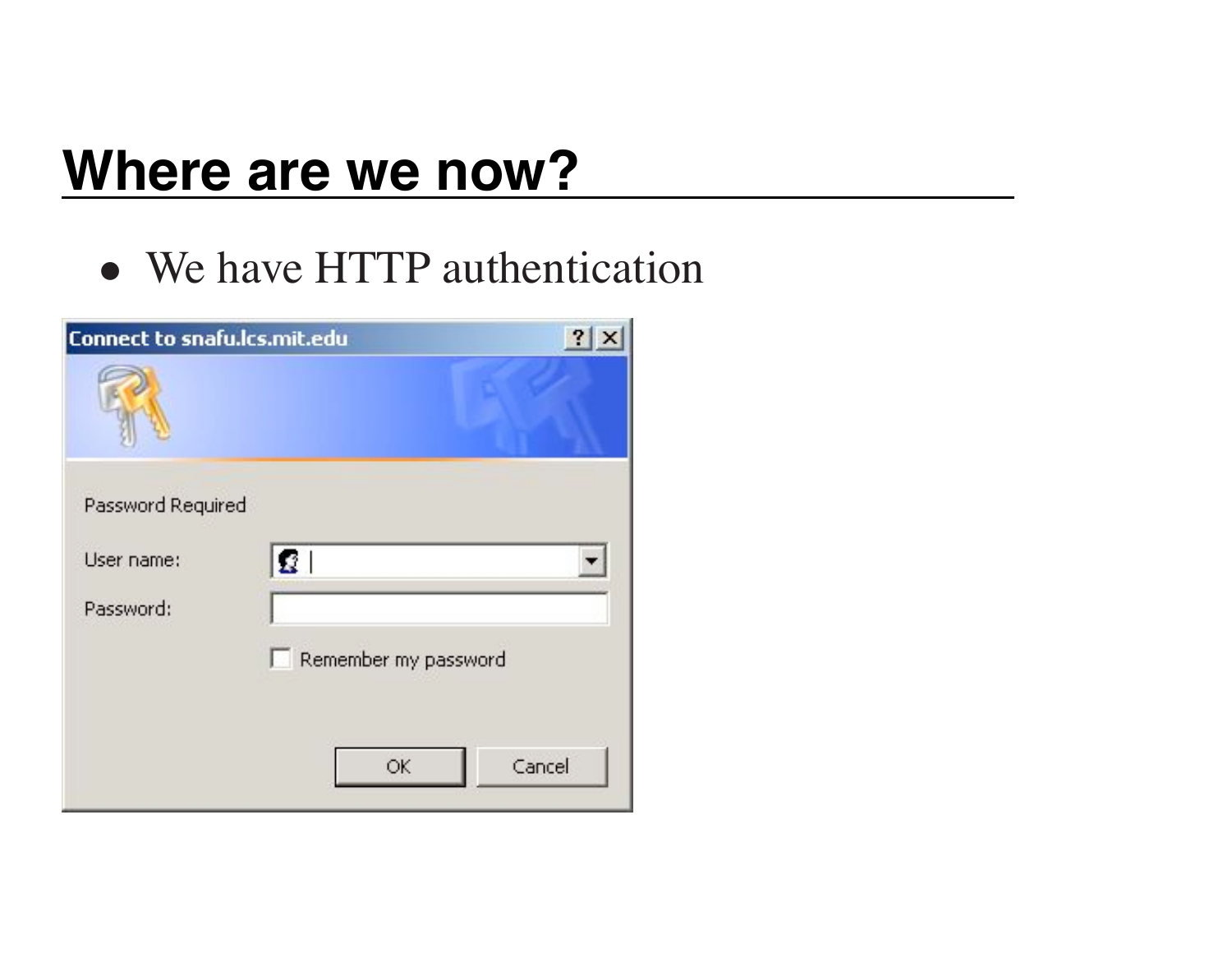#### **Where are we now?**

- We have HTTP authentication
- We've had SSL for nearly a decade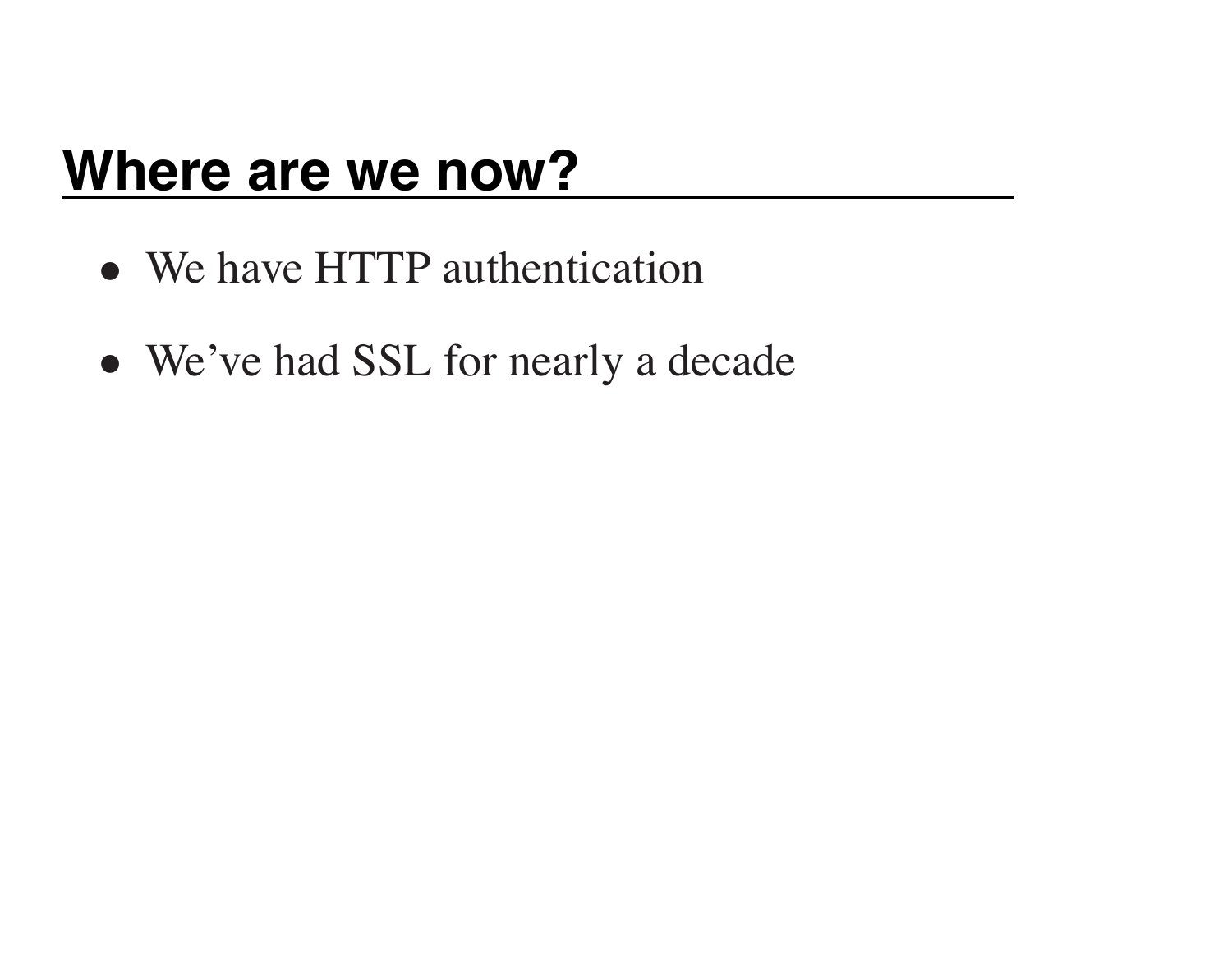#### **Where are we now?**

- We have HTTP authentication
- We've had SSL for nearly a decade
- Client authentication should be easy, right?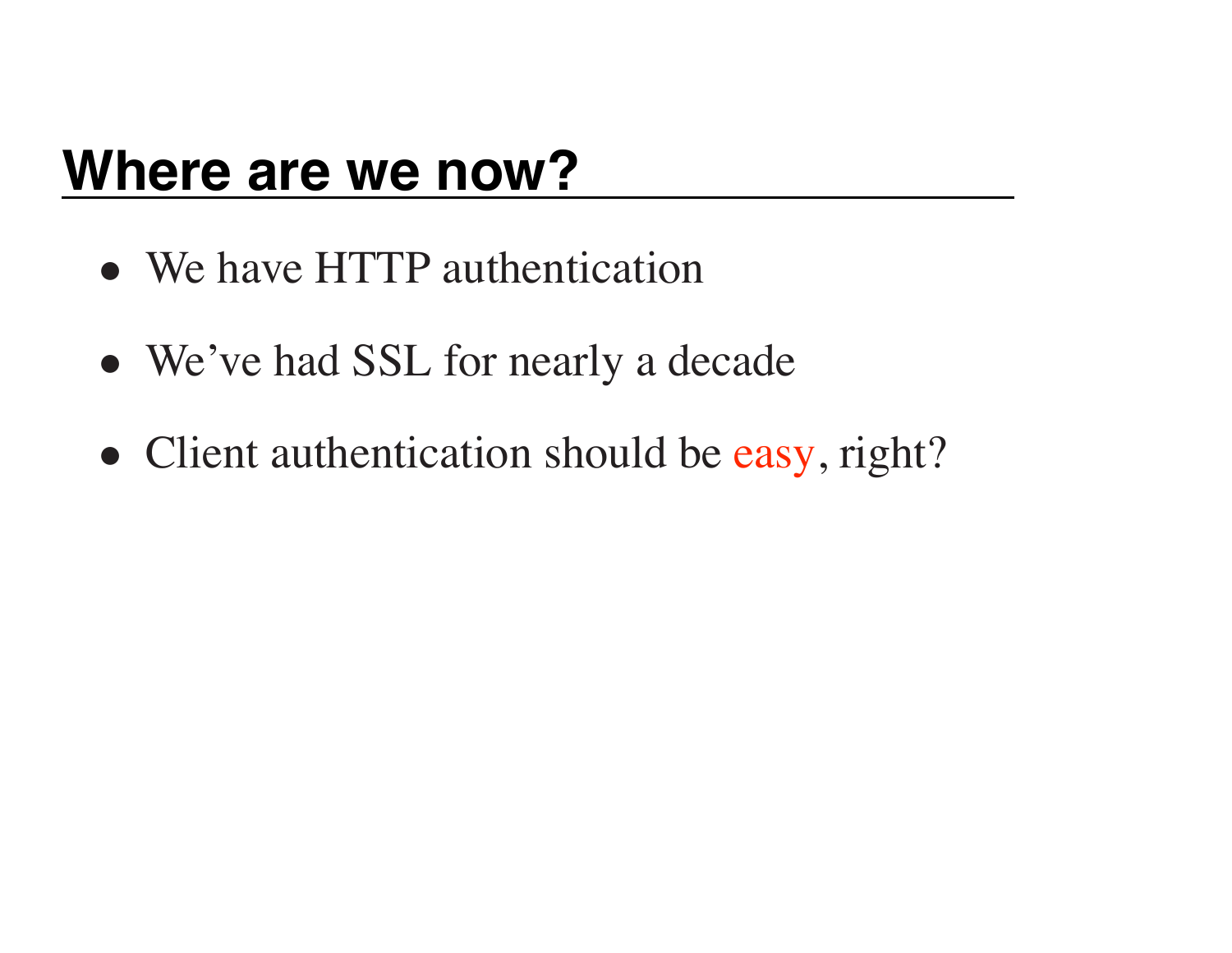#### **Many Web sites get it wrong**

| <b>Site</b>                | <b>Security problem</b>            |
|----------------------------|------------------------------------|
| <b>WSJ.com</b>             | crypto misuse, secret key exposed  |
| tiffany.com                | <b>SQL</b> injection               |
| opentable.com              | guessable user IDs                 |
| cooking.com                | guessable user IDs                 |
| <b>SprintPCS.com</b>       | leaks authenticator in plaintext   |
| <b>FatBrain.com</b>        | predictable session ID             |
| HighSchoolAlumni.com       | circumvent password authentication |
| <b>PerformanceBike.com</b> | predictable session ID             |
| ihateshopping.net          | circumvent password authentication |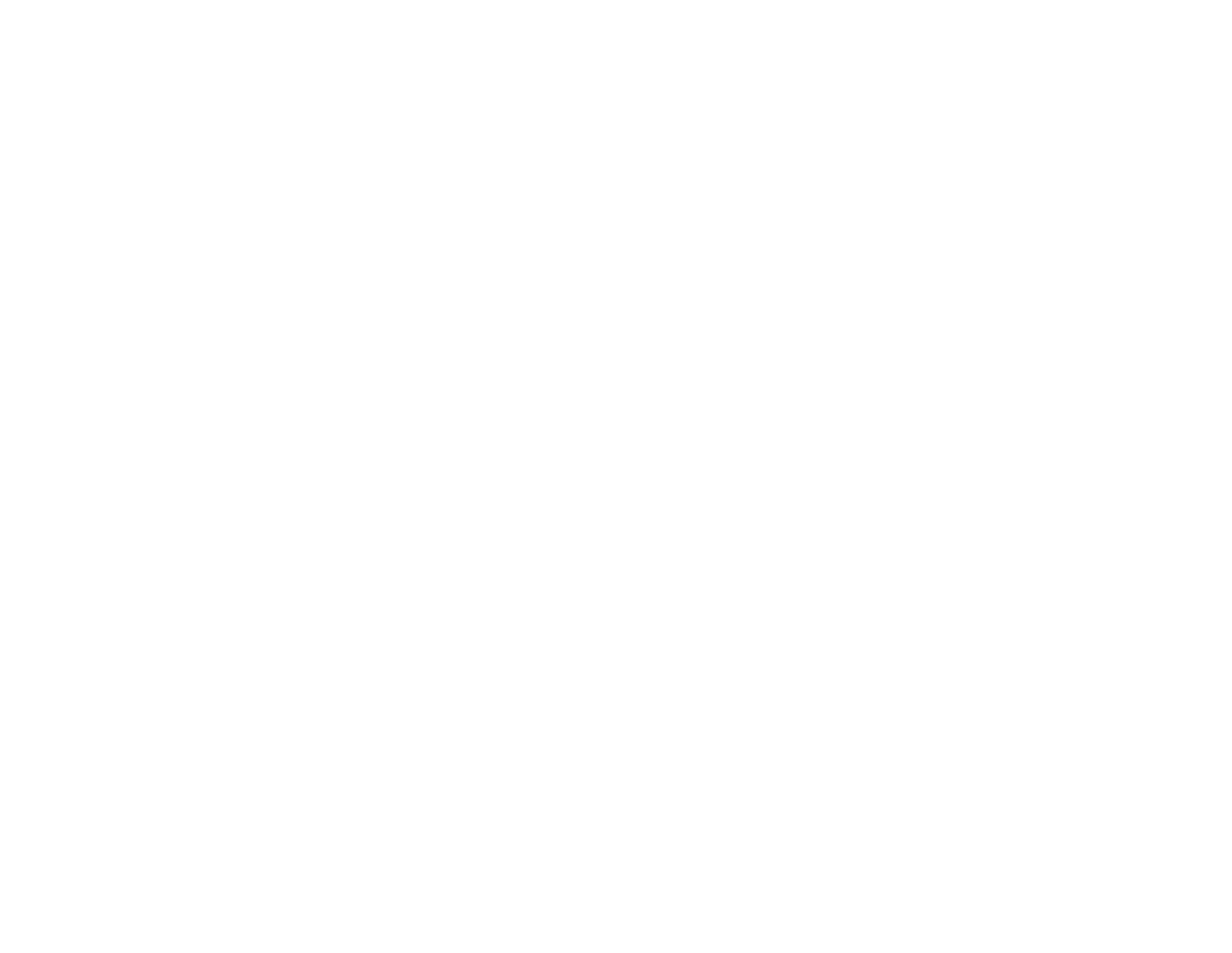#### **Toolkits are vulnerable too**

| <b>Toolkit</b>            | <b>Security problem</b>              |
|---------------------------|--------------------------------------|
| <b>BlueMartini</b>        | missing authentication check         |
| <b>Allaire ColdFusion</b> | predictable session IDs, LCNG        |
| <b>ArsDigita ACS</b>      | signs ambiguous messages             |
| <b>Jakarta TomCat</b>     | predictable session IDs, random seed |
| <b>PHP</b>                | session IDs based on time of day     |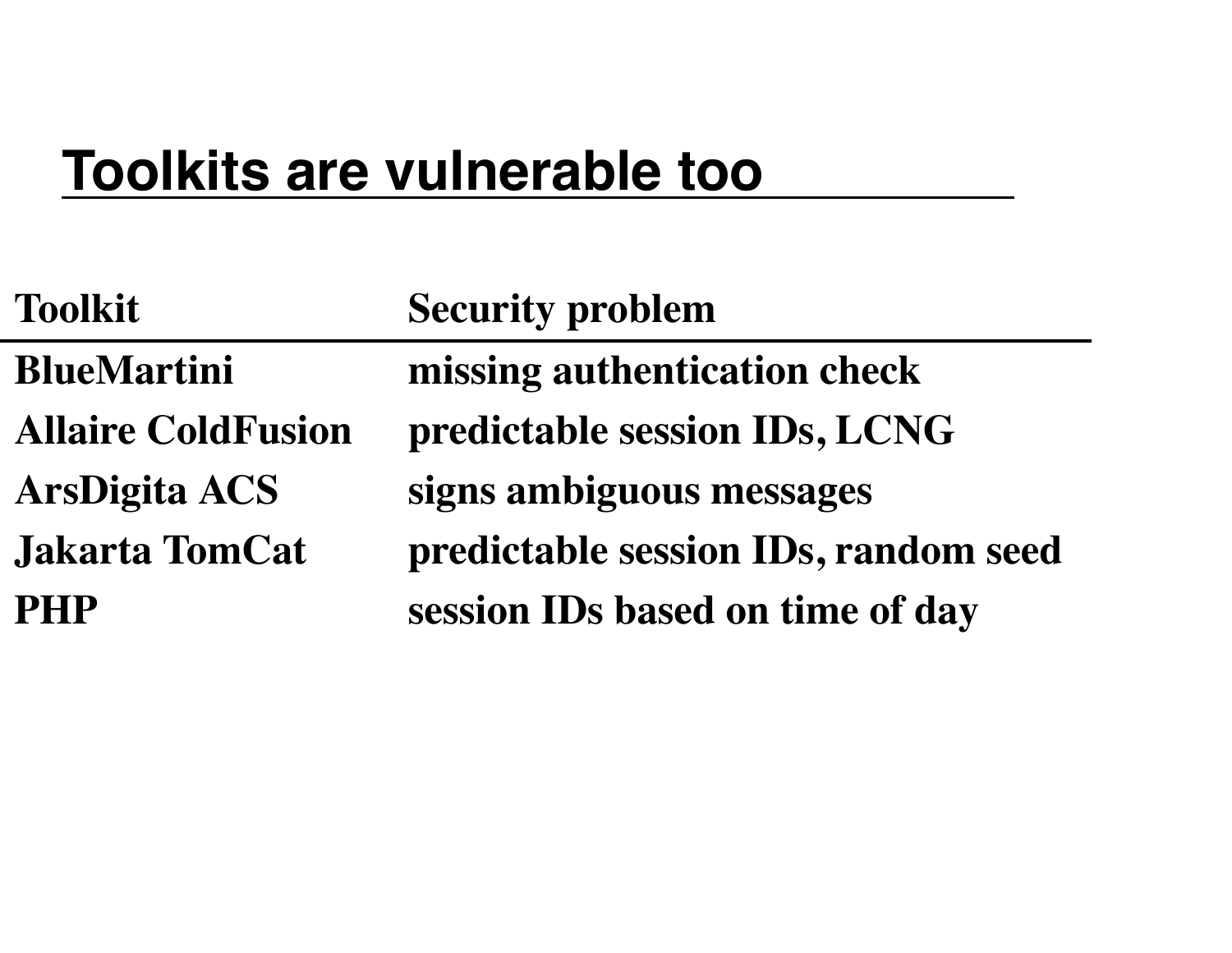#### **How is it done?**

## So how do Web sites implement user authentication?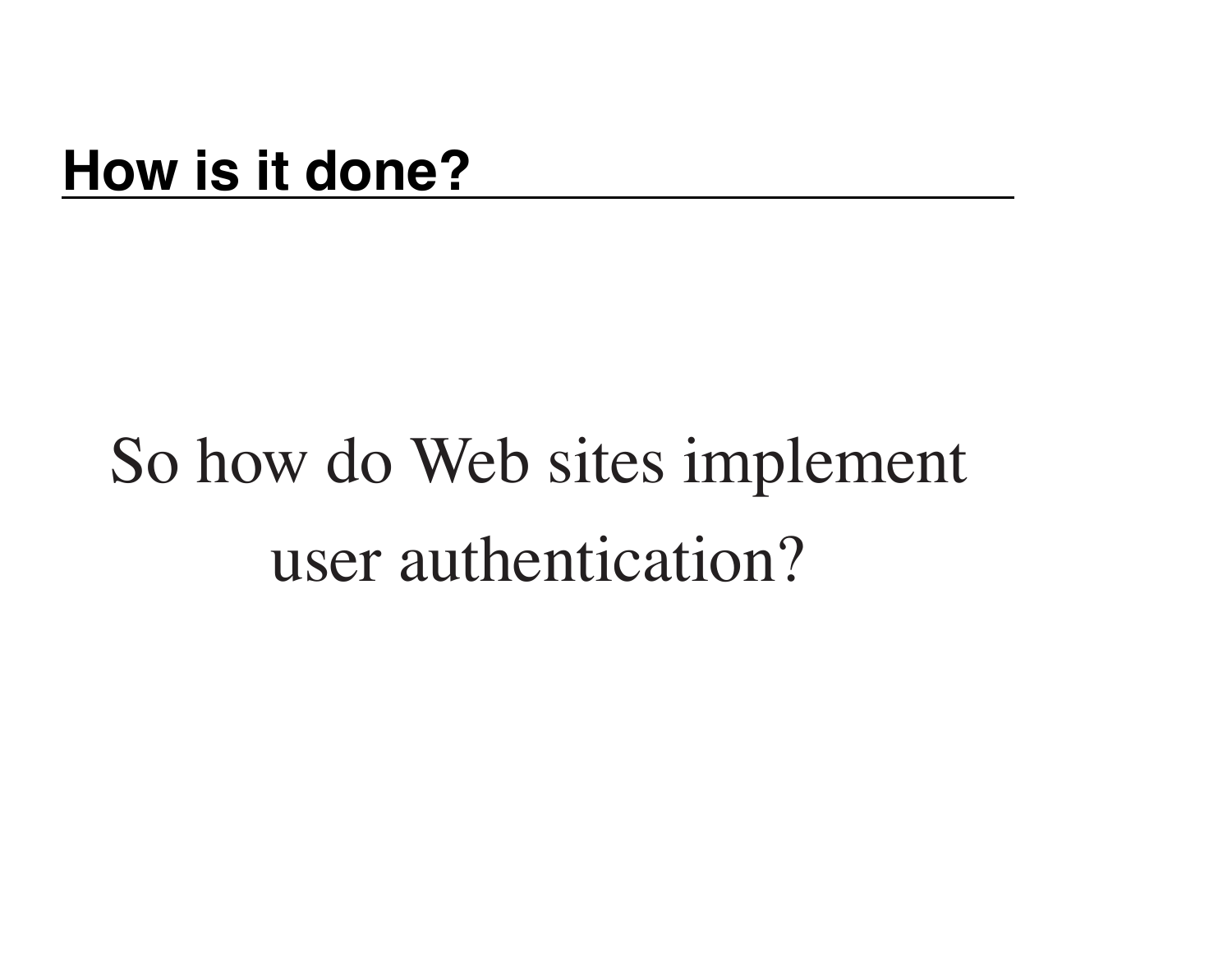## **Cookies: what are they?**

- A Web server can store key/value pairs on a client
- The browser resends cookies in subsequent requests to the server
- Cookies can implement login sessions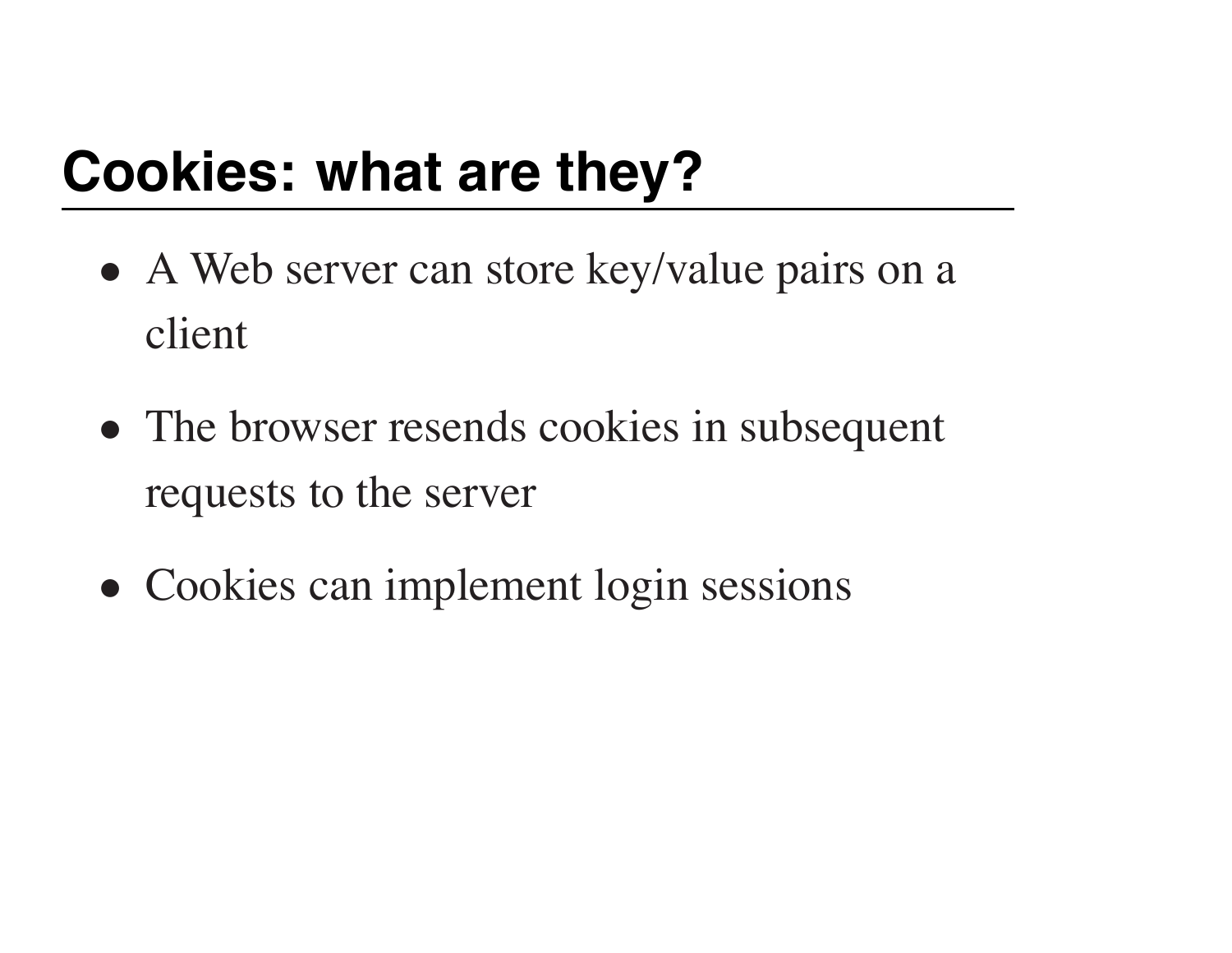## **Sample cookie**

| domain            | .wsj.com               |
|-------------------|------------------------|
| Path              | $\log i$               |
| SSL?              | <b>FALSE</b>           |
| <b>Expiration</b> | 941452067              |
| Variable name     | fastlogin              |
| <b>Value</b>      | bitdiddleMaRdw2J1h6Lfc |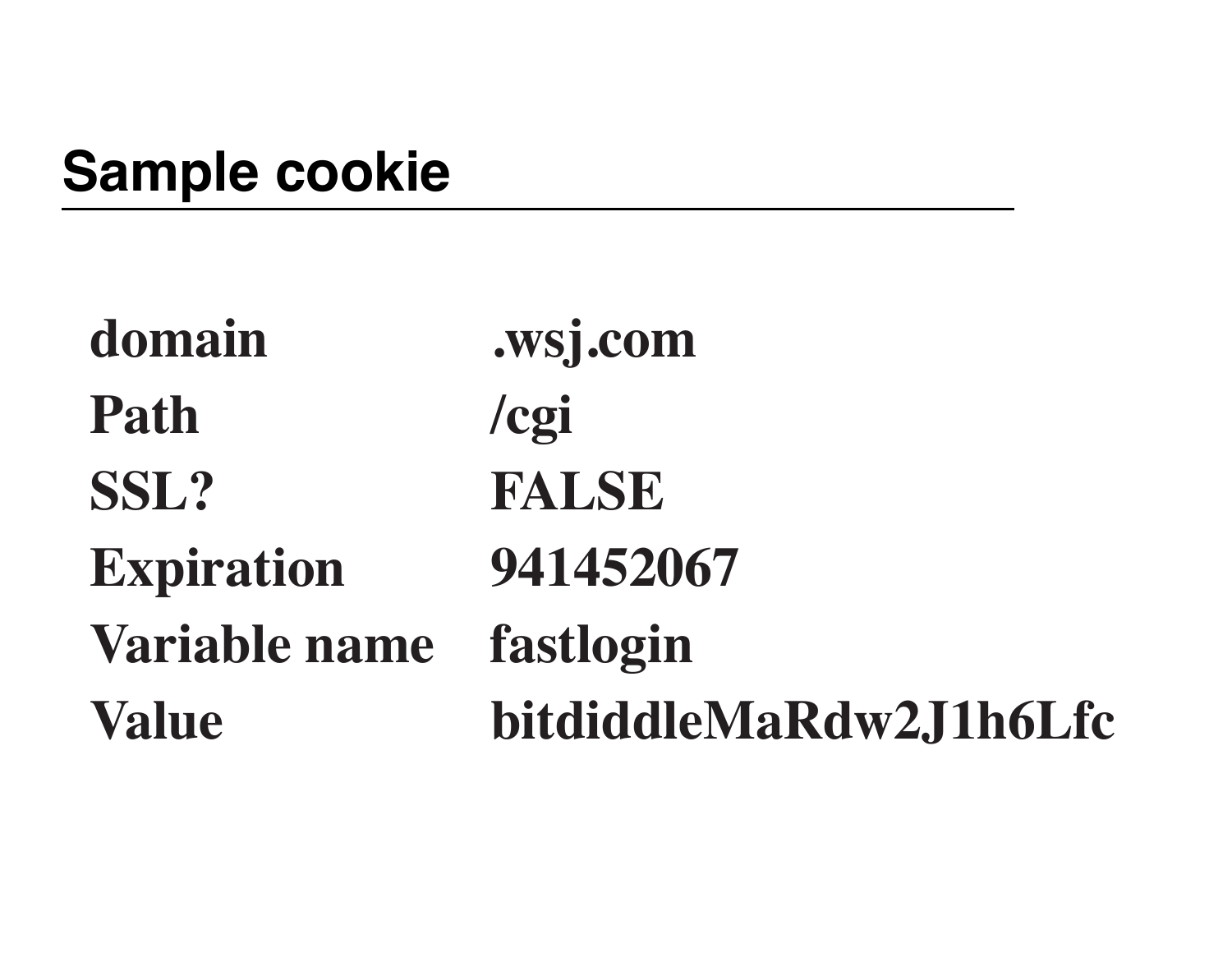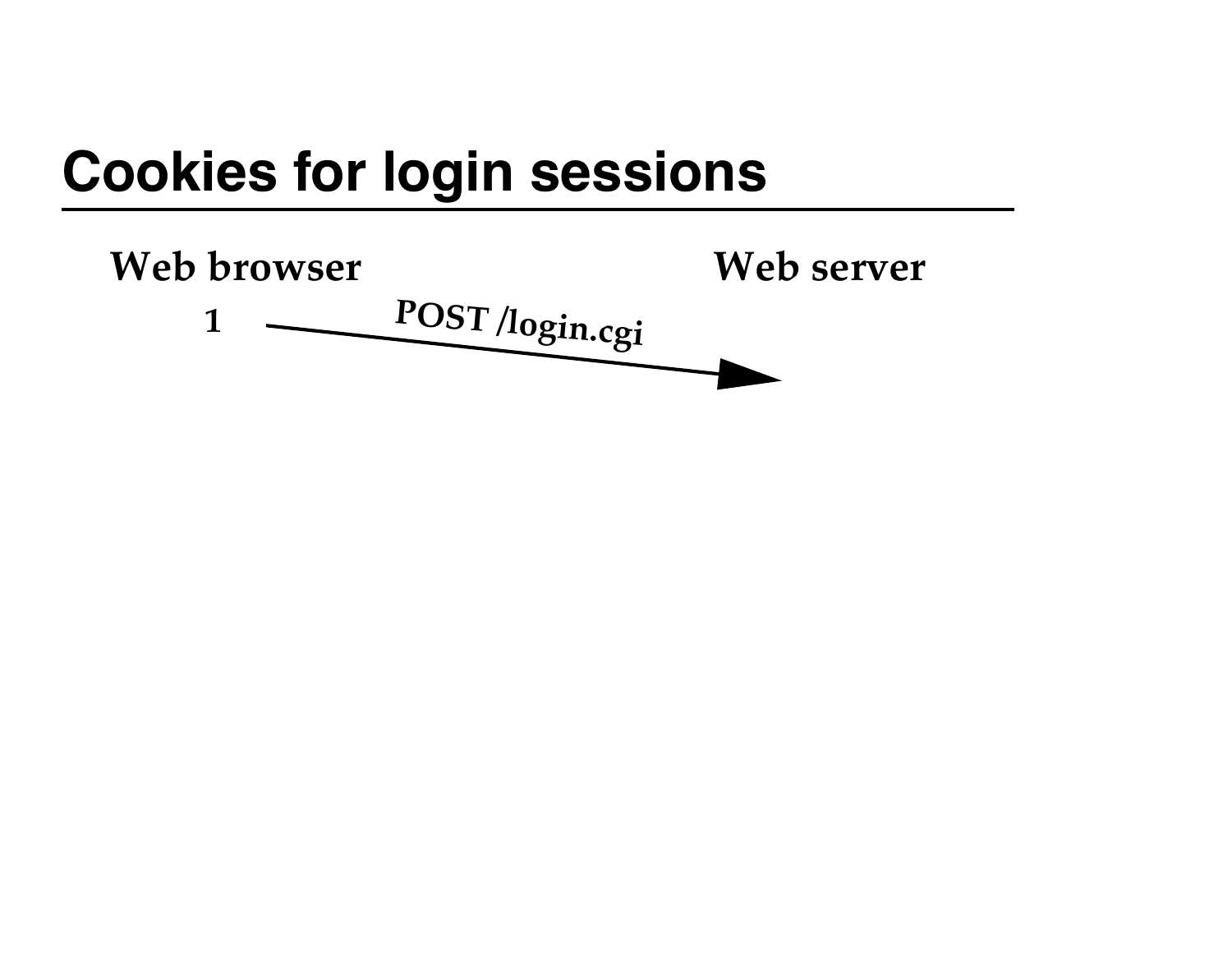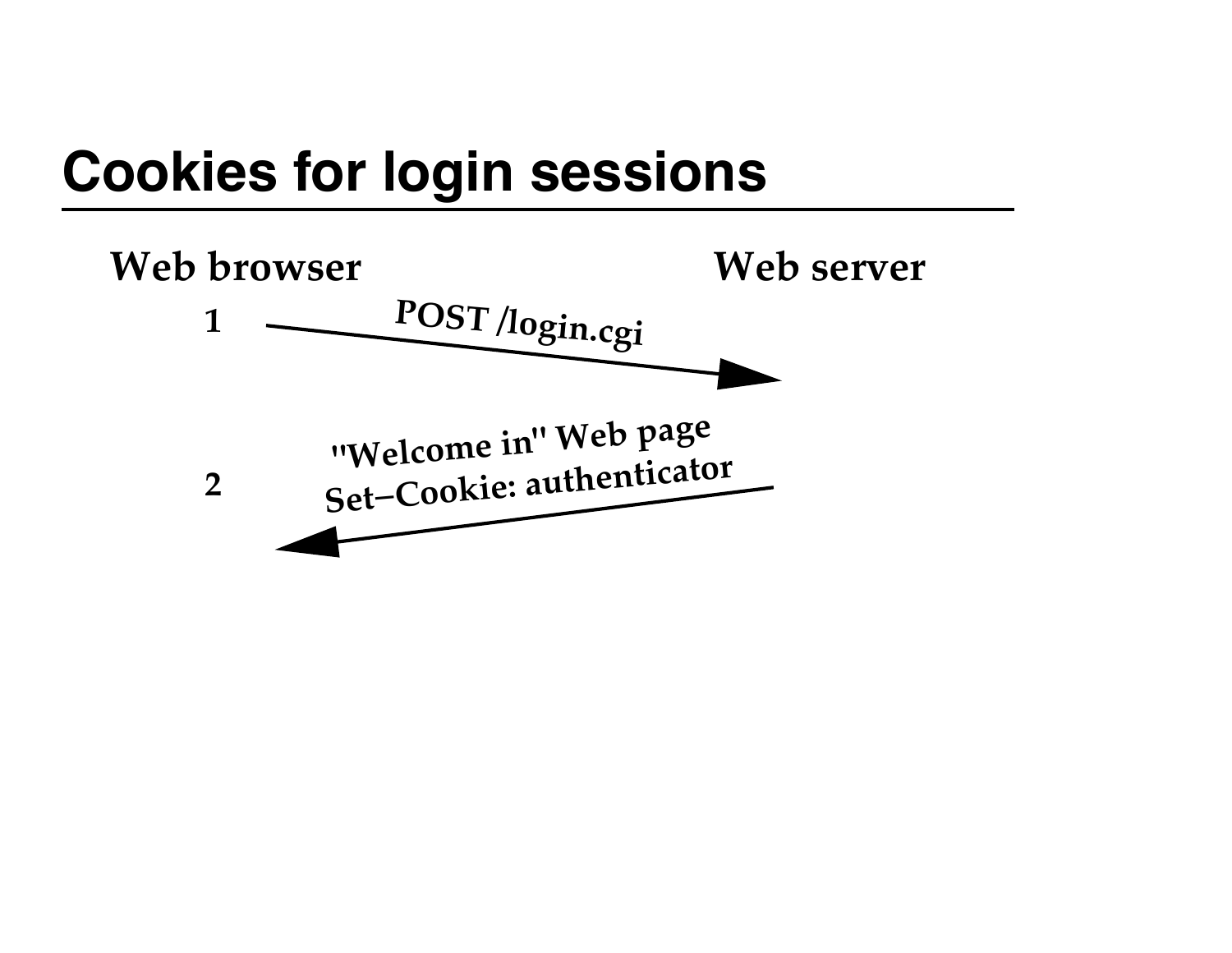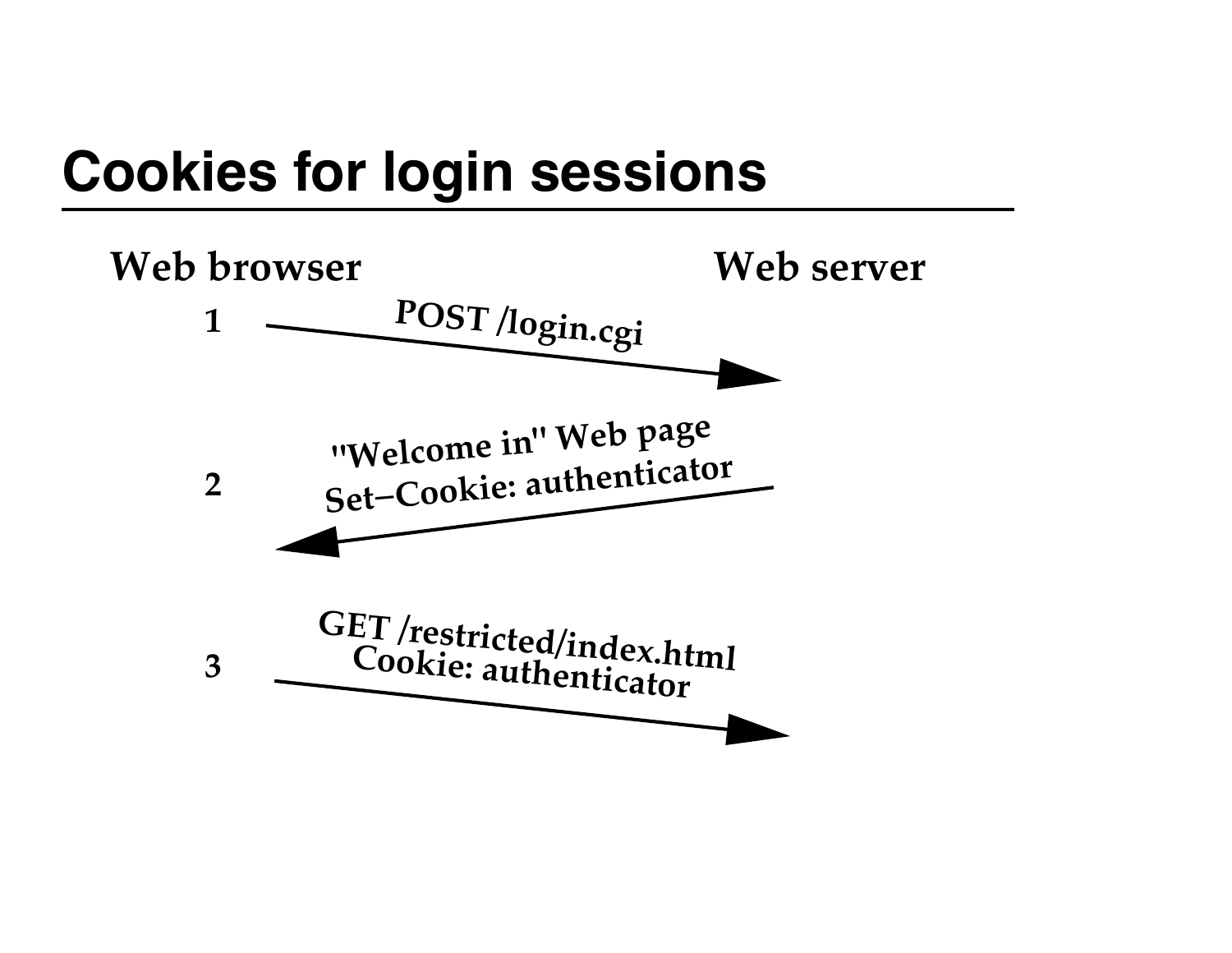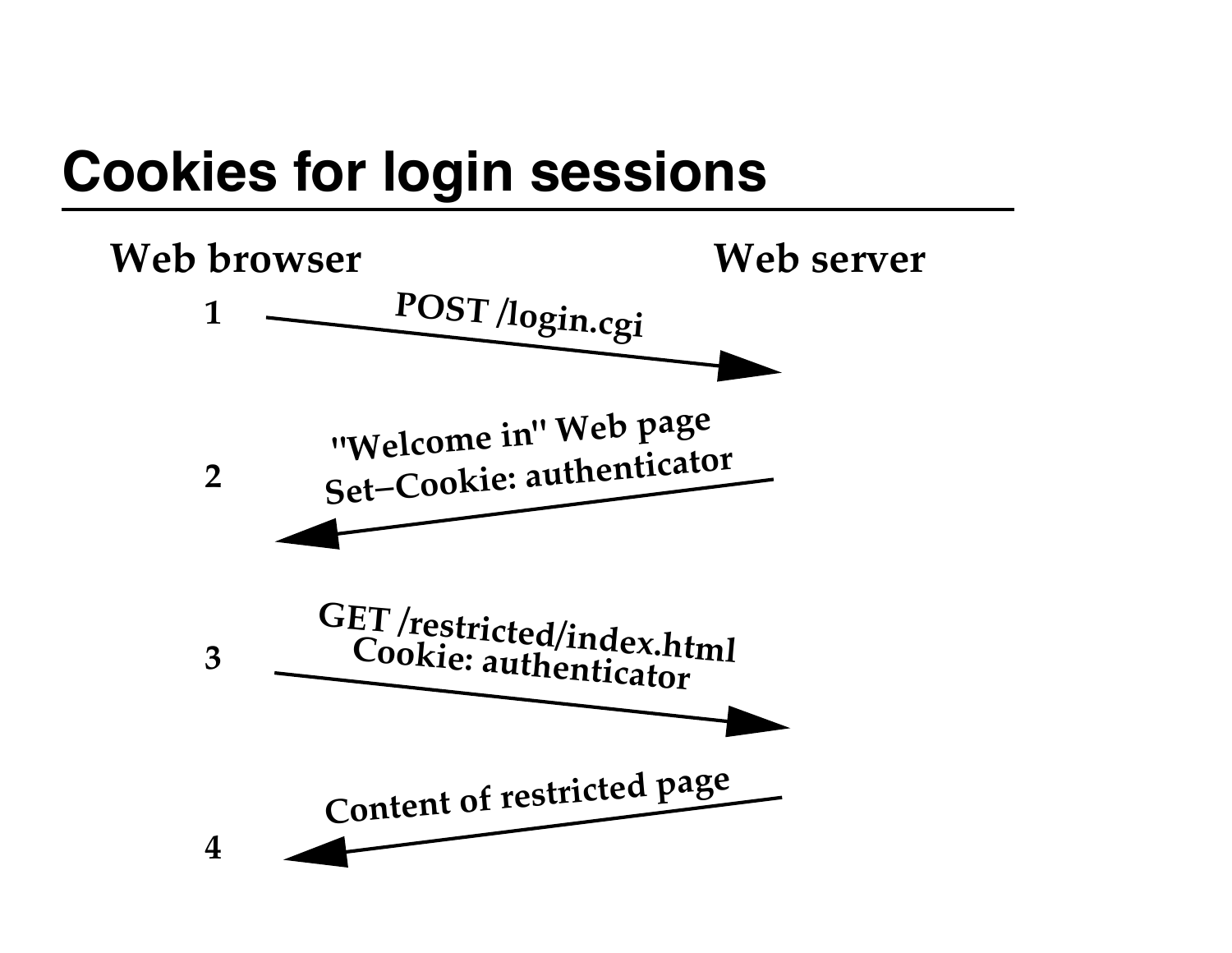### **What adversaries do we fear?**

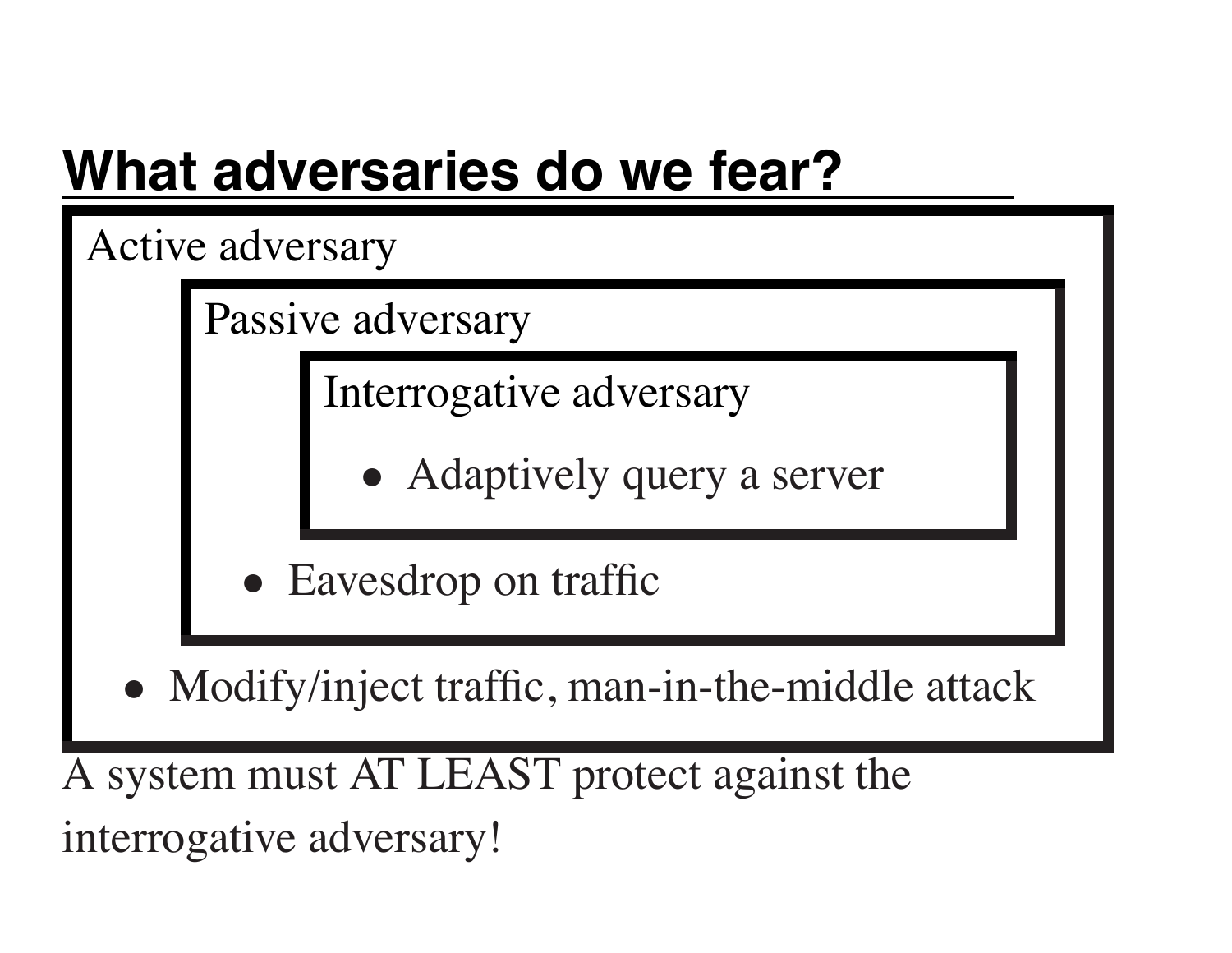#### *Interrogative* **adversary**

- Adaptively query a Web server a reasonable number of times
- Treat server as an oracle for an adaptive chosen message attack
- Extremely limited, but surprisingly powerful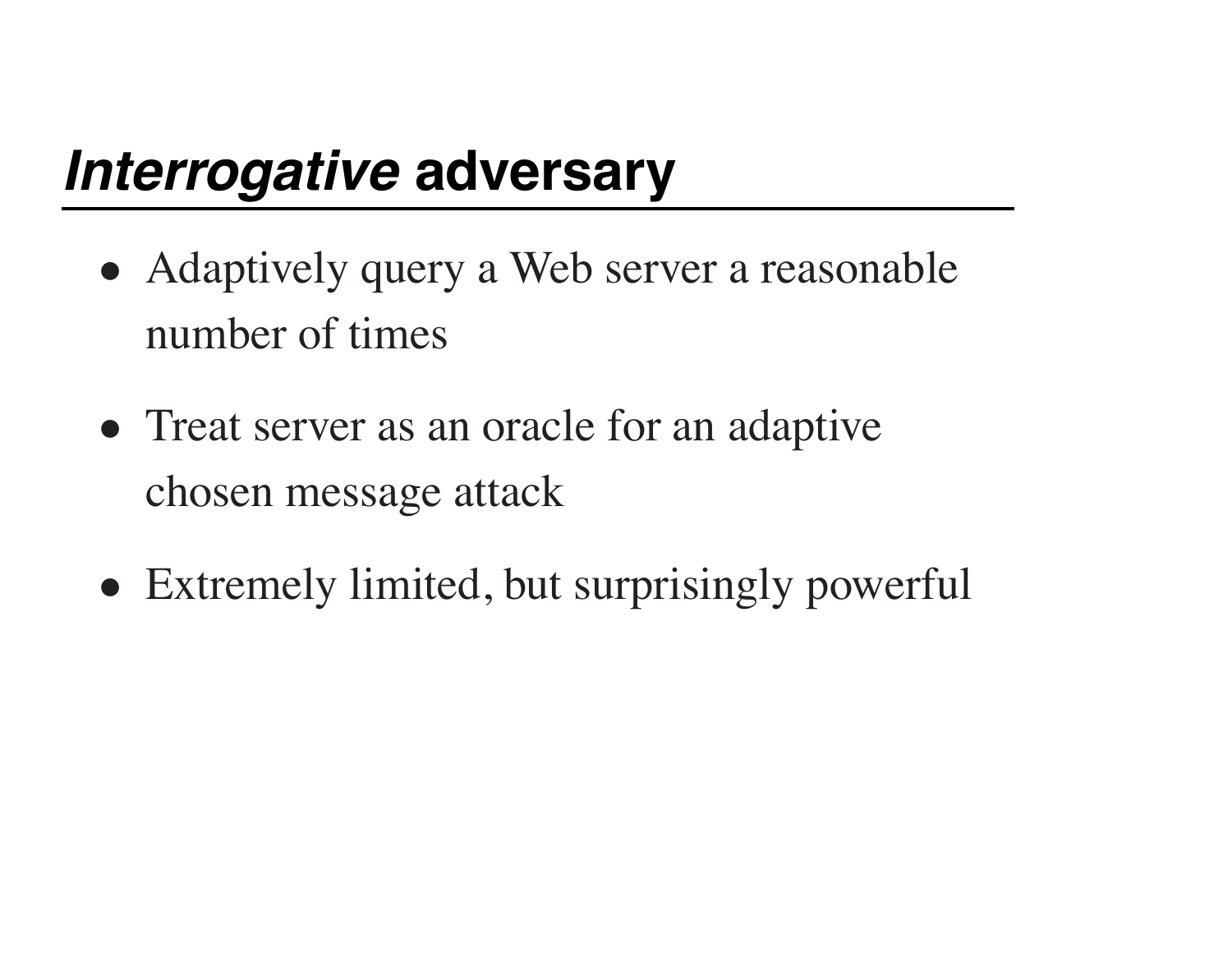## **Types of breaks**

- Replay
- Existential forgery
- Selective forgery
- Total break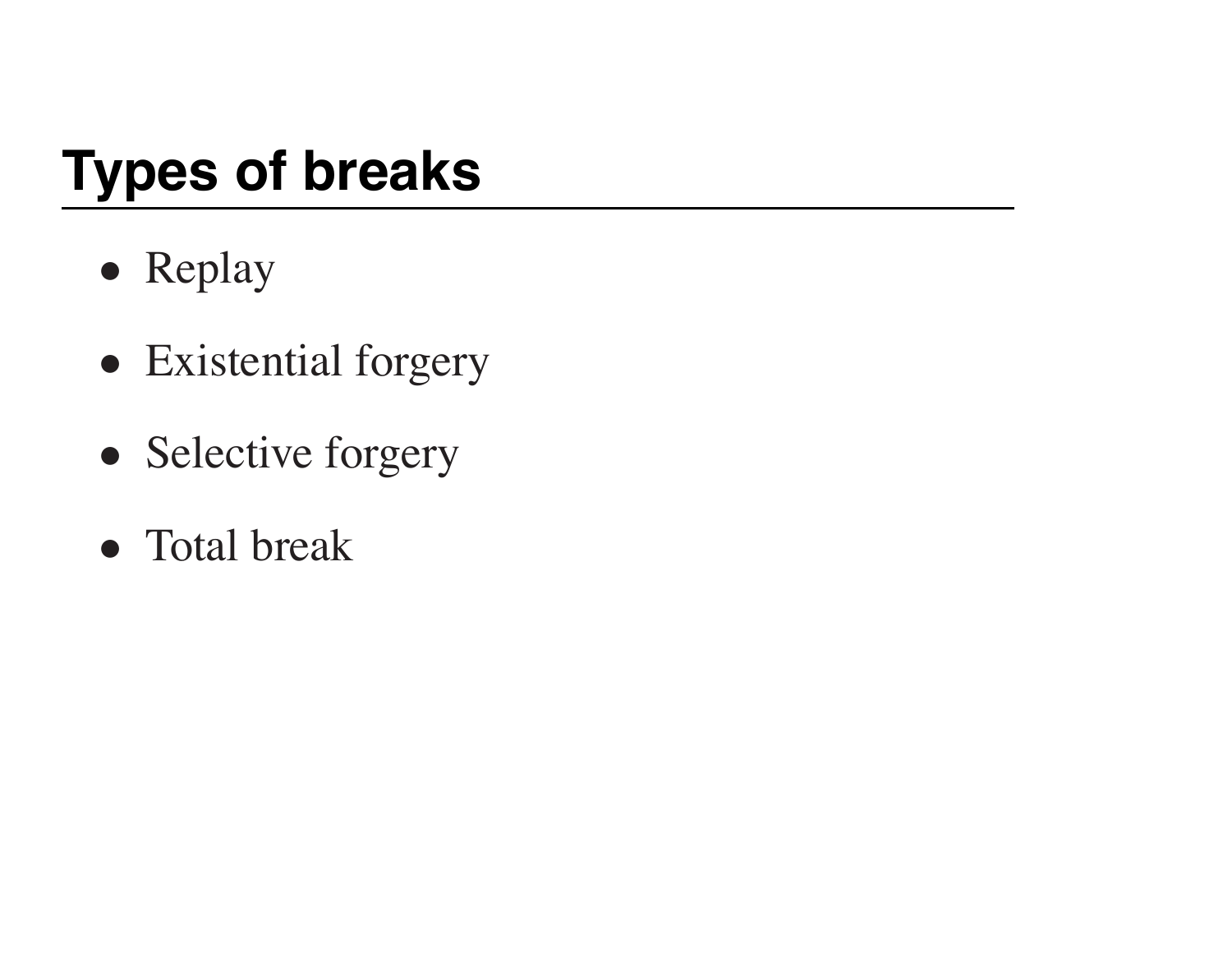## **The cookie crumbles...**

#### Many Web sites that have invented their own homebrew cookie-based authentication schemes.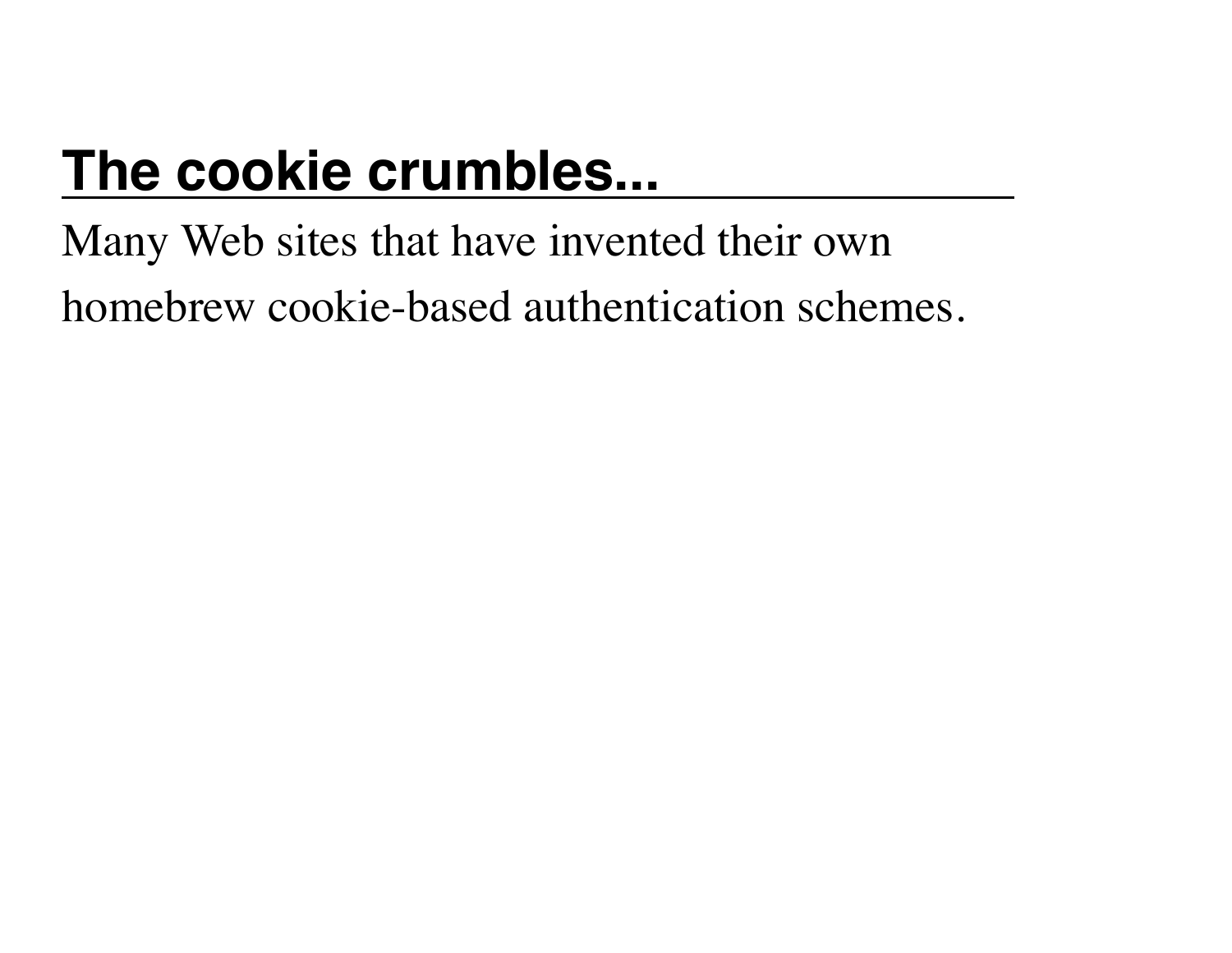## **Case studies of Web authentication**

- Lack of cryptography: HighSchoolAlumni.com
- Trusting user input: Instant Shop
- Leaking secrets: SprintPCS.com
- Predictable sequence numbers: FatBrain.com
- Missing authentication check: BlueMartini
- Misuse of cryptography: WSJ.com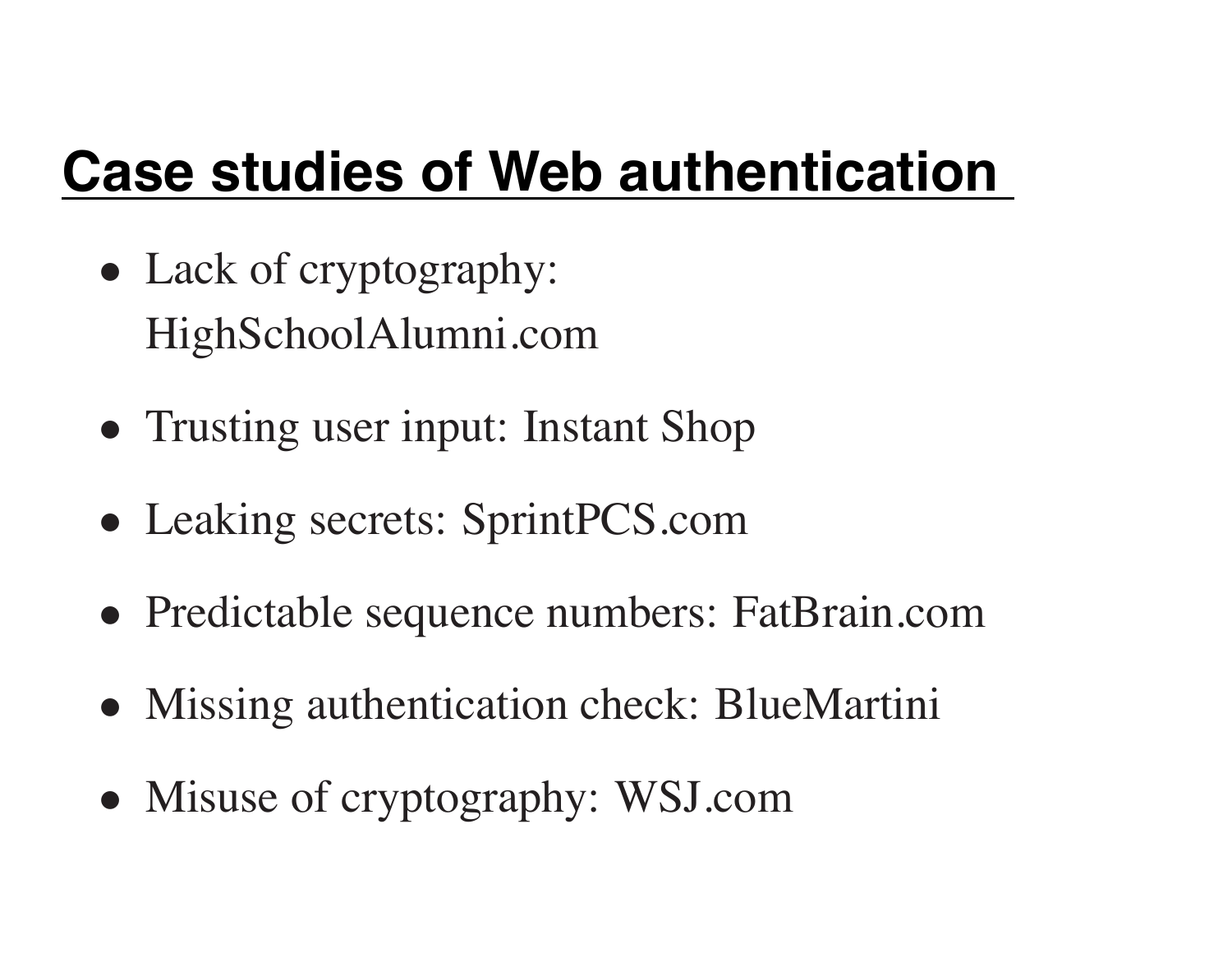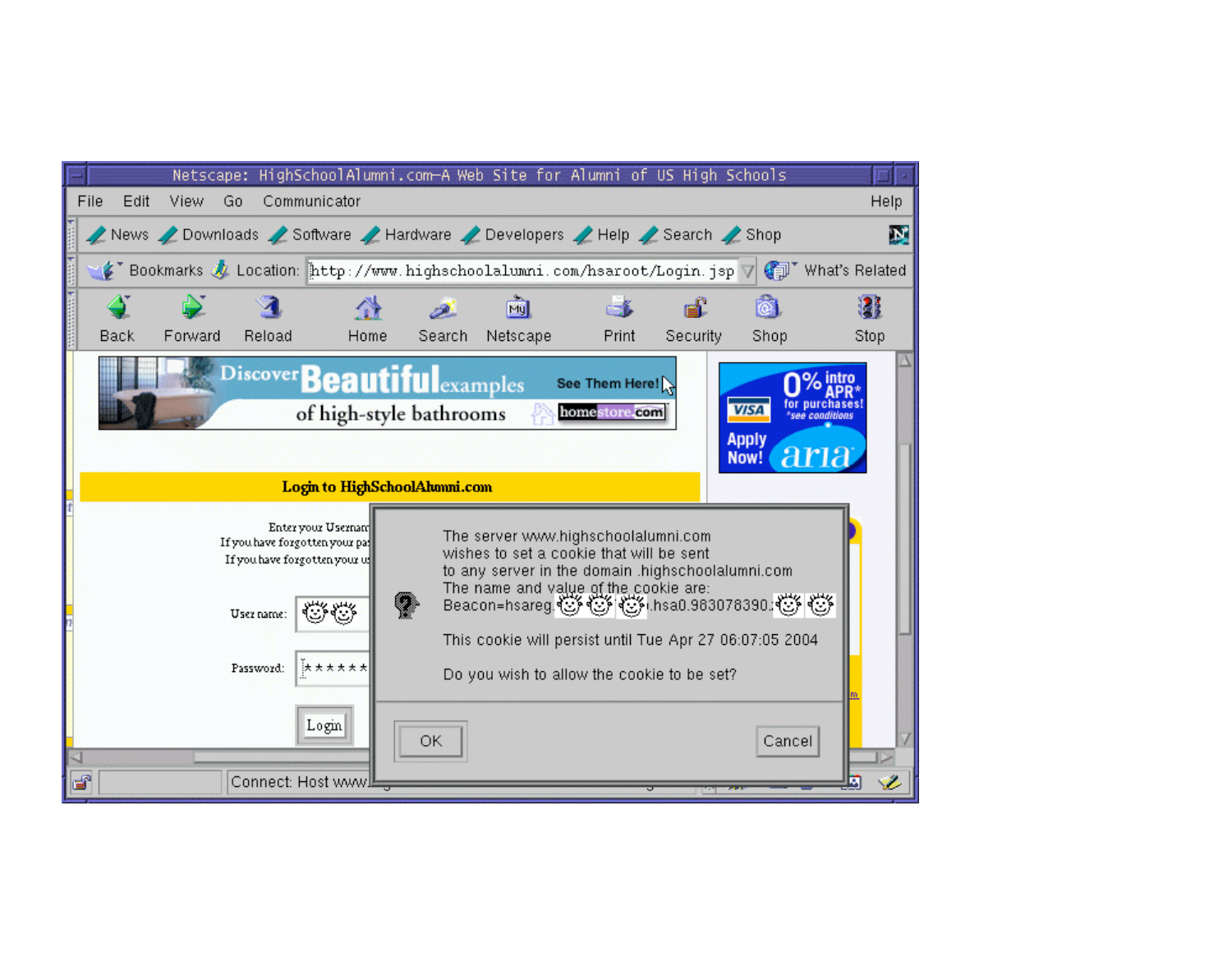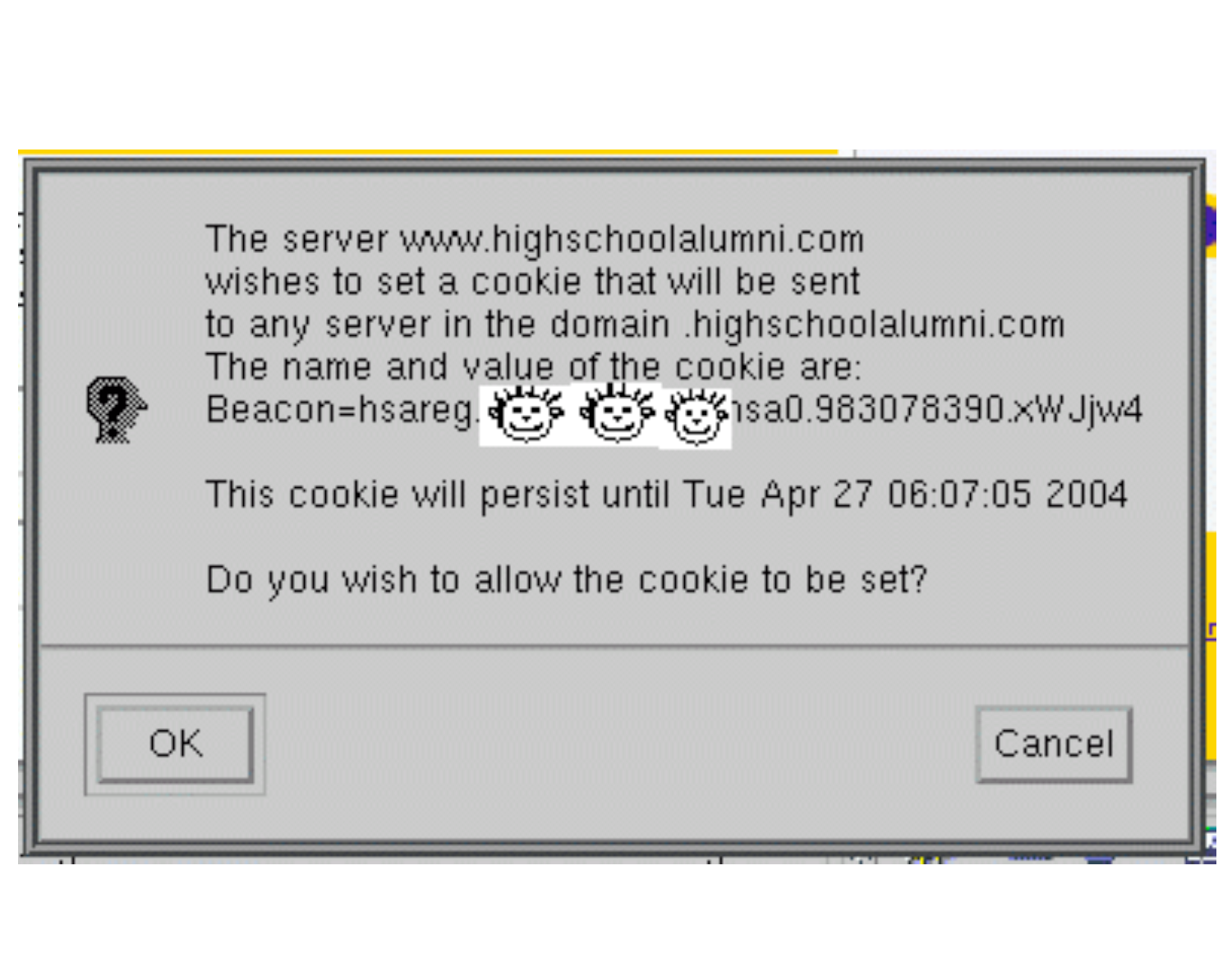## **Lack of cryptography**

- Site: HighSchoolAlumni.com
- Problem: No cryptographic authentication
- Adversary: Interrogative
- Break: Universal forgery
- Today: Sold to another reunion site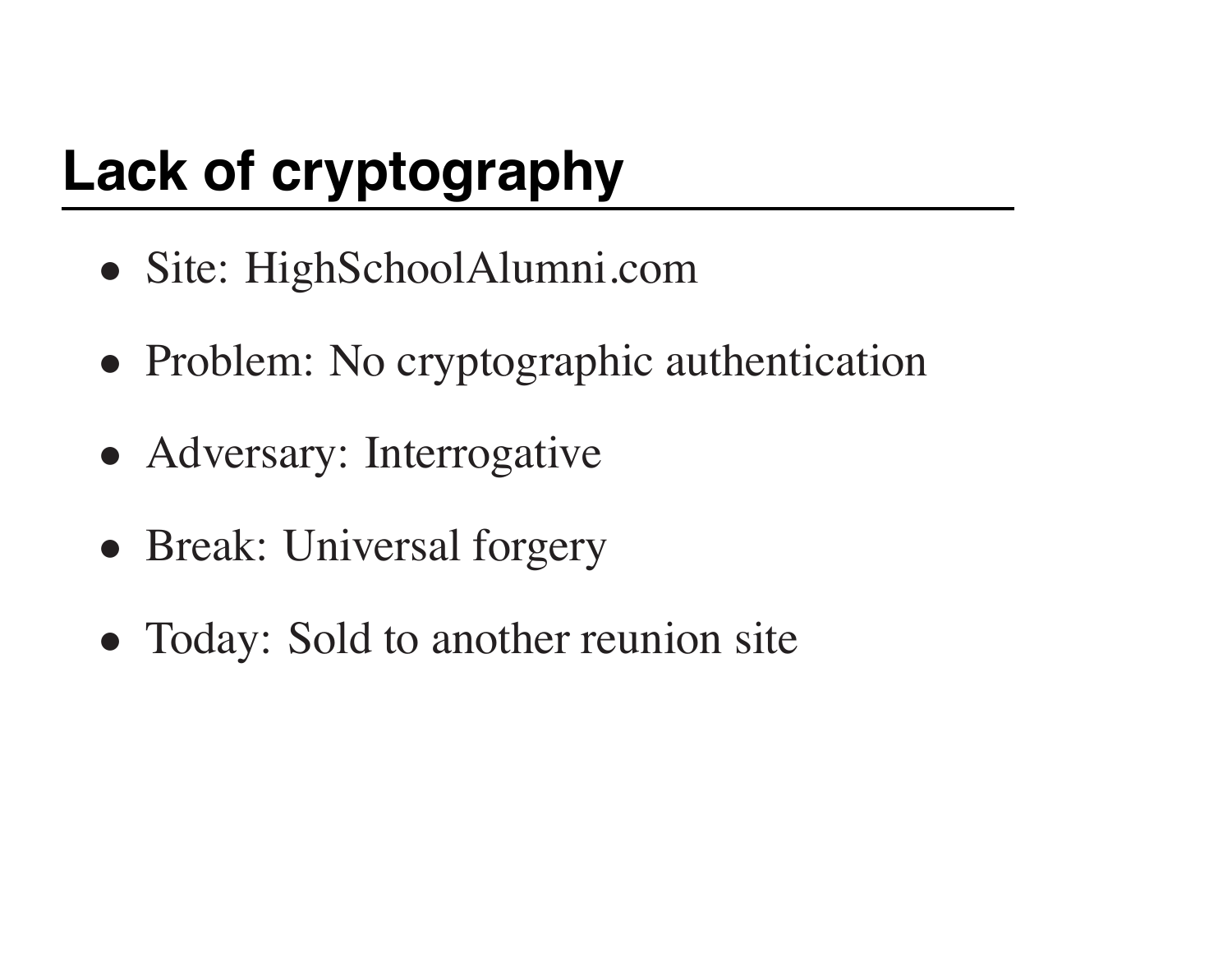|                | Netscape: |                                                 |                                         |                                                                            |        |          |       |          |      |                                |      |  |
|----------------|-----------|-------------------------------------------------|-----------------------------------------|----------------------------------------------------------------------------|--------|----------|-------|----------|------|--------------------------------|------|--|
| File           | Edit      | View                                            | Go                                      | Communicator                                                               |        |          |       |          |      |                                | Help |  |
|                |           |                                                 |                                         | News / Downloads / Software / Hardware / Developers / Help / Search / Shop |        |          |       |          |      |                                | W    |  |
|                |           |                                                 |                                         | File:/local/fubob/fubob/neu-acm-talk/instantshop.                          |        |          |       |          |      | (D <sup>*</sup> What's Related |      |  |
|                |           |                                                 |                                         | 發                                                                          | D.     | 哅        |       | e£.      | ത്   |                                | 3    |  |
| Back           |           | Forward                                         | Reload                                  | Home                                                                       | Search | Netscape | Print | Security | Shop |                                | Stop |  |
|                |           |                                                 | To confirm your purchase, submit below. |                                                                            |        |          |       |          |      |                                |      |  |
| Batteries \$10 |           | Biology textbook \$99<br>Britney Spears CD \$25 | Submit Query Confirm purchase           |                                                                            |        |          |       |          |      |                                |      |  |
| F              |           |                                                 |                                         |                                                                            |        |          |       | 鬪        |      | 茶偶的国                           |      |  |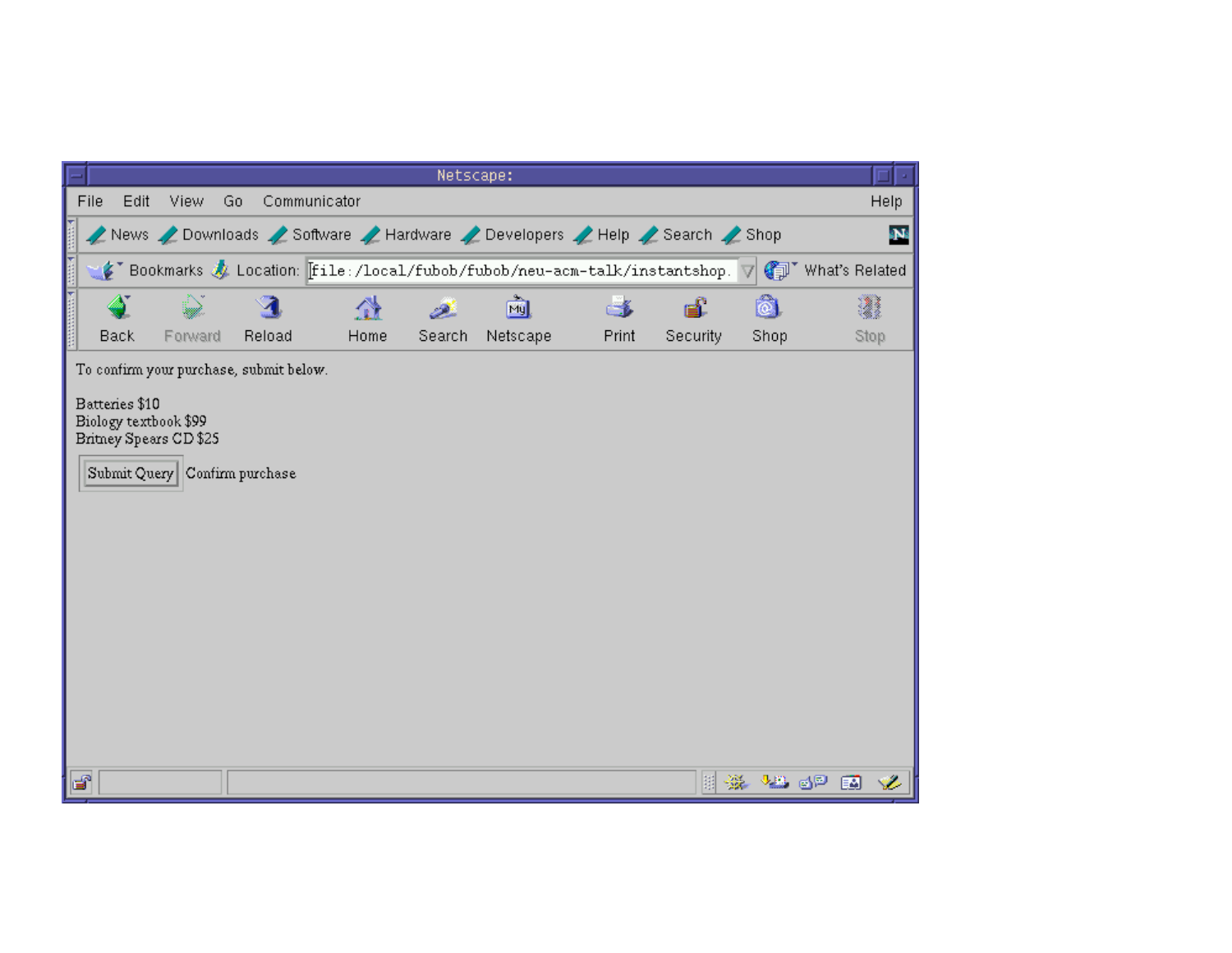## **Instant Shop: What's inside**

 $<$ form action=commit\_sale.cgi $>$  $\langle$ input type=hidden name=item1 value=10>Batteries \$10  $\langle$ input type=hidden name=item2 value=99 $>$ Biology textbook \$99  $\langle$ input type=hidden name=item3 value=25 $>$ Britney Spears CD \$25  $\langle$ input type=submit $\rangle$ Confirm purchase  $\langle$ form $\rangle$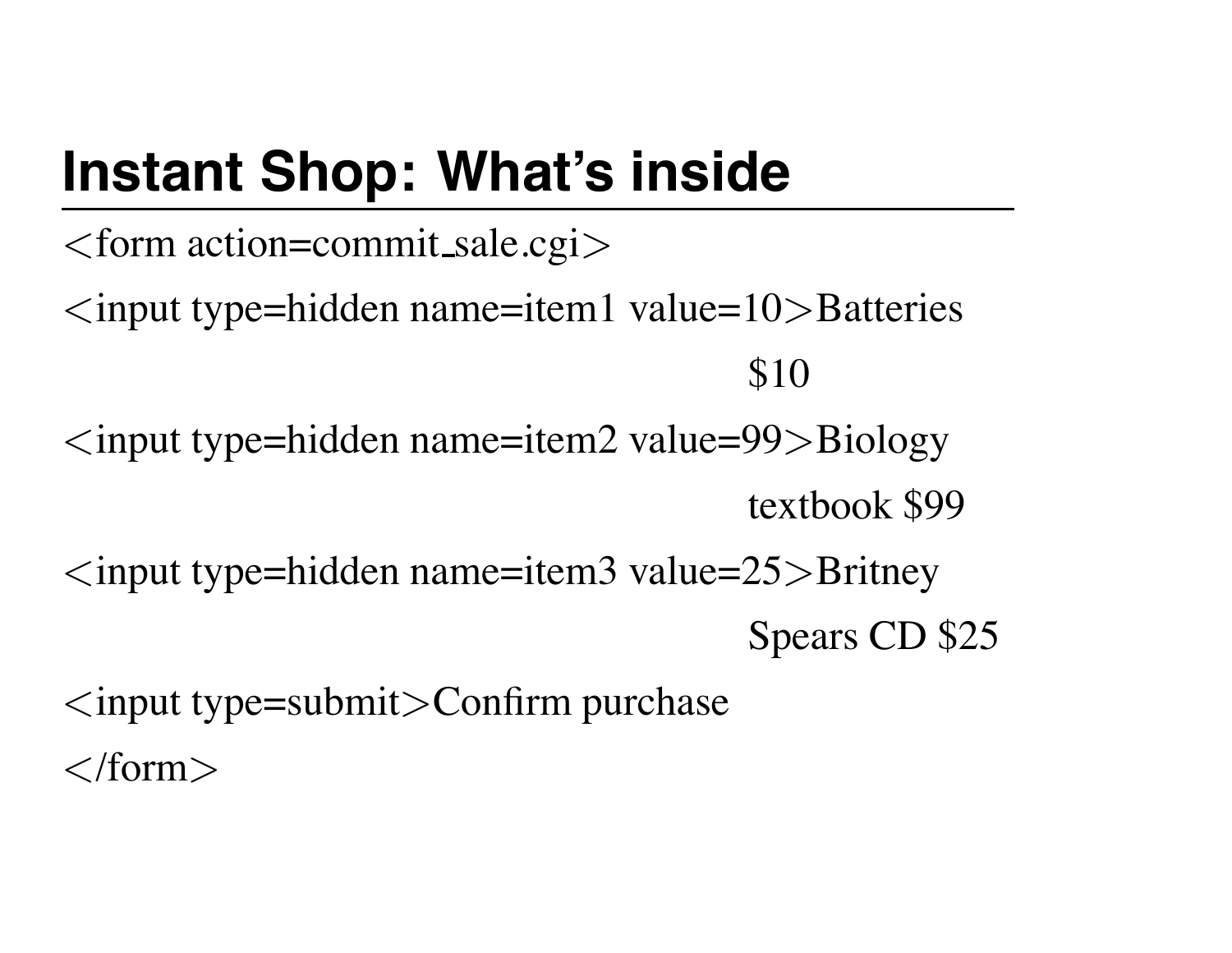## **Instant Shop: Malicious user**

 $<$ form action=commit\_sale.cgi $>$  $\langle$ input type=hidden name=item1 value=0 $\rangle$ Batteries \$10  $\langle$ input type=hidden name=item2 value=0>Biology textbook \$99  $\langle$ input type=hidden name=item3 value=0 $\rangle$ Britney Spears CD \$25  $\langle$ input type=submit $\rangle$ Confirm purchase  $\langle$ form $\rangle$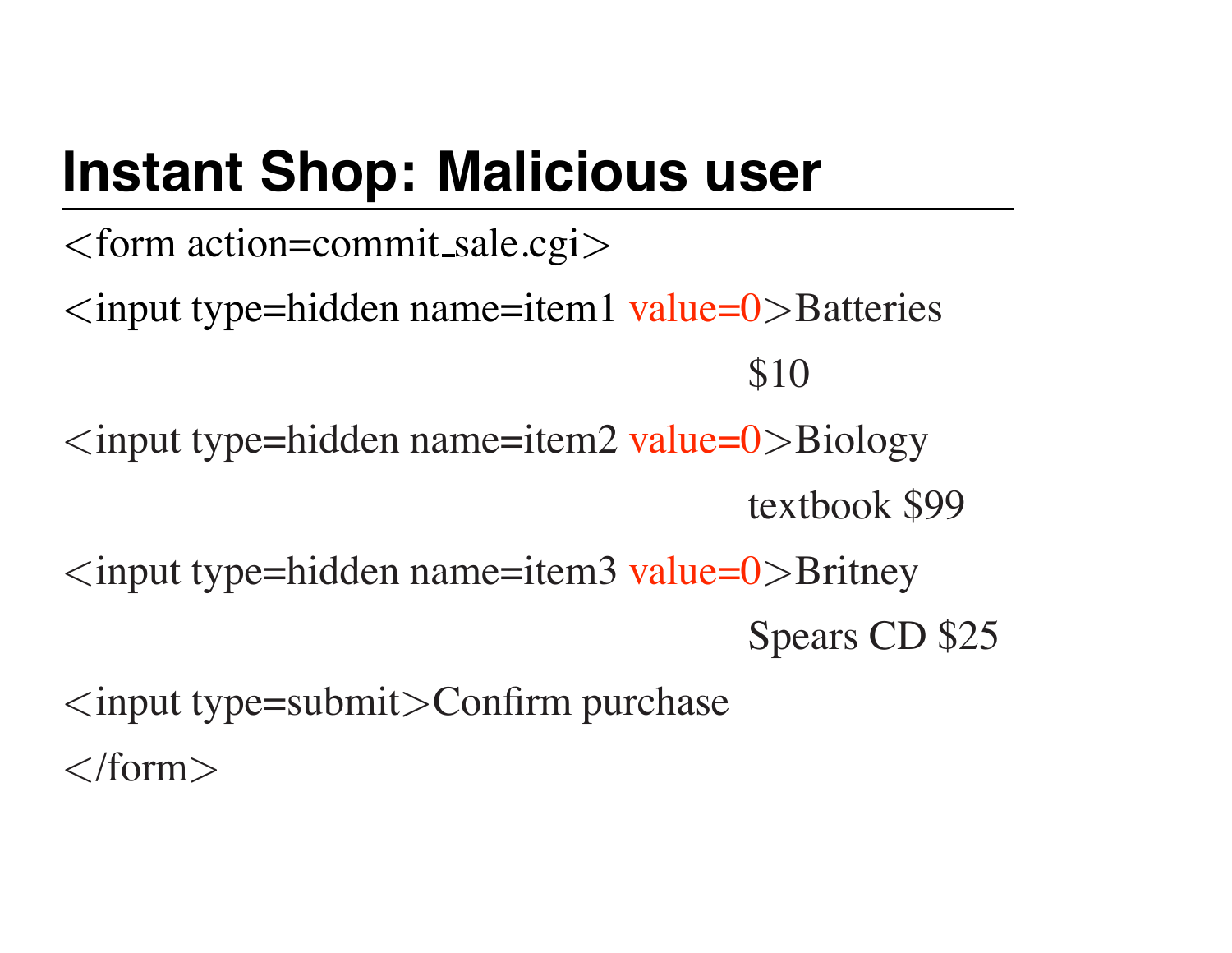## **Trusting user input**

- Site: Instant Shop
- Problem: Server trusts users not to modify HTML variables
- Adversary: Interrogative
- Today: Out of business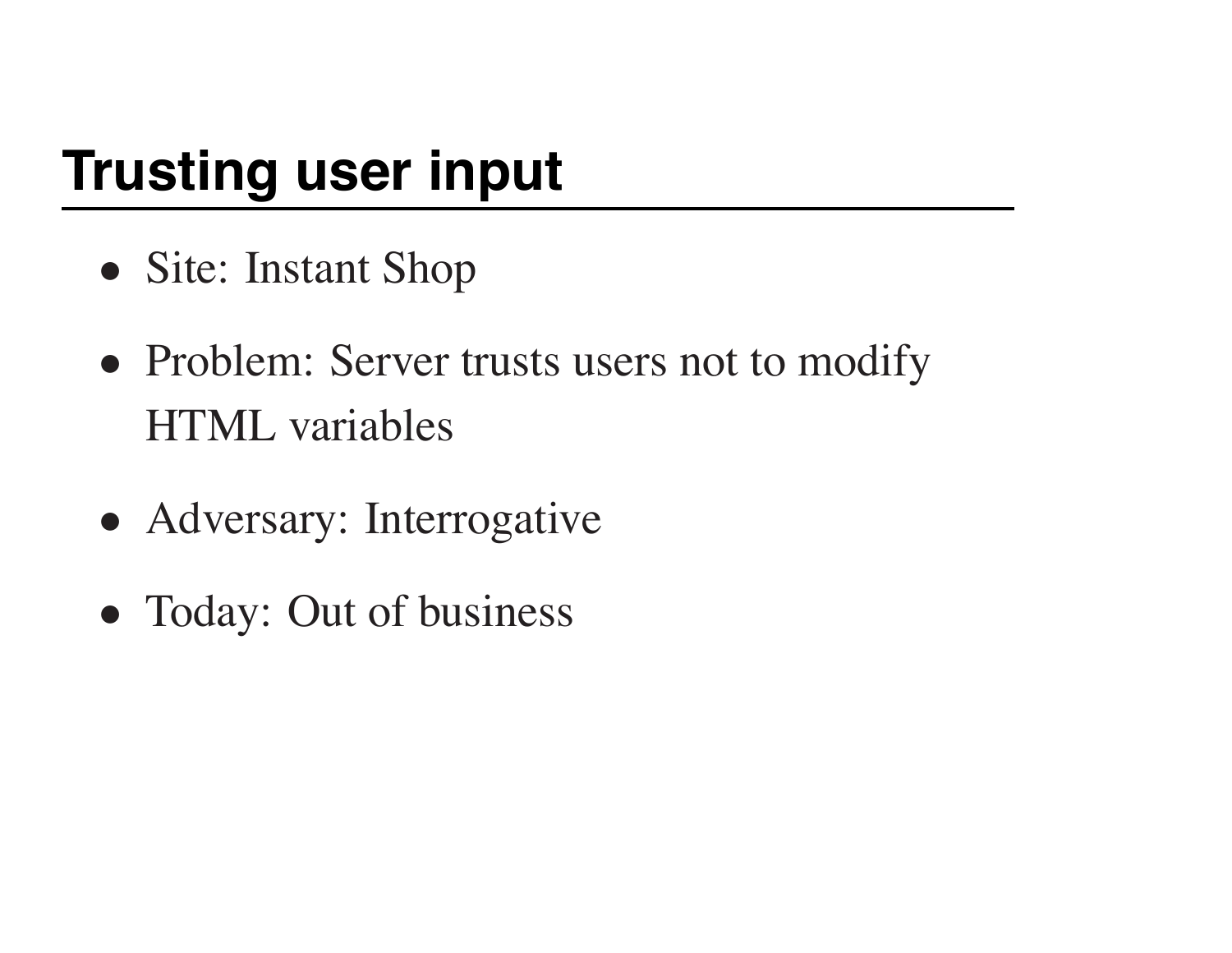|                                                                                                                                                                                                                                                                                                                                                          |                                                                                   | Netscape: Sprint PCS - Your Account Manager |                              |                                                                               |           |                     |                   |                               |  |  |  |
|----------------------------------------------------------------------------------------------------------------------------------------------------------------------------------------------------------------------------------------------------------------------------------------------------------------------------------------------------------|-----------------------------------------------------------------------------------|---------------------------------------------|------------------------------|-------------------------------------------------------------------------------|-----------|---------------------|-------------------|-------------------------------|--|--|--|
| File<br>Edit<br>View                                                                                                                                                                                                                                                                                                                                     | Help<br>Go<br><b>Communicator</b>                                                 |                                             |                              |                                                                               |           |                     |                   |                               |  |  |  |
| News / Downloads / Software / Hardware / Developers / Help / Search / Shop                                                                                                                                                                                                                                                                               |                                                                                   |                                             |                              |                                                                               |           |                     |                   |                               |  |  |  |
|                                                                                                                                                                                                                                                                                                                                                          | S Bookmarks & Location: https://m27.sprintpcs.com/manage/general_manage_login.asp |                                             |                              |                                                                               |           |                     | What's Related    |                               |  |  |  |
|                                                                                                                                                                                                                                                                                                                                                          |                                                                                   | 分                                           | My                           | $-6$                                                                          | P.        | $\overline{\omega}$ | u                 |                               |  |  |  |
| Back<br>Forward                                                                                                                                                                                                                                                                                                                                          | Reload                                                                            | Home<br>Search                              | Netscape                     | Print                                                                         | Security: | Shop                | Stop              |                               |  |  |  |
| Sprint.                                                                                                                                                                                                                                                                                                                                                  |                                                                                   | $\blacktriangleright$ Shop                  | $\blacktriangleright$ Manage |                                                                               |           |                     |                   | <b>Sprint PCS<sup>®</sup></b> |  |  |  |
|                                                                                                                                                                                                                                                                                                                                                          | <b>My Account</b>                                                                 | <b>My Services</b>                          | <b>Customer Care</b>         | <b>Tutorials</b>                                                              |           | ? Help              |                   |                               |  |  |  |
|                                                                                                                                                                                                                                                                                                                                                          | <b>Account Online</b>                                                             | <b>Manage Your Sprint PCS</b>               |                              | <b>Customer Sign In</b>                                                       |           |                     |                   |                               |  |  |  |
| The server m27.sprintpcs.com<br>wishes to set a cookie that will be sent<br>to any server in the domain .sprintpcs.com<br>The name and value of the cookie are with the server of the cookie are with the server of the server of the server of the server of the server of the server of the server of the server of the server of the server of the se |                                                                                   |                                             |                              | Enter Your Sprint DCS Dhone Number<br>$617 - 189$<br>er Your Account Password |           |                     |                   |                               |  |  |  |
| This cookie will persist until Tue Mar 27 19:01:45 2001<br>Do you wish to allow the cookie to be set?                                                                                                                                                                                                                                                    |                                                                                   |                                             | ************<br>Remember me  |                                                                               |           |                     |                   |                               |  |  |  |
|                                                                                                                                                                                                                                                                                                                                                          |                                                                                   |                                             | Cancel                       | Sign In<br>Get my Password                                                    |           |                     |                   |                               |  |  |  |
| I8                                                                                                                                                                                                                                                                                                                                                       | Connect: Host m27.sprintpcs.com contacted. Waiting for reply                      |                                             |                              |                                                                               |           | 鬪                   | <u>ja da</u><br>磁 | 国                             |  |  |  |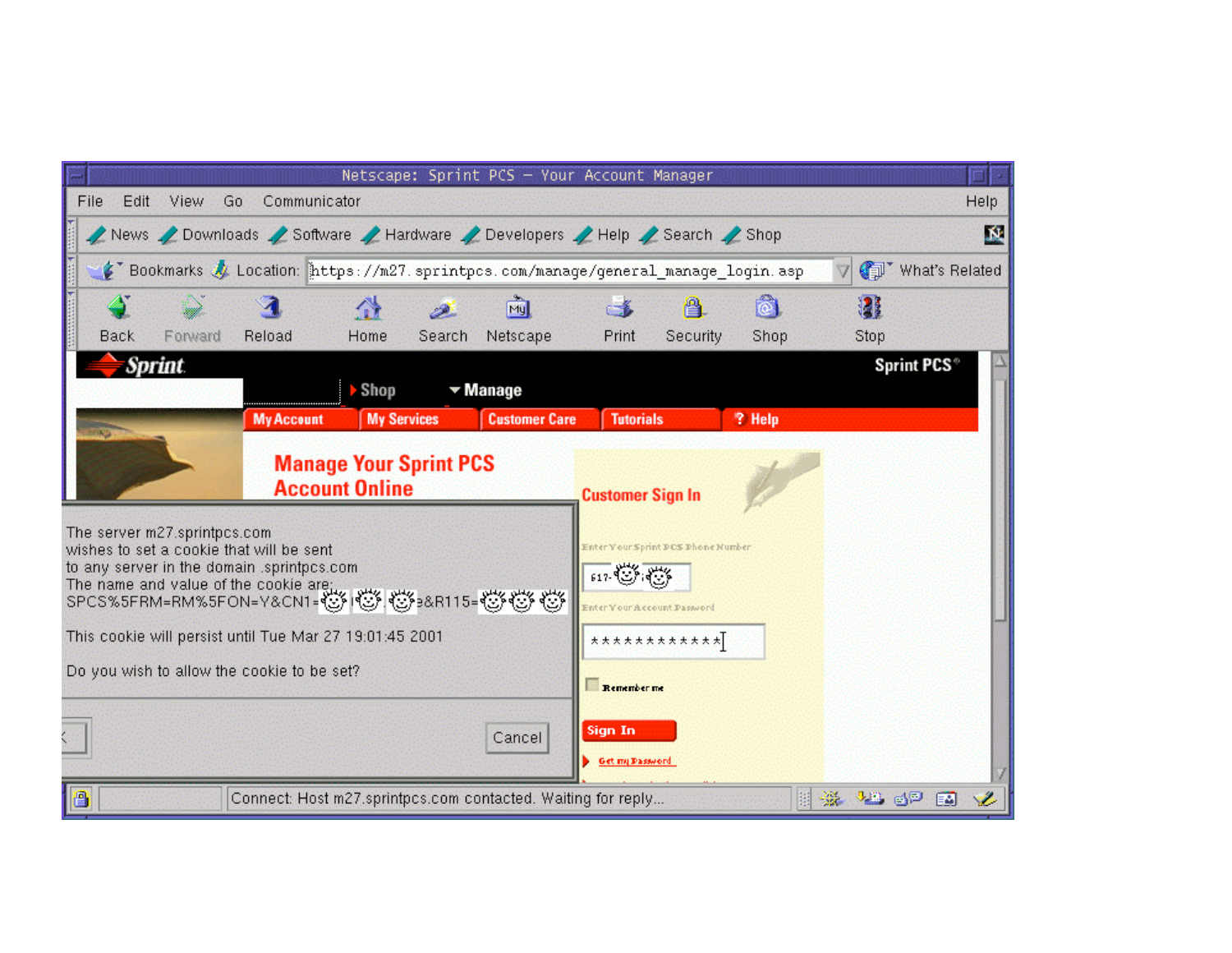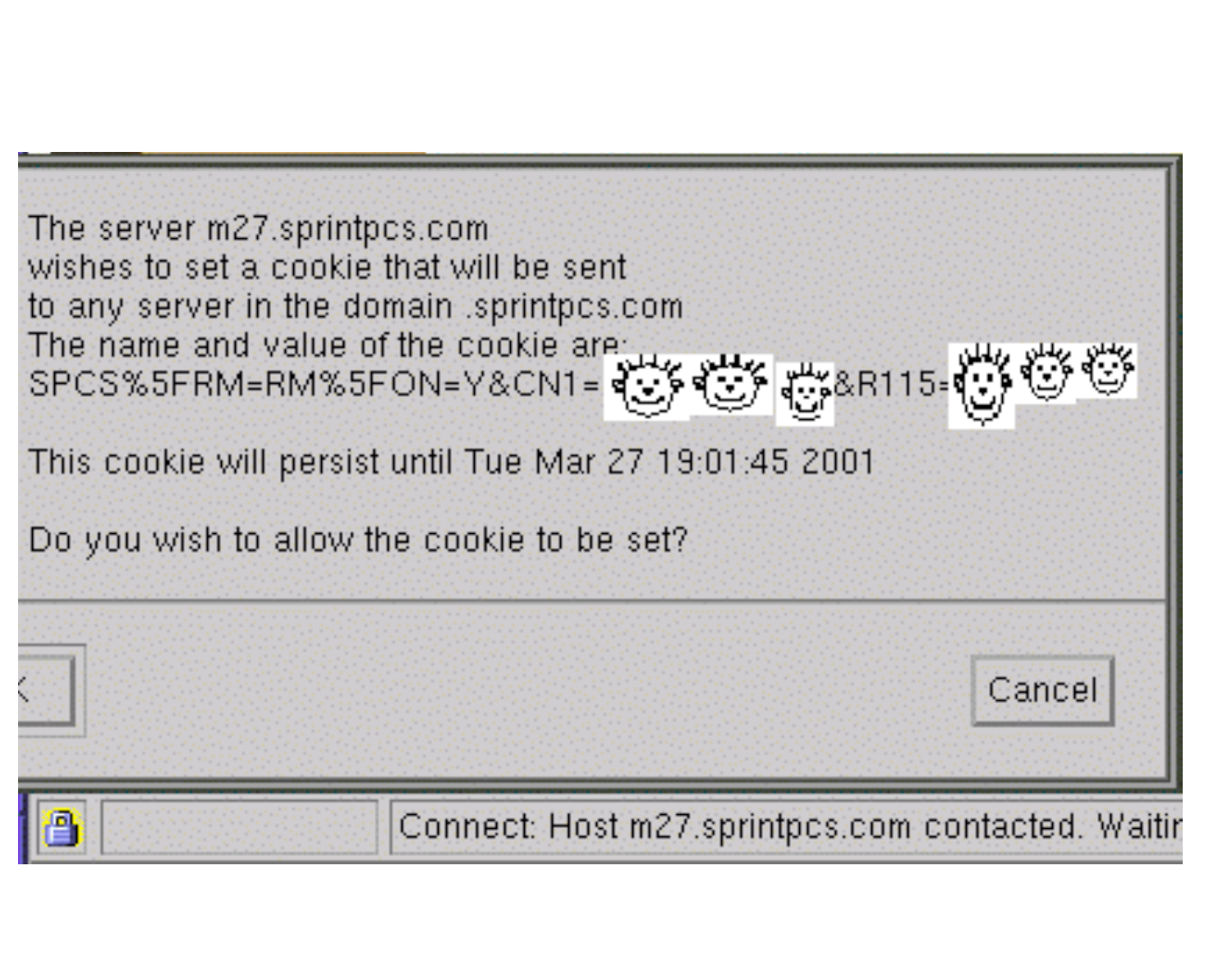#### **Leaking secrets**

- Site: SprintPCS.com
- Problem: Secure content can leak through plaintext channels
- Adversary: Eavesdropper
- Break: Replay
- Today: A leading provider of mobile phone service...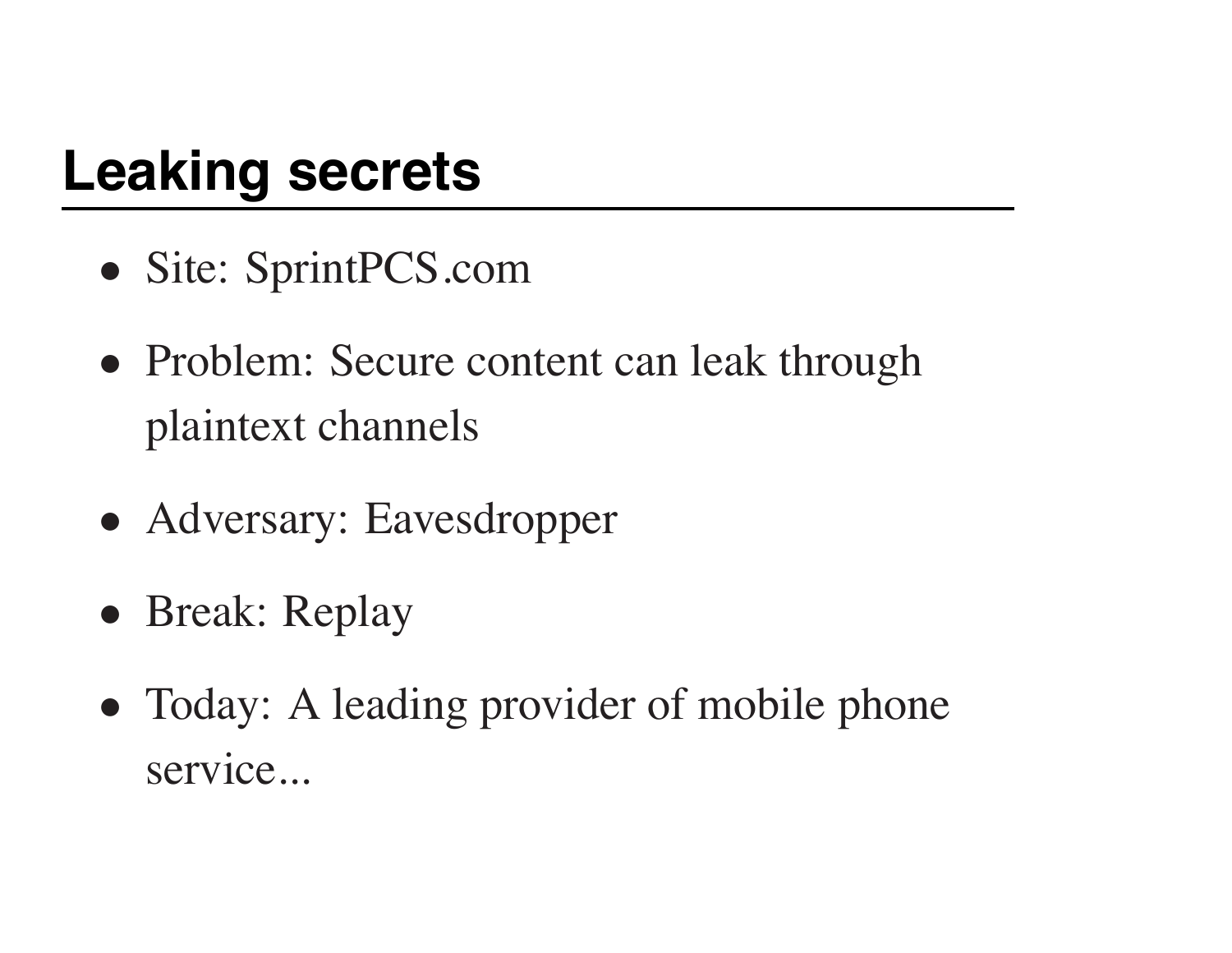|                                                                                                                                                                                                                                                                                                                                                                                                                                                                                                                                                                                                                                                                                                                                                                                                                                                                                                                                                                                                                                                                     |                                                                                                    |              |         |        | Netscape: Fatbrain.com - Welcome to Your Account |        |          |       |          |      |                      |    |      |
|---------------------------------------------------------------------------------------------------------------------------------------------------------------------------------------------------------------------------------------------------------------------------------------------------------------------------------------------------------------------------------------------------------------------------------------------------------------------------------------------------------------------------------------------------------------------------------------------------------------------------------------------------------------------------------------------------------------------------------------------------------------------------------------------------------------------------------------------------------------------------------------------------------------------------------------------------------------------------------------------------------------------------------------------------------------------|----------------------------------------------------------------------------------------------------|--------------|---------|--------|--------------------------------------------------|--------|----------|-------|----------|------|----------------------|----|------|
|                                                                                                                                                                                                                                                                                                                                                                                                                                                                                                                                                                                                                                                                                                                                                                                                                                                                                                                                                                                                                                                                     | File                                                                                               | Edit<br>View | Go      |        | Communicator                                     |        |          |       |          |      |                      |    | Help |
|                                                                                                                                                                                                                                                                                                                                                                                                                                                                                                                                                                                                                                                                                                                                                                                                                                                                                                                                                                                                                                                                     | News Downloads Software Hardware Developers Help Search Shop                                       |              |         |        |                                                  |        |          |       |          |      |                      |    |      |
|                                                                                                                                                                                                                                                                                                                                                                                                                                                                                                                                                                                                                                                                                                                                                                                                                                                                                                                                                                                                                                                                     | Go To: mt/HelpAccount. asp?t=0&p1=C3 C3 C3 C3 &p2=C3 C3 C3<br><b>S</b> Bookmarks<br>What's Related |              |         |        |                                                  |        |          |       |          |      |                      |    |      |
|                                                                                                                                                                                                                                                                                                                                                                                                                                                                                                                                                                                                                                                                                                                                                                                                                                                                                                                                                                                                                                                                     |                                                                                                    |              |         |        | ⚠                                                |        | Mu       |       |          |      |                      |    |      |
|                                                                                                                                                                                                                                                                                                                                                                                                                                                                                                                                                                                                                                                                                                                                                                                                                                                                                                                                                                                                                                                                     | Back                                                                                               |              | Forward | Reload | Home                                             | Search | Netscape | Print | Security | Shop | Stop                 |    |      |
|                                                                                                                                                                                                                                                                                                                                                                                                                                                                                                                                                                                                                                                                                                                                                                                                                                                                                                                                                                                                                                                                     | <b>Your Account</b>                                                                                |              |         |        |                                                  |        |          |       |          |      |                      |    |      |
| Account Help<br>Welcome to Your Account.<br>Manage your account information, check on orders you have placed and more.<br><b>Change Sign-in E-mail</b><br><b>Change Password</b><br>Use the menu bar on the left to:<br><b>Edit Profiles</b><br><b>• Change Sign-in E-mail --</b> change your sign-in e-mail. More<br>. Order Status<br><b>• Change Password</b> -- change your signin password. More<br><b>Edit Profiles</b> -- edit your shipping, billing and payment information or create a new profile. More<br><b>Keep Me Posted</b><br>Order Status -- view your order history or check the status of orders en route. More<br><b>Password Reminder</b><br><b>Example KeepMePosted --view your email notifications.</b> More<br><b>• Password Reminder</b> -- send yourself an email containing your password. More<br>For detailed information on what you can do with Your Account, click the "More" link next to your topic of<br>interest or simply scroll down this page.<br>Thanks and we hope you enjoy the flexibility available with Your Account. |                                                                                                    |              |         |        |                                                  |        |          |       |          |      |                      |    |      |
| A                                                                                                                                                                                                                                                                                                                                                                                                                                                                                                                                                                                                                                                                                                                                                                                                                                                                                                                                                                                                                                                                   |                                                                                                    | 100%         |         |        |                                                  |        |          |       |          | 關    | <u>Ja J</u> o<br>-31 | EM |      |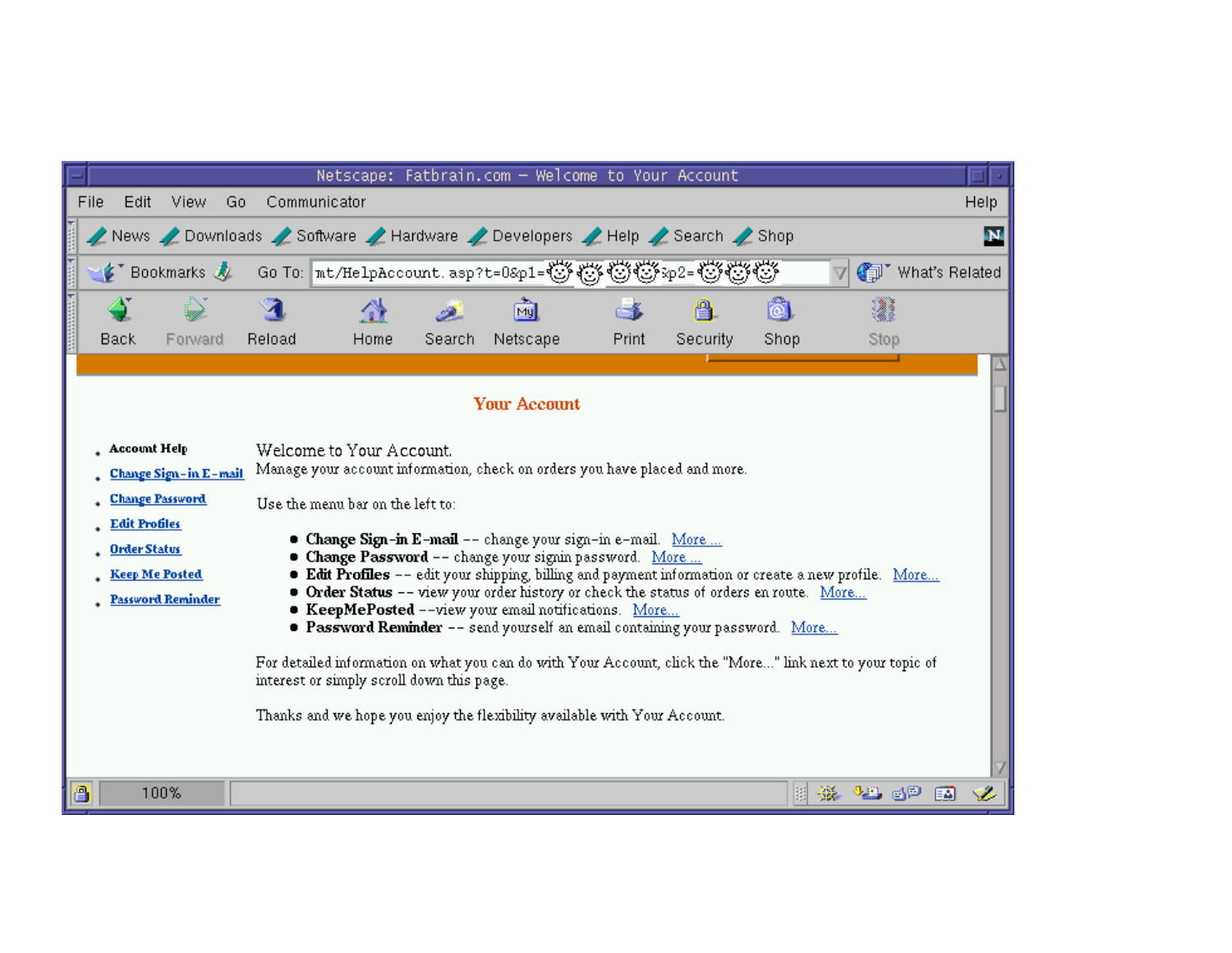|                                                         |  |  | Netscape: Fatbrain.com - Welcome to Your Account |  |  |  |  |  |  |  |  |
|---------------------------------------------------------|--|--|--------------------------------------------------|--|--|--|--|--|--|--|--|
| Imunicator                                              |  |  |                                                  |  |  |  |  |  |  |  |  |
| Software A Hardware 2 Developers A Help 2 Search 2 Shop |  |  |                                                  |  |  |  |  |  |  |  |  |
|                                                         |  |  |                                                  |  |  |  |  |  |  |  |  |
|                                                         |  |  |                                                  |  |  |  |  |  |  |  |  |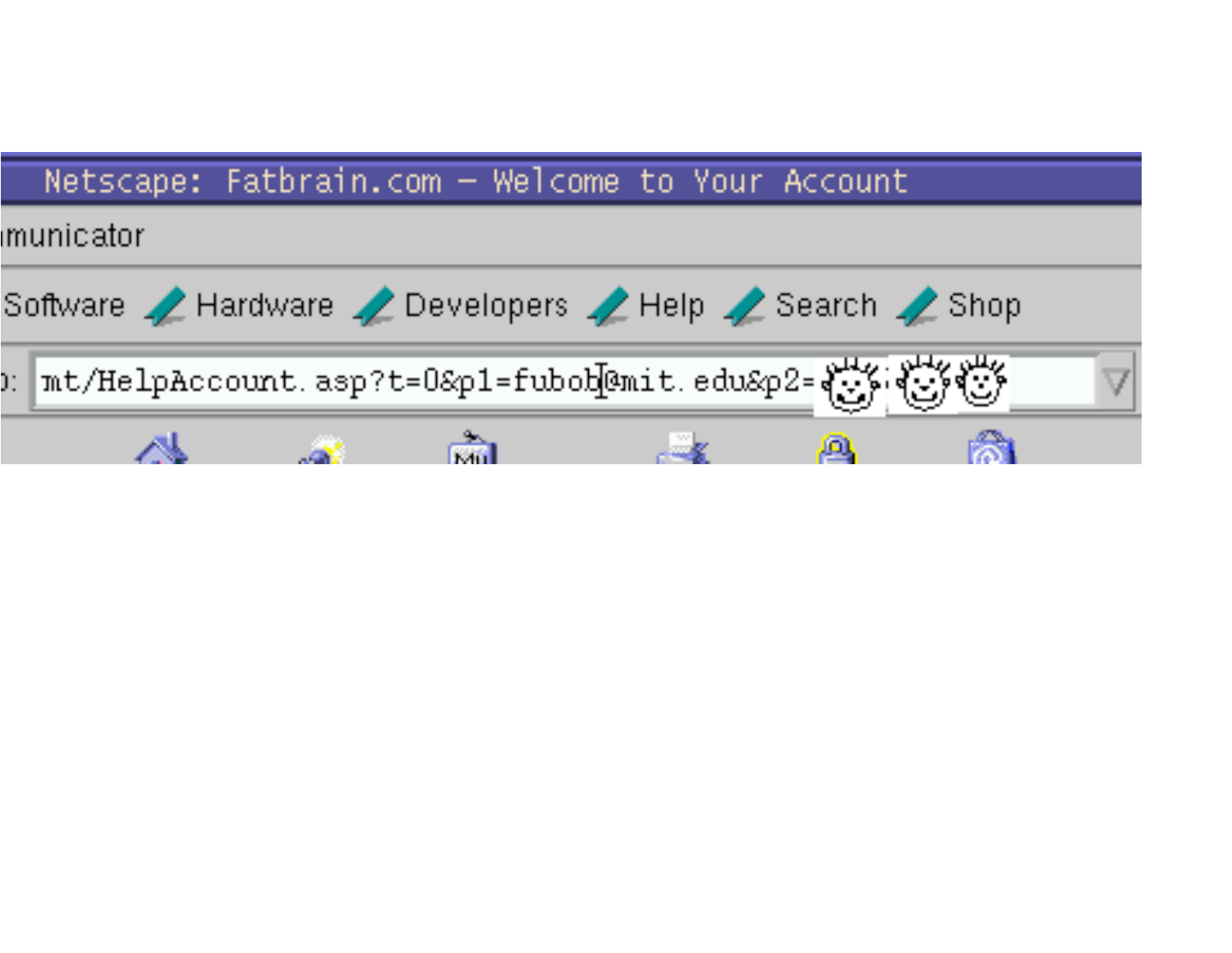## **FatBrain URL authenticator**

Start: https://www.fatbrain.com/HelpAccount.asp? t=0&p1=attacker@mit.edu&p2=540555758

Try: https://www.fatbrain.com/HelpAccount.asp?  $\boldsymbol{\mathsf{X}}$ t=0&p1=victim@mit.edu&p2=540555757

Target: https://www.fatbrain.com/HelpAccount.asp? t=0&p1=victim@mit.edu&p2=540555752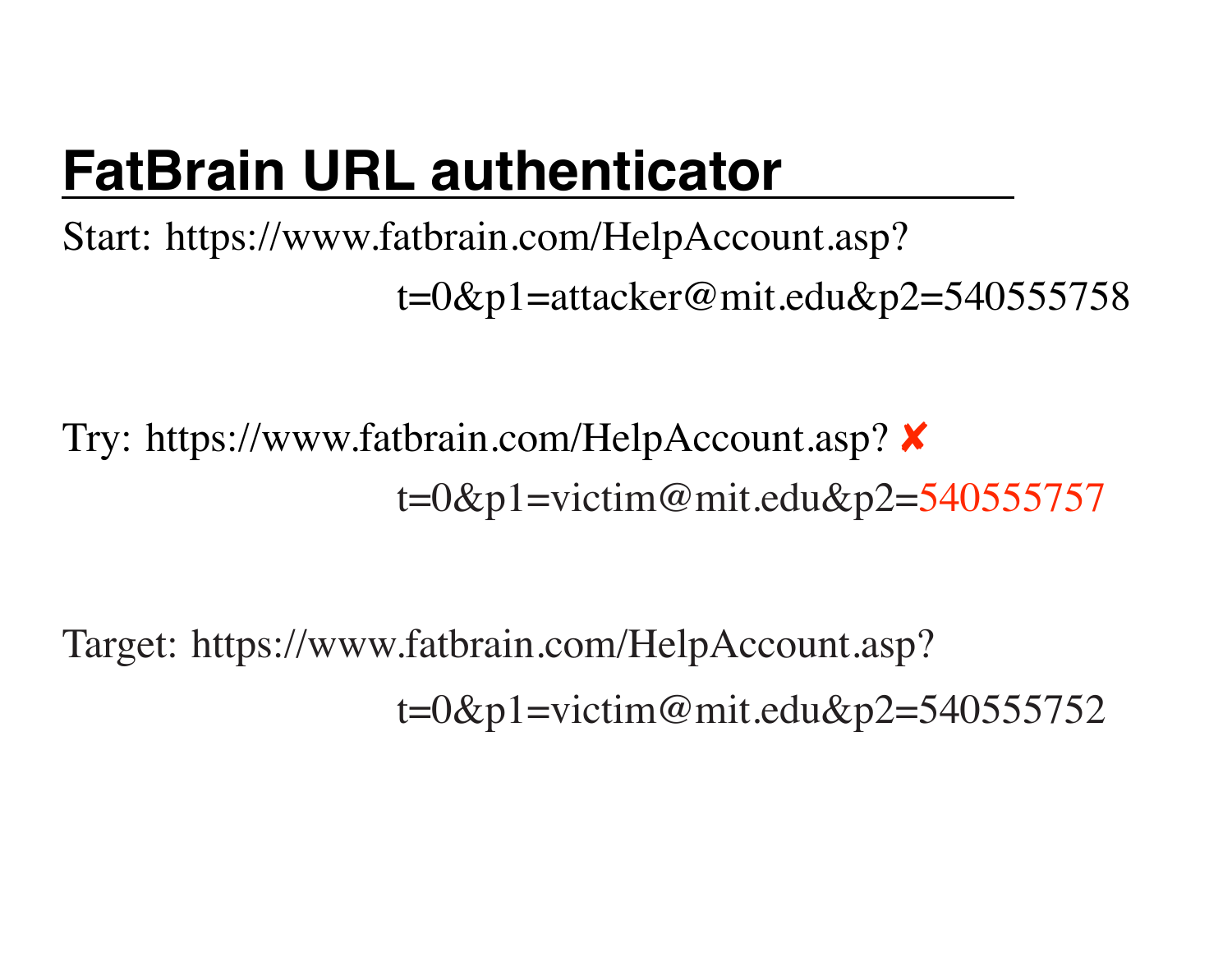## **FatBrain URL authenticator**

Start: https://www.fatbrain.com/HelpAccount.asp? t=0&p1=attacker@mit.edu&p2=540555758

Try: https://www.fatbrain.com/HelpAccount.asp?  $\boldsymbol{\mathsf{X}}$  $t=0$ &p1=victim@mit.edu&p2=540555756

Target: https://www.fatbrain.com/HelpAccount.asp? t=0&p1=victim@mit.edu&p2=540555752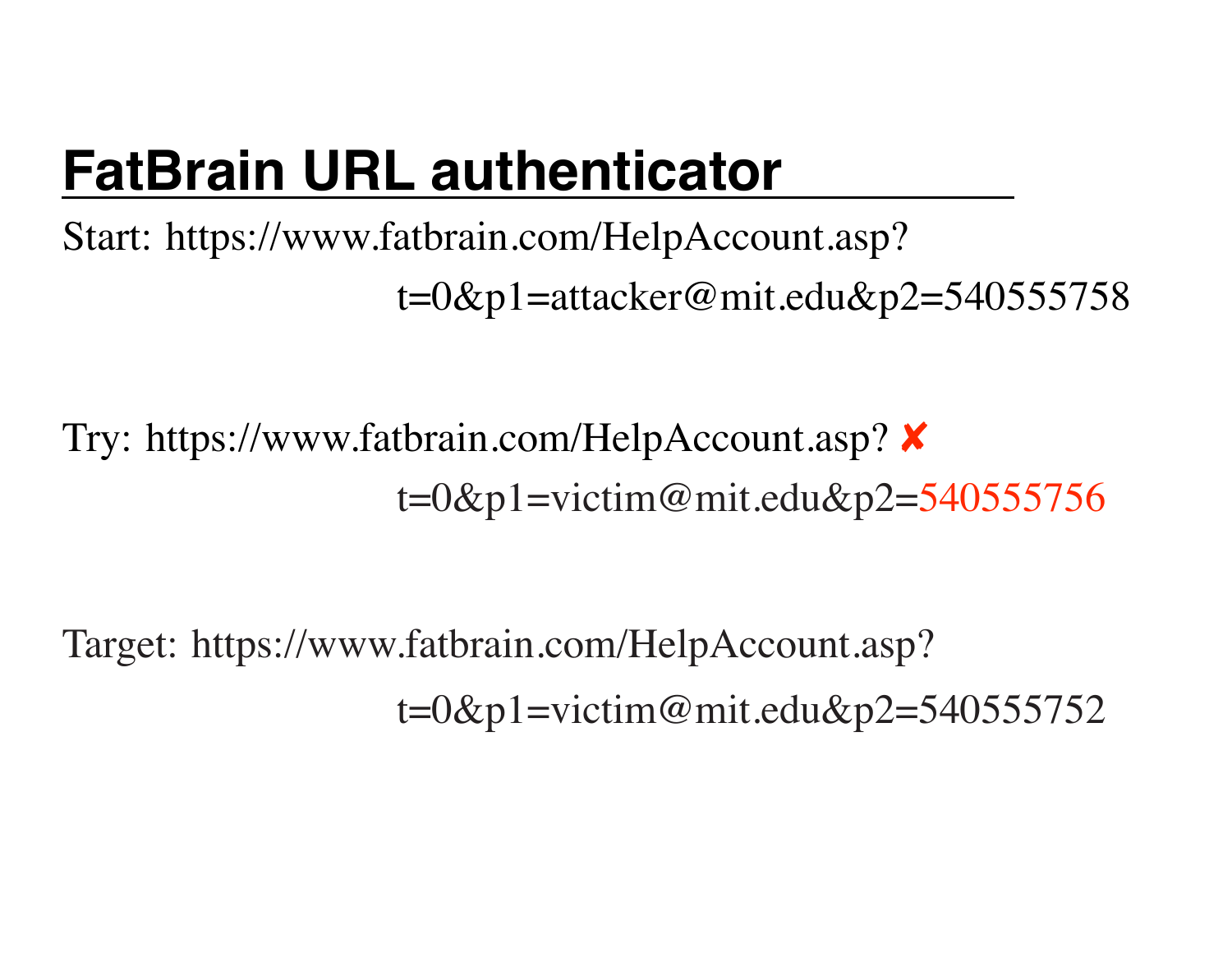Start: https://www.fatbrain.com/HelpAccount.asp? t=0&p1=attacker@mit.edu&p2=540555758

Try: https://www.fatbrain.com/HelpAccount.asp?  $\boldsymbol{\mathsf{X}}$ t=0&p1=victim@mit.edu&p2=540555755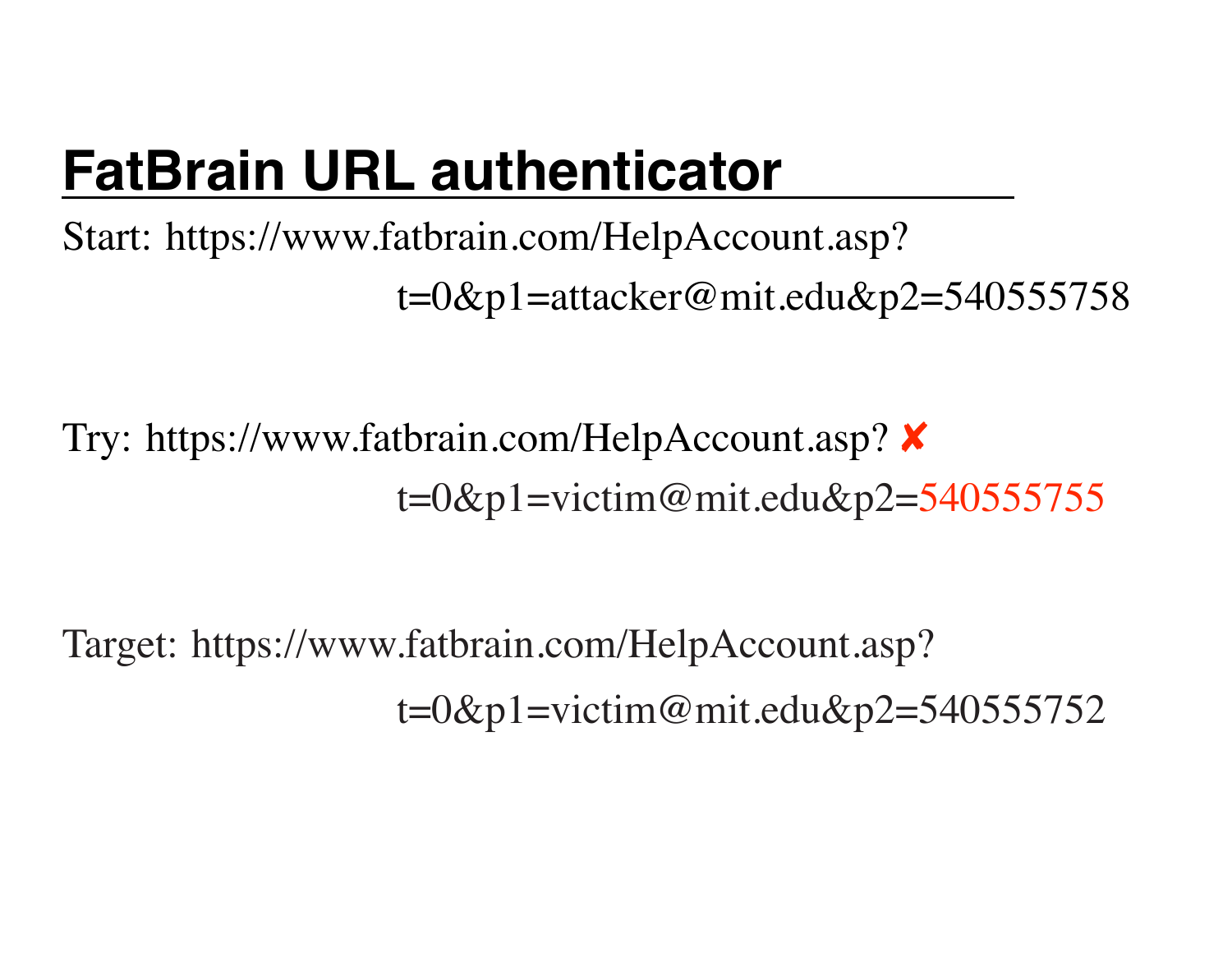Start: https://www.fatbrain.com/HelpAccount.asp? t=0&p1=attacker@mit.edu&p2=540555758

Try: https://www.fatbrain.com/HelpAccount.asp?  $\boldsymbol{\mathsf{X}}$ t=0&p1=victim@mit.edu&p2=540555754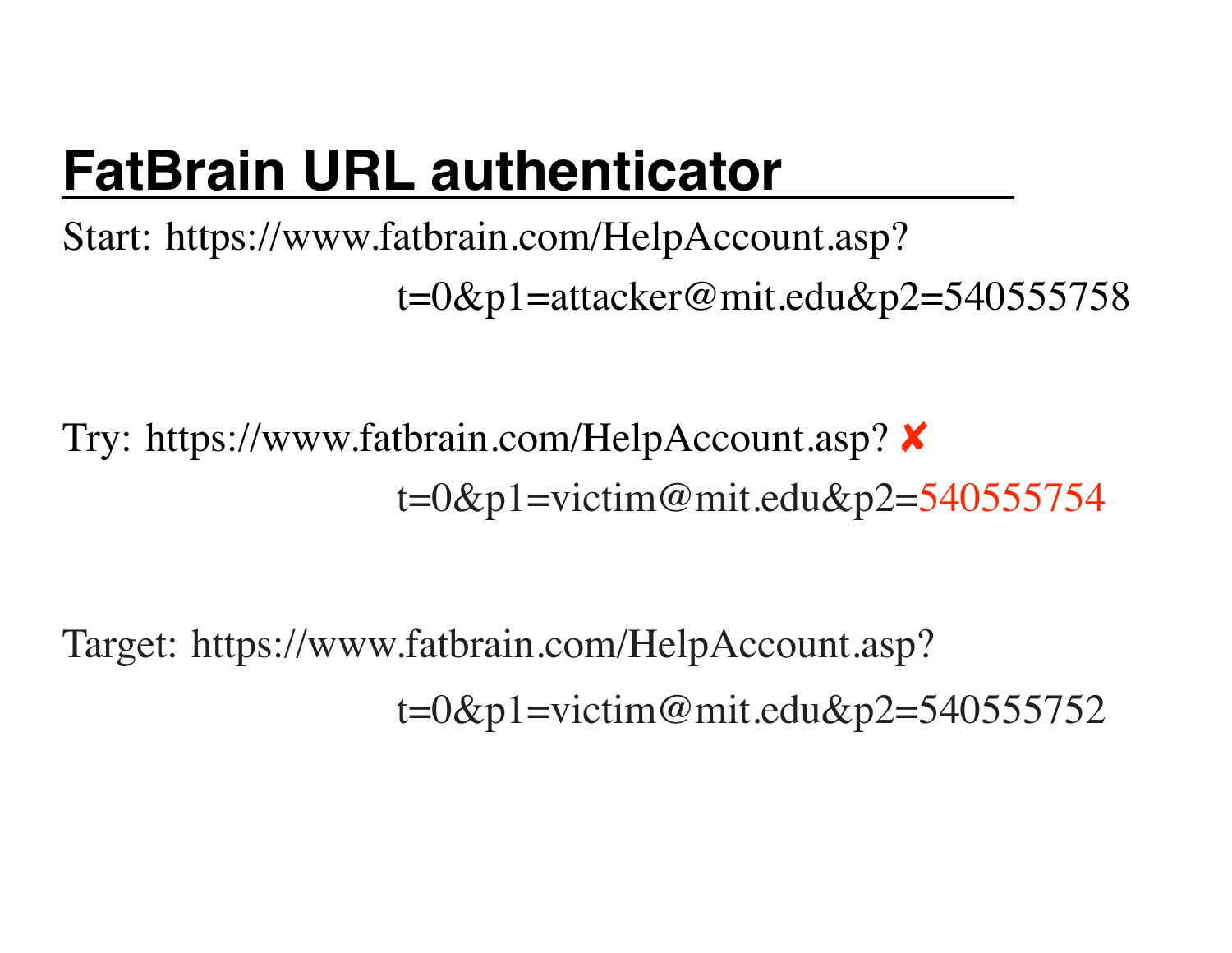Start: https://www.fatbrain.com/HelpAccount.asp? t=0&p1=attacker@mit.edu&p2=540555758

Try: https://www.fatbrain.com/HelpAccount.asp?  $\boldsymbol{\mathsf{X}}$ t=0&p1=victim@mit.edu&p2=540555753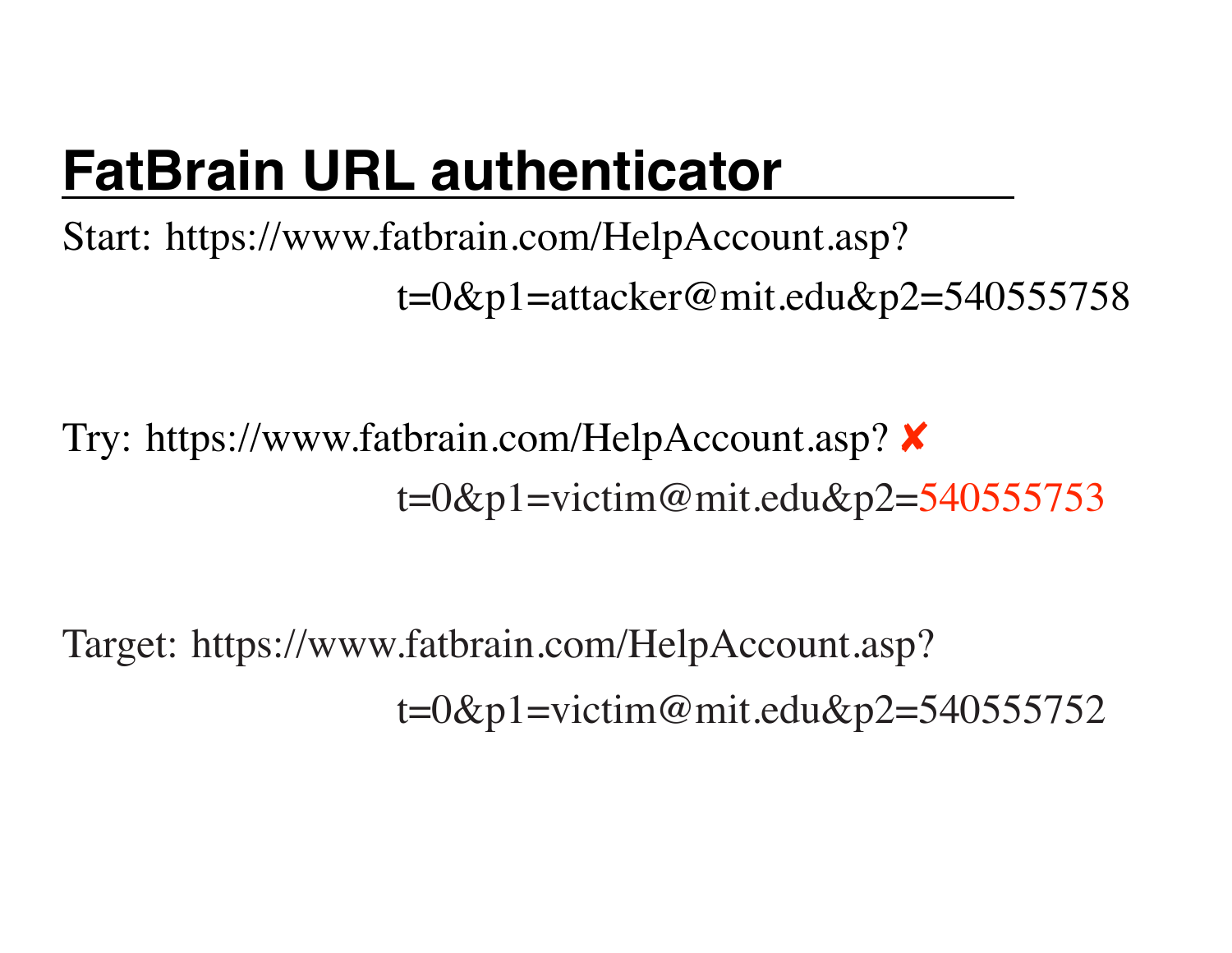Start: https://www.fatbrain.com/HelpAccount.asp? t=0&p1=attacker@mit.edu&p2=540555758

Try: https://www.fatbrain.com/HelpAccount.asp?  $t=0$ &p1=victim@mit.edu&p2=540555752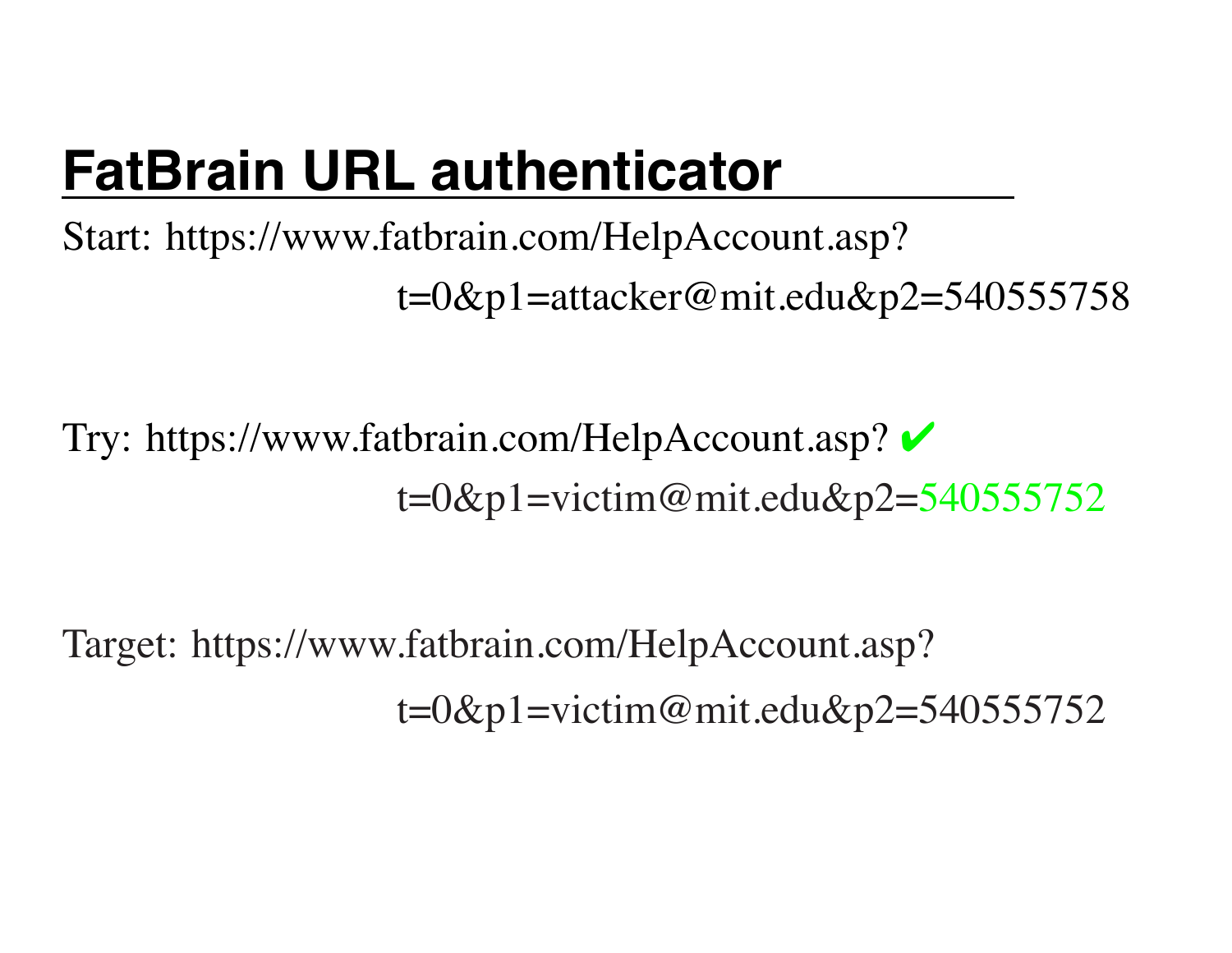### **Predictable sequence numbers**

- Site: FatBrain.com
- Problem: Customer can determine the authenticator for any other user
- Adversary: Interrogative
- Break: Selective forgery
- Today: Acquired by Barnes & Noble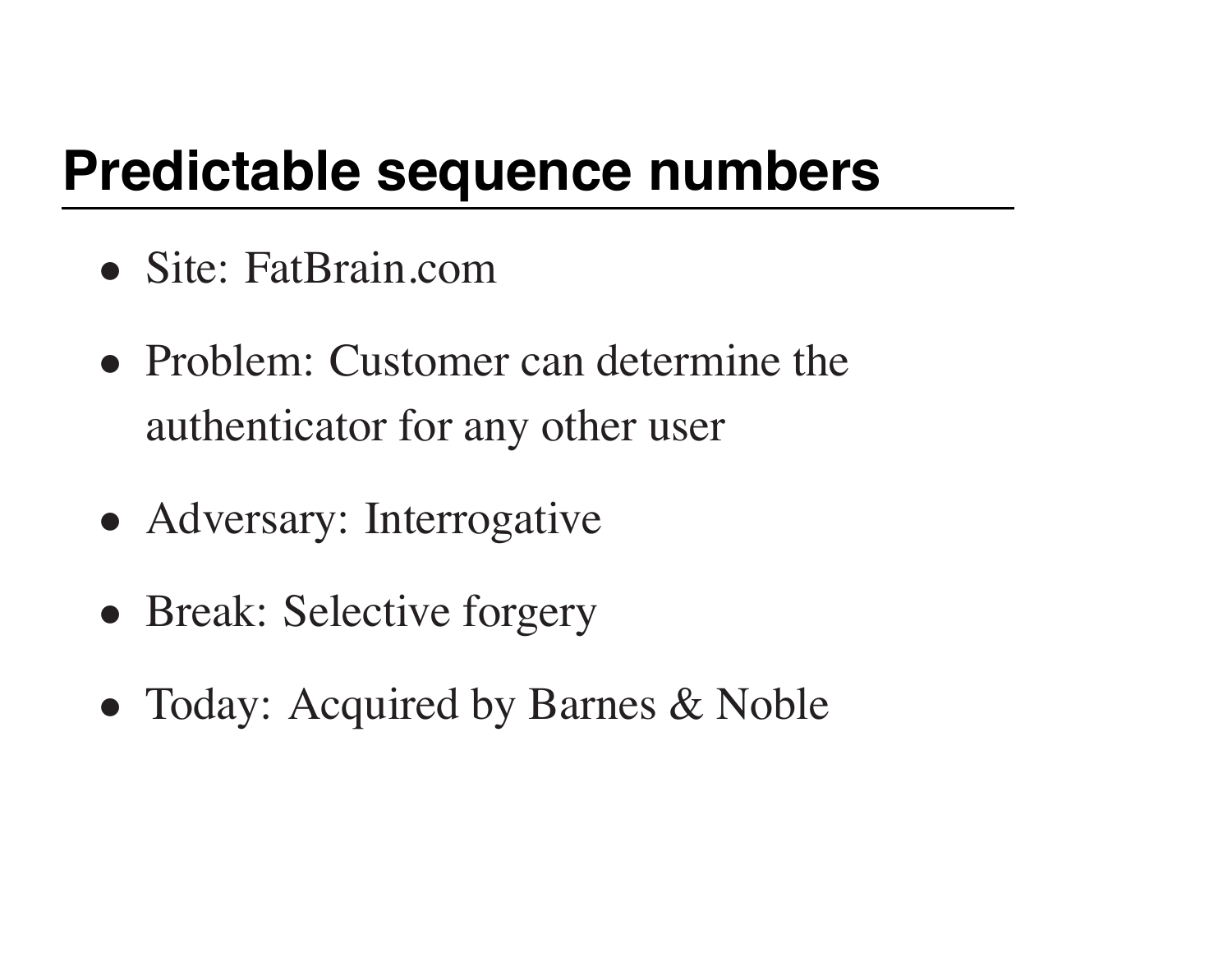### **FatBrain response**

"It's frustrating that programmers ... continue to fall prey to the same old tricks. Simple problems like lazy sequence numbers and buffer overflows in most cases can be easily eliminated if we as programmers would be a little vigilant about sound design and solid code reviews. I just \*love\* being at work on a Friday at midnight managing unscheduled production releases. :)"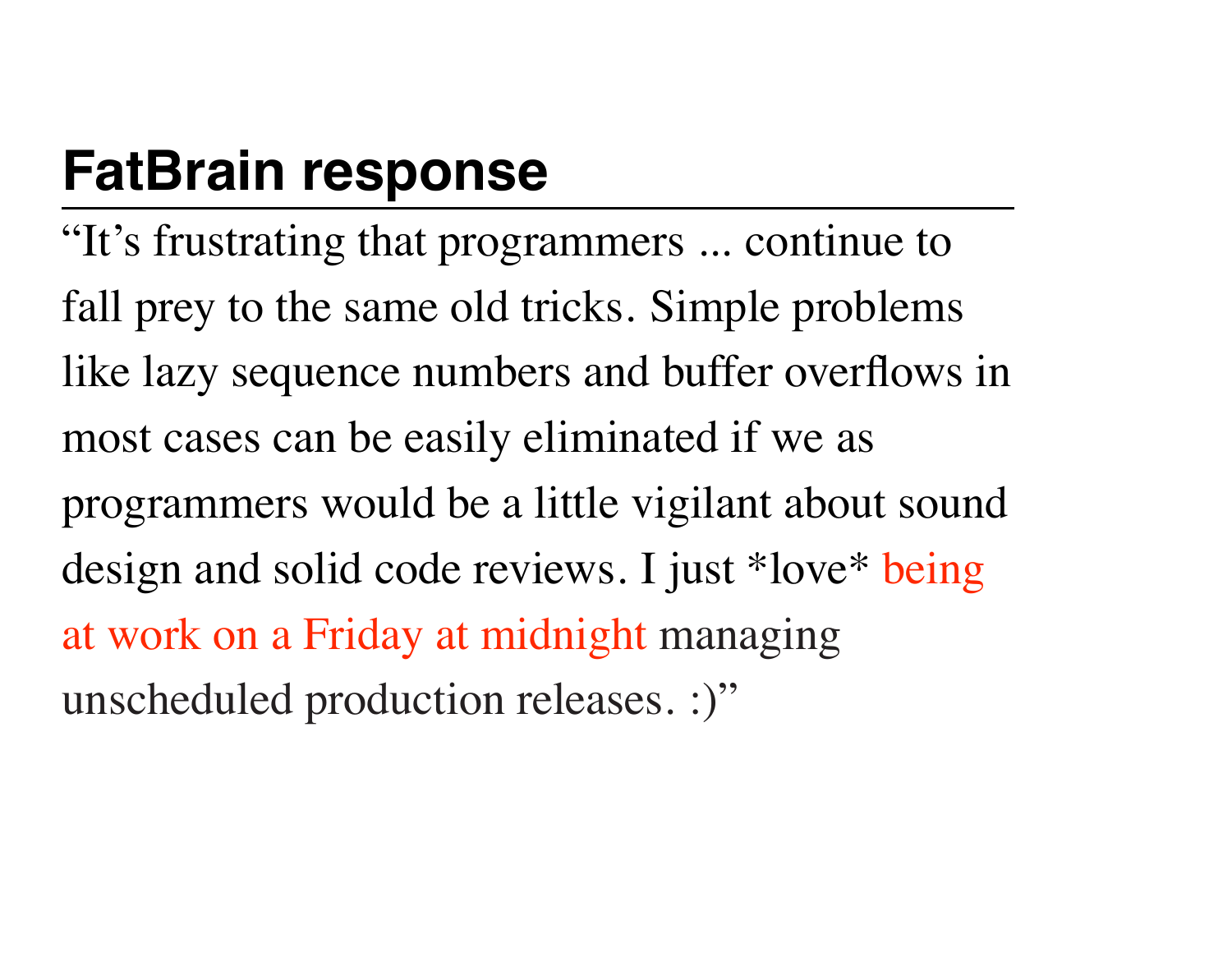### **Missing authentication check**

- Sites: saksfifthavenue.com, kohls.com, iomega.com, et al
- Problem: Customers can download order history of all users
- Adversary: Interrogative
- Break: Universal forgery
- Today: The sites have added the check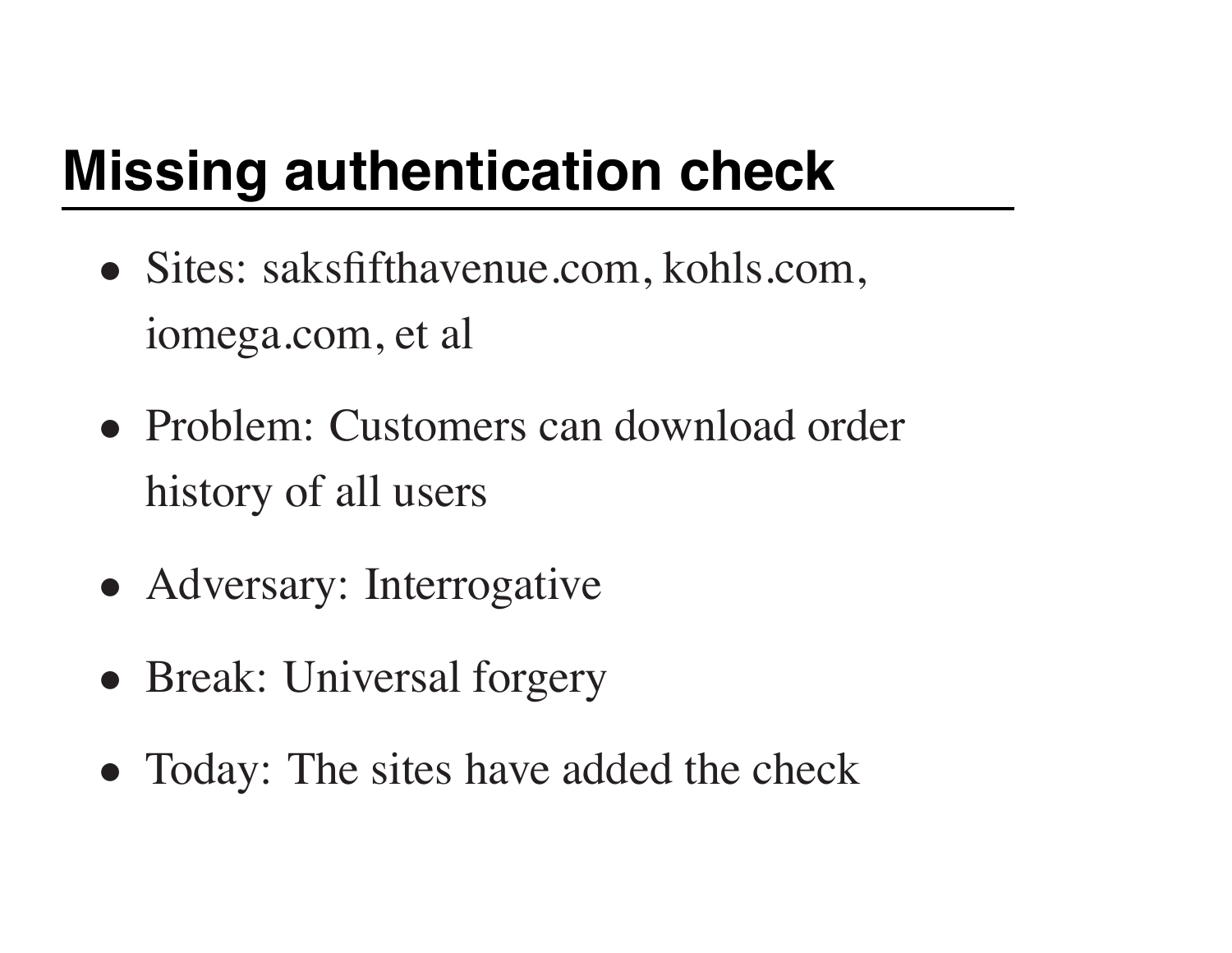### **BlueMartini: missing authentication check**

https://www.saksfifthavenue.com/ POST /myaccount/order history new.jsp HTTP/1.0 Host: www.saksfifthavenue.com

bmForm=order history new& bmHidden=VIEW ORDER<>&  $VIEW_QRDER <$ orh  $id=12366456$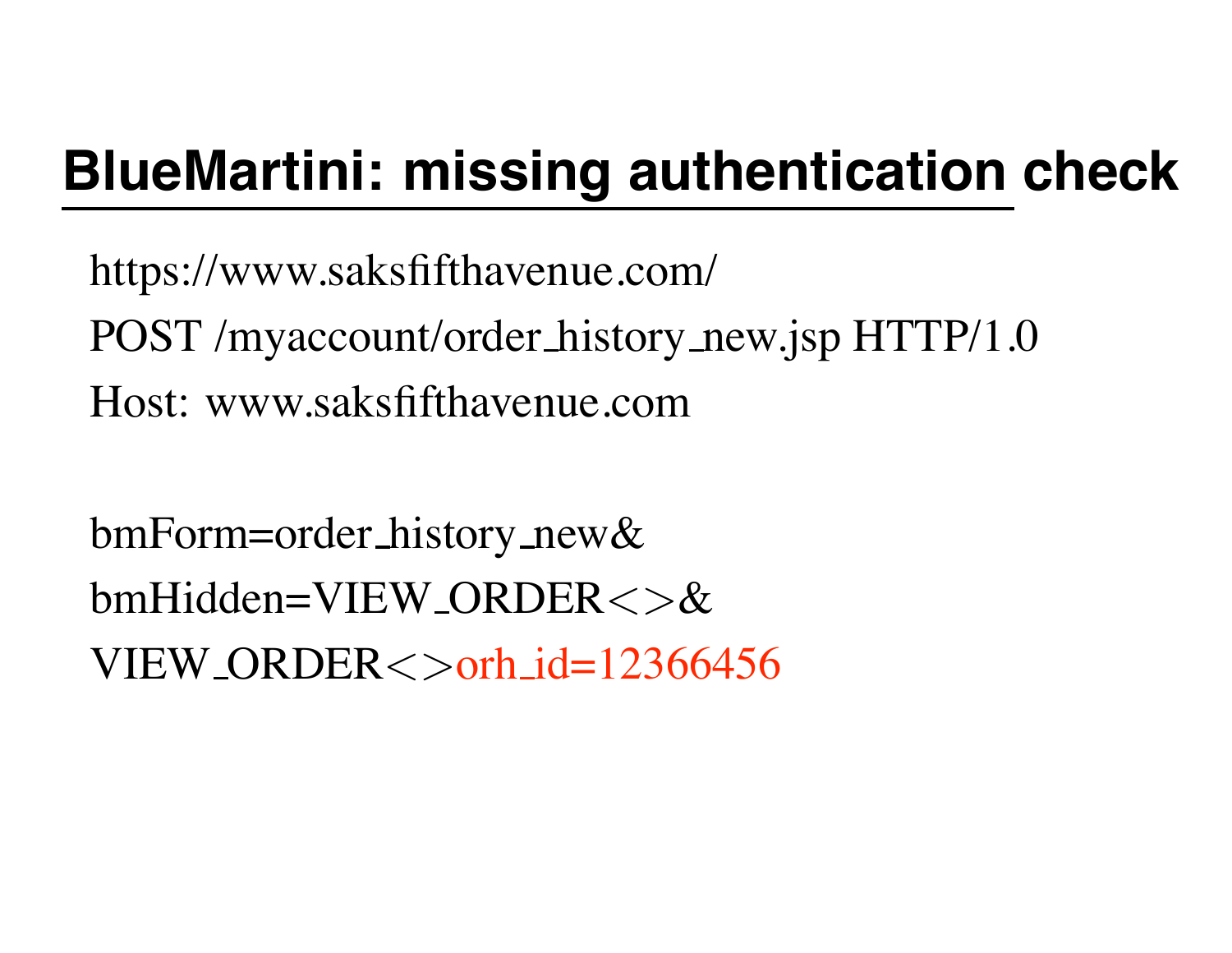|   |                                               |                                                                                            |        |                                                                            |        | Netscape: WSJ.com Home Page                                                                                                                                                                                                                         |       |          |             |                       |                                                                            |
|---|-----------------------------------------------|--------------------------------------------------------------------------------------------|--------|----------------------------------------------------------------------------|--------|-----------------------------------------------------------------------------------------------------------------------------------------------------------------------------------------------------------------------------------------------------|-------|----------|-------------|-----------------------|----------------------------------------------------------------------------|
|   | File<br>Edit                                  | View<br>Go.                                                                                |        | Communicator                                                               |        |                                                                                                                                                                                                                                                     |       |          |             |                       | Help                                                                       |
|   |                                               |                                                                                            |        | News / Downloads / Software / Hardware / Developers / Help / Search / Shop |        |                                                                                                                                                                                                                                                     |       |          |             |                       | AU.                                                                        |
|   |                                               | <b>Bookmarks</b>                                                                           |        | Netsite: http://public.wsj.com/home.html                                   |        |                                                                                                                                                                                                                                                     |       |          |             |                       | (a) What's Related                                                         |
|   |                                               |                                                                                            |        | 分                                                                          |        | My                                                                                                                                                                                                                                                  |       | eΓ       | 商.          | u                     |                                                                            |
|   | Back                                          | Forward                                                                                    | Reload | Home                                                                       | Search | Netscape                                                                                                                                                                                                                                            | Print | Security | Shop        | Stop                  |                                                                            |
|   |                                               | <b>WSJ.com Subscribers</b>                                                                 |        |                                                                            |        | JJJ STREET JOU                                                                                                                                                                                                                                      |       |          | $U.S.$ View | Other Views:<br>∗ASIA | ▶EUROI<br>Set Default View<br>Free U.S. Quotes<br><u>Enter Symbol Here</u> |
|   | Go Directly To:<br>Select a Page<br>Or LOG IN | ▭                                                                                          |        |                                                                            | ę.     | The server interactive.wsj.com<br>wishes to set a cookie that will be sent<br>to any server in the domain .wsj.com<br>The name and value of the cookie are:<br>fastlogin= $\blacksquare$<br>This cookie will persist until Sun Feb 25 07:26:53 2001 |       |          |             |                       |                                                                            |
|   |                                               | WSJ.COM SUBSCRIBERS ONLY<br><b>Top Business News</b><br>Employers Plan Slight Scaling Back |        | Davis Says California Has Deal With Utility                                |        | Do you wish to allow the cookie to be set?<br>ОΚ                                                                                                                                                                                                    |       |          |             |                       | Cancel                                                                     |
| ď |                                               | 100%                                                                                       |        | 100% of 7K (at 227 bytes/sell                                              |        |                                                                                                                                                                                                                                                     |       |          |             |                       |                                                                            |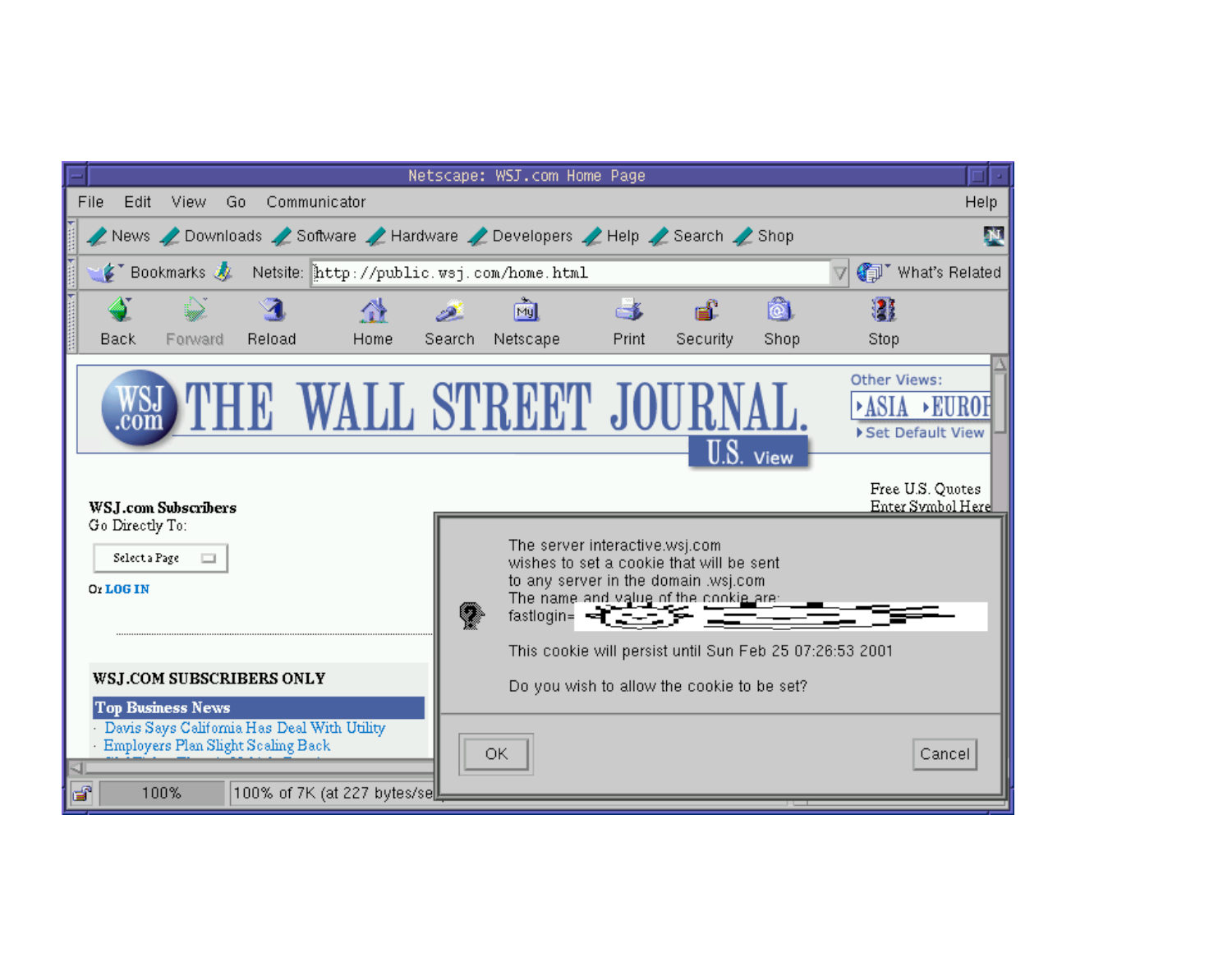## **WSJ.com login process**

- User enters name and password
- If the password is correct, WSJ.com issues a cookie
- User surfs to restricted content and attaches cookie
- If the cookie is authentic, WSJ.com returns content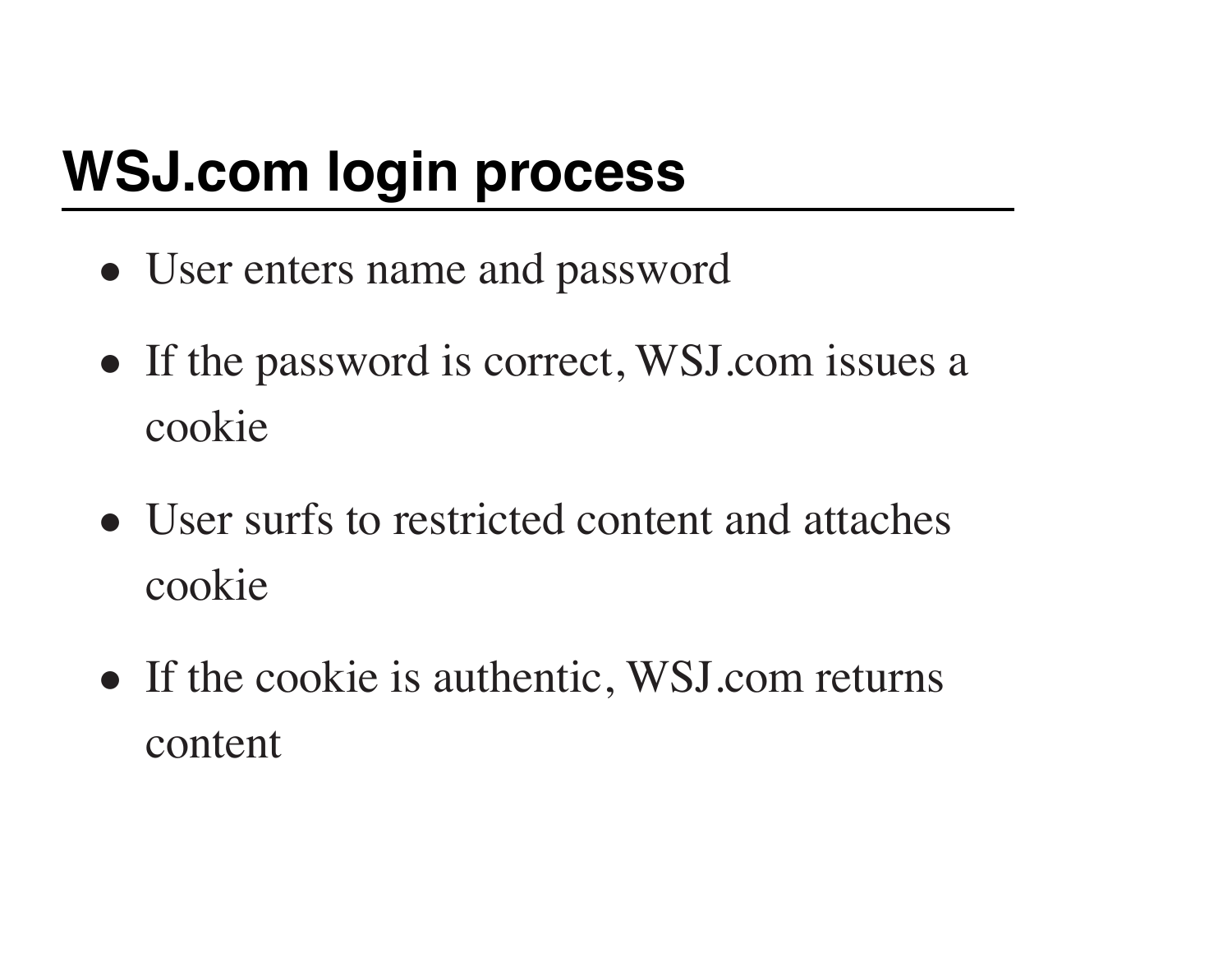### **WSJ.com analysis**

- Design: cookie =  $\{user, MAC_k (user)\}\$
- Reality:  $\text{cookie} =$  $user + UNIX$ -crypt (user  $+$  server secret)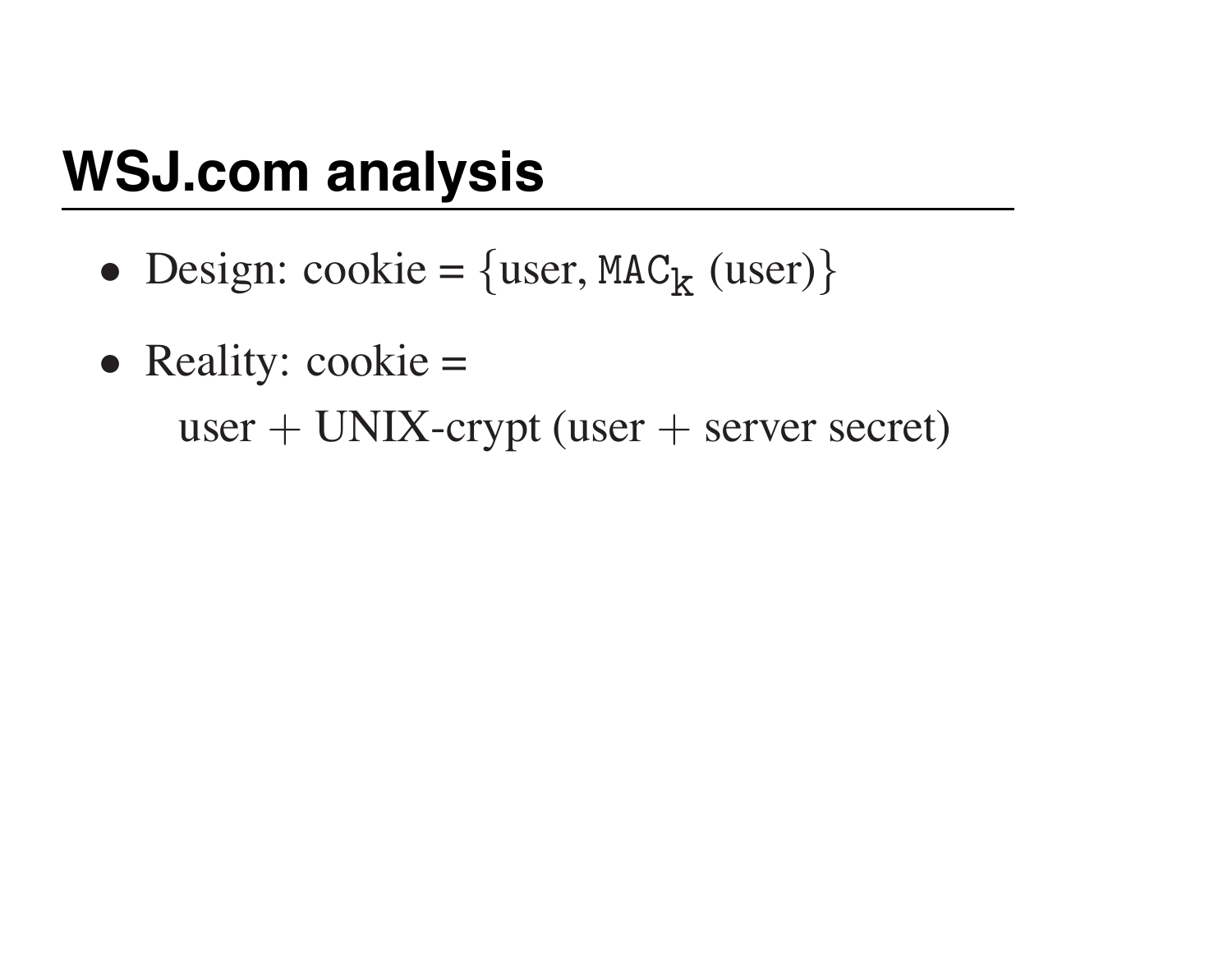# **WSJ.com analysis cont.**

|           | username crypt() Output | Authenticator cookie   |
|-----------|-------------------------|------------------------|
| bitdiddl  | MaRdw2J1h6Lfc           | bitdiddlMaRdw2J1h6Lfc  |
| bitdiddle | MaRdw2J1h6Lfc           | bitdiddleMaRdw2J1h6Lfc |

- Usernames matching first 8 characters have same authenticator
- No expiration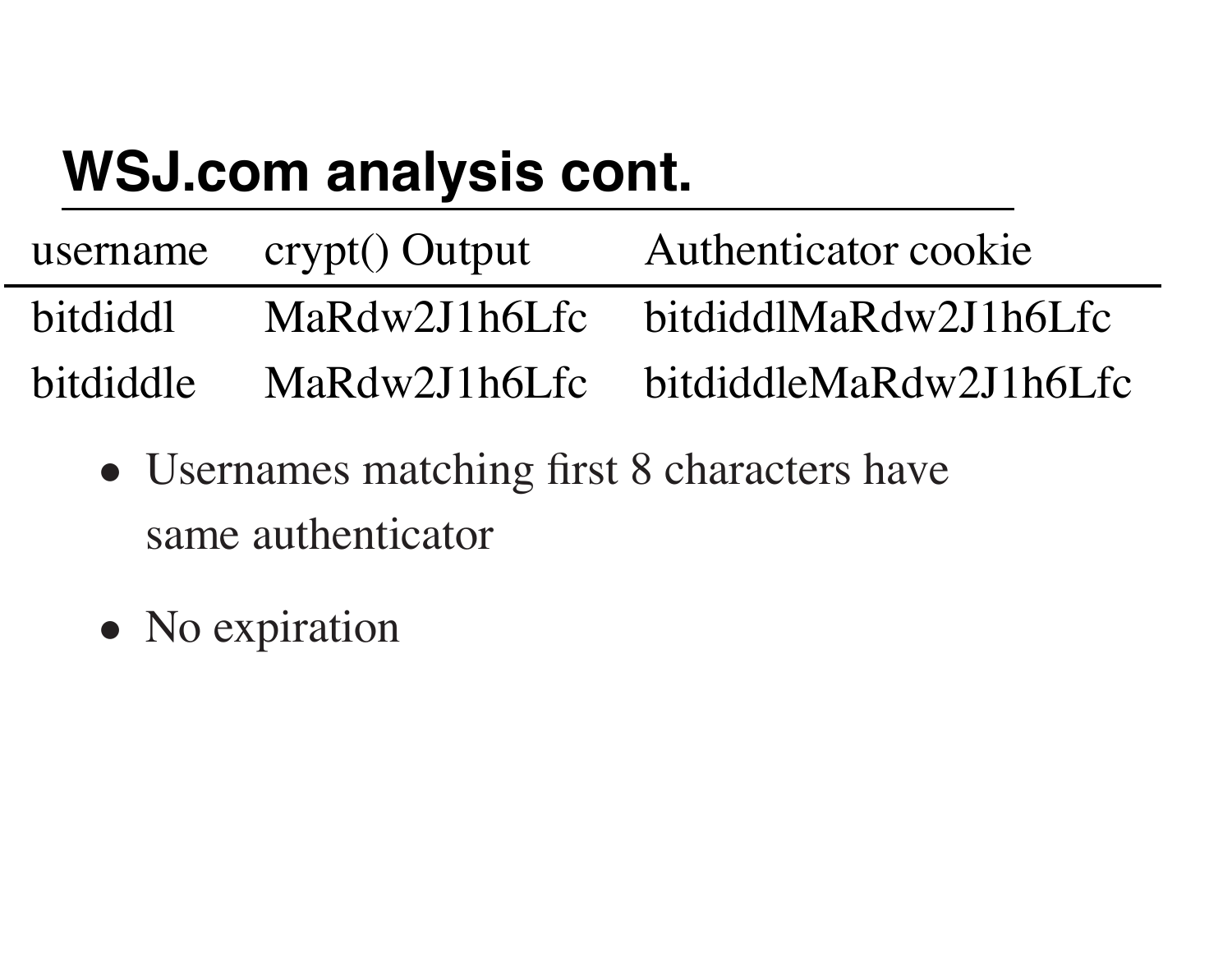### **Obtaining the server secret?**

- Adaptive chosen message attack
- Perl script queried WSJ with invalid cookies
- Runs in max  $128 \times 8$  queries rather than intended  $128^8$  (1024 vs. 72057594037927936)
- 1 sec/query yields 17 minutes vs.  $10^9$  years
- The key is "March20"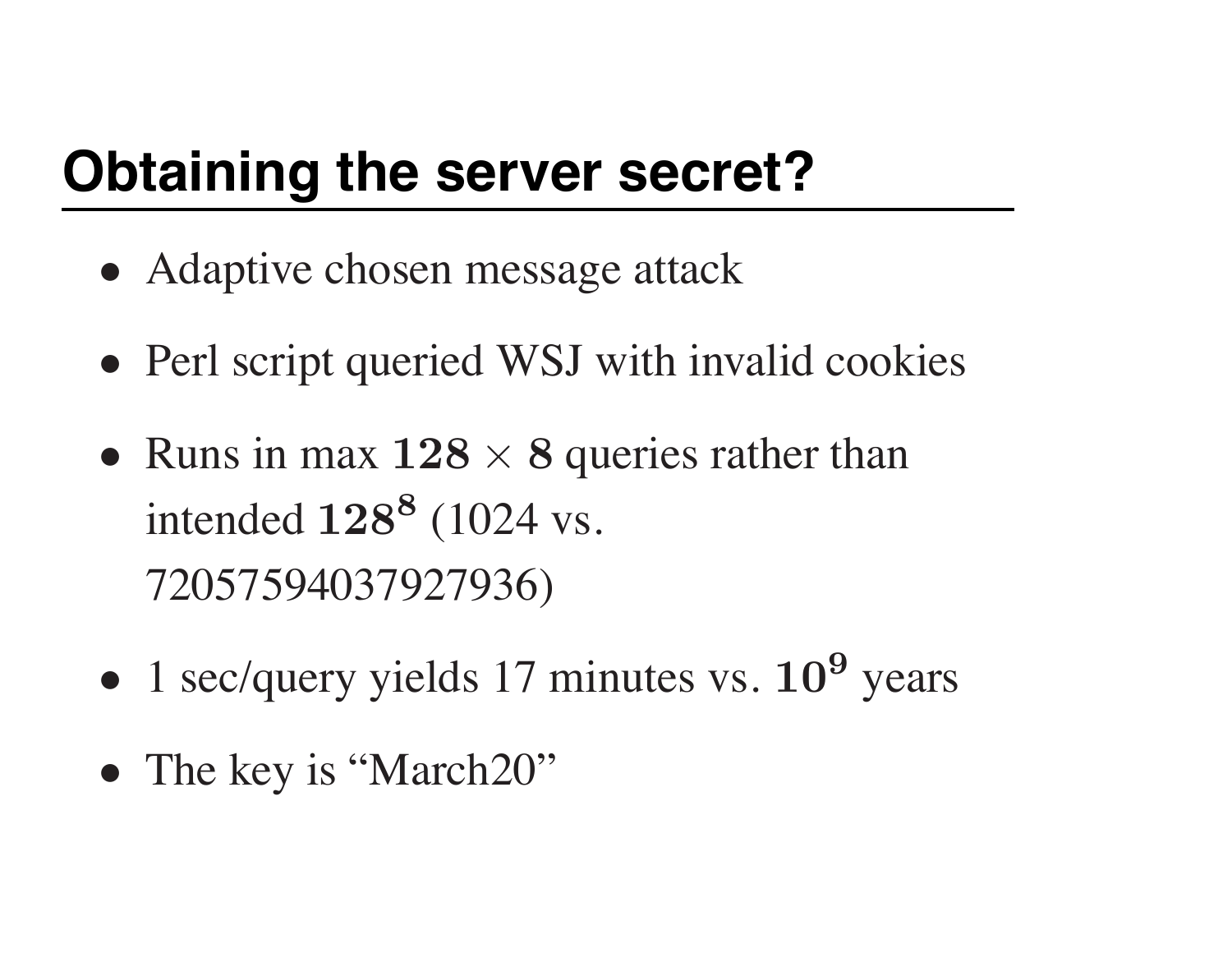#### **Secret guess username crypt input worked? bitdiddl bitdiddl**  $\boldsymbol{\nu}$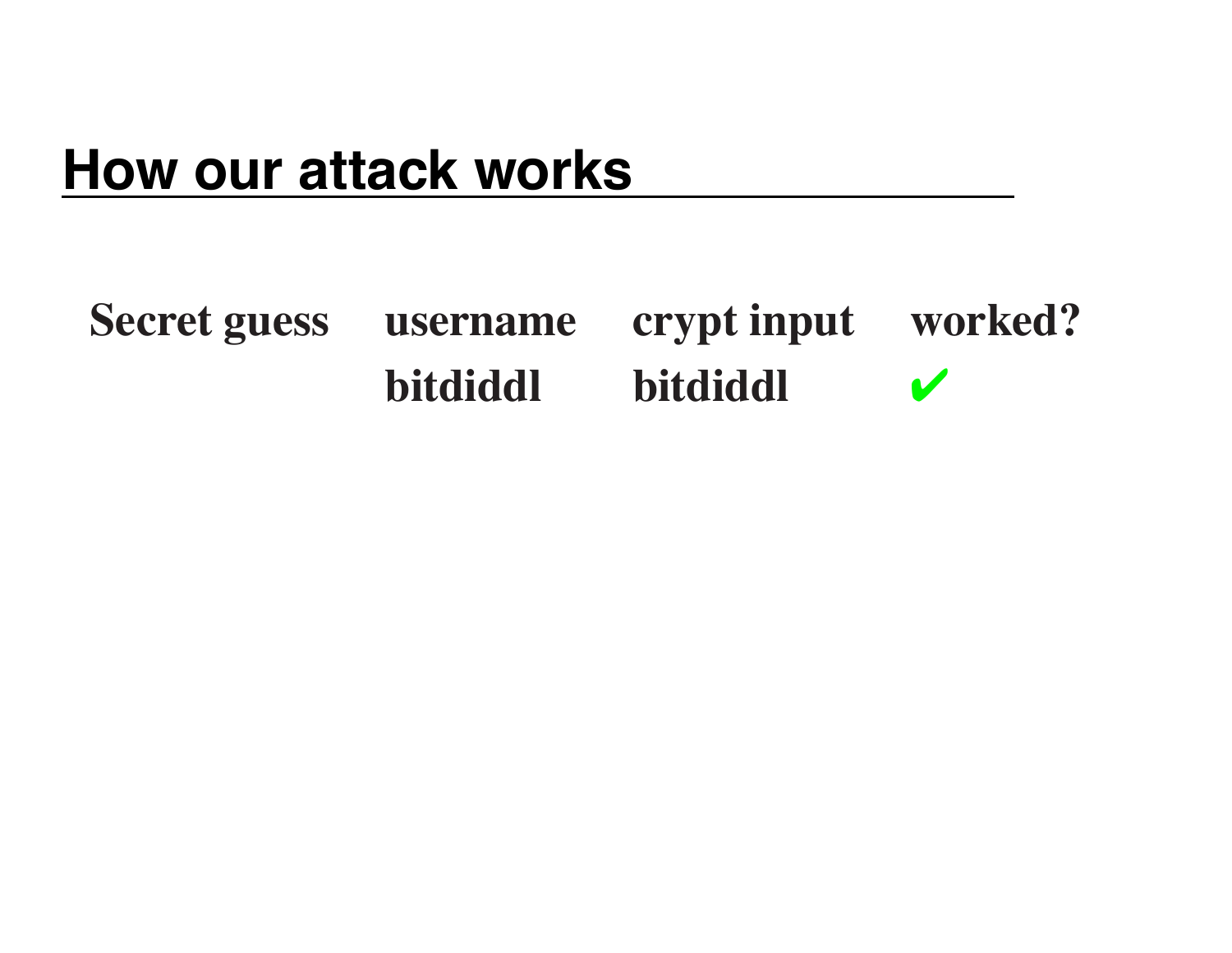| Secret guess username crypt input worked? |                |                 |   |
|-------------------------------------------|----------------|-----------------|---|
|                                           | bitdiddl       | <b>bitdiddl</b> |   |
| $\mathbf{A}$                              | <b>bitdidd</b> | bitdiddA        | X |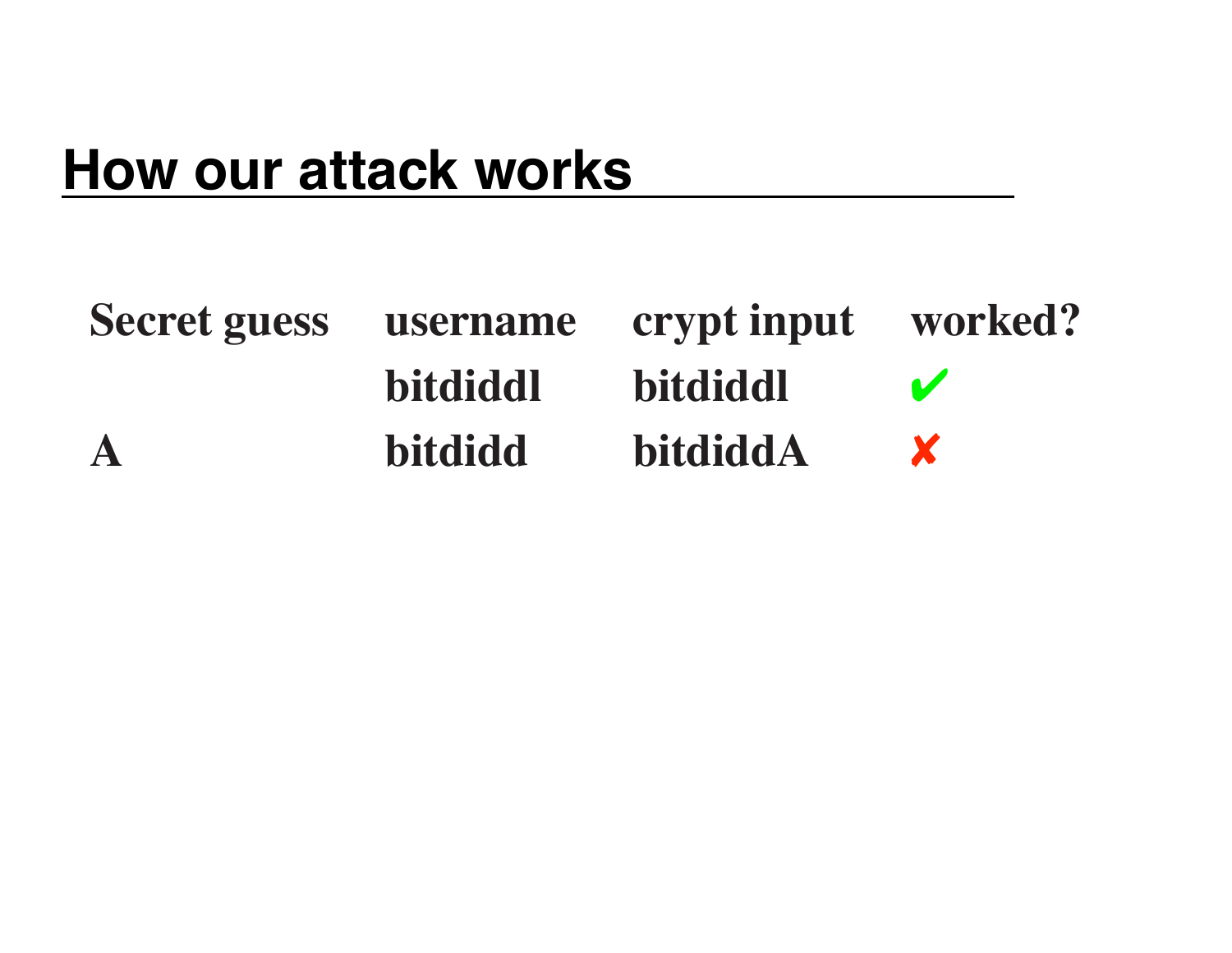| Secret guess username crypt input worked? |                 |                 |  |
|-------------------------------------------|-----------------|-----------------|--|
|                                           | <b>bitdiddl</b> | bitdiddl        |  |
| B                                         | <b>bitdidd</b>  | <b>bitdiddB</b> |  |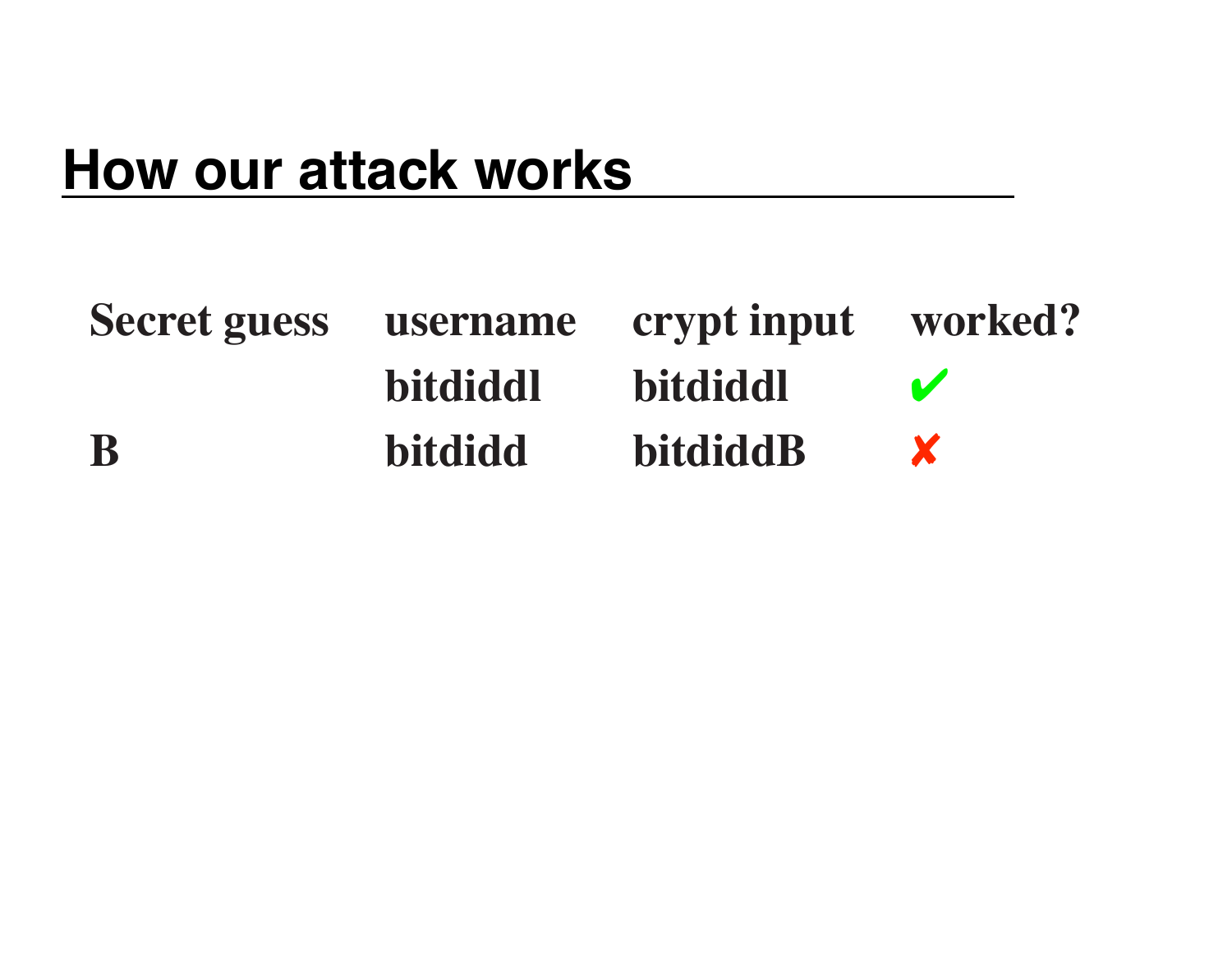| Secret guess username crypt input worked? |                |                 |          |
|-------------------------------------------|----------------|-----------------|----------|
|                                           | bitdiddl       | <b>bitdiddl</b> | <b>M</b> |
| $\Gamma$                                  | <b>bitdidd</b> | <b>bitdiddC</b> |          |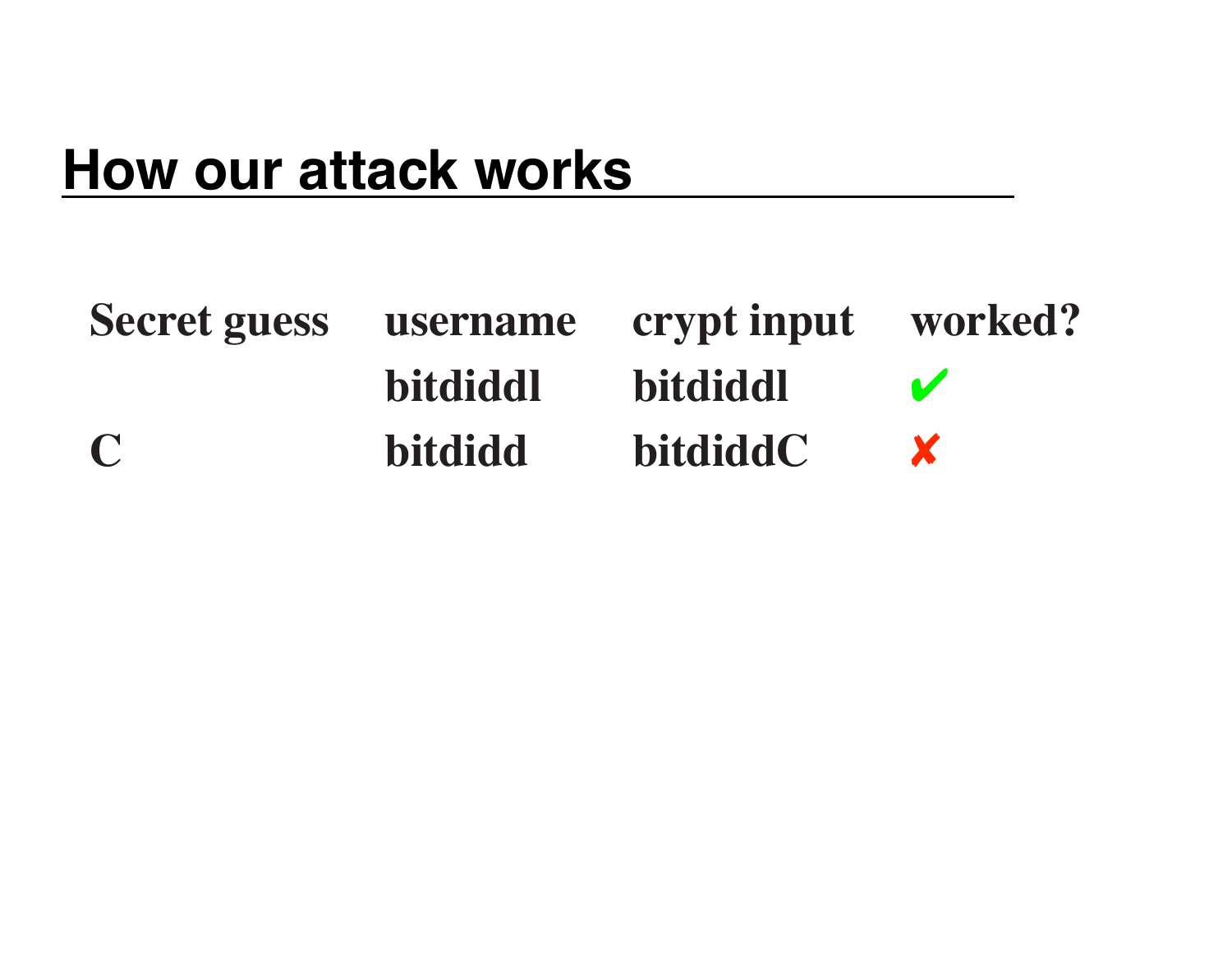| Secret guess username crypt input worked? |                 |                 |            |
|-------------------------------------------|-----------------|-----------------|------------|
|                                           | <b>bitdiddl</b> | <b>bitdiddl</b> | $\sqrt{2}$ |
| D                                         | <b>bitdidd</b>  | bitdiddD        |            |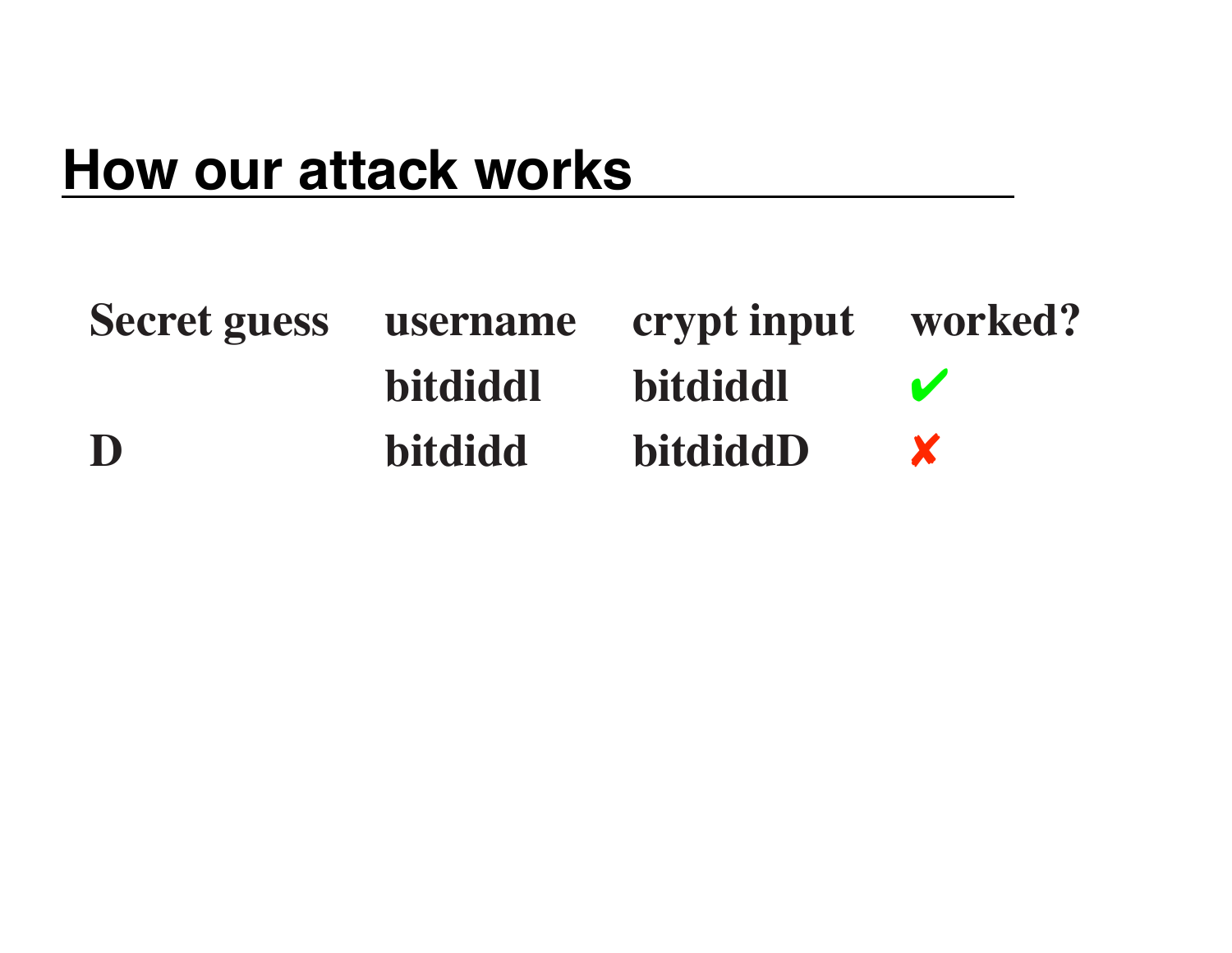| Secret guess username crypt input worked? |                |                 |              |
|-------------------------------------------|----------------|-----------------|--------------|
|                                           | bitdiddl       | <b>bitdiddl</b> | $\mathbf{V}$ |
| E                                         | <b>bitdidd</b> | bitdiddE        |              |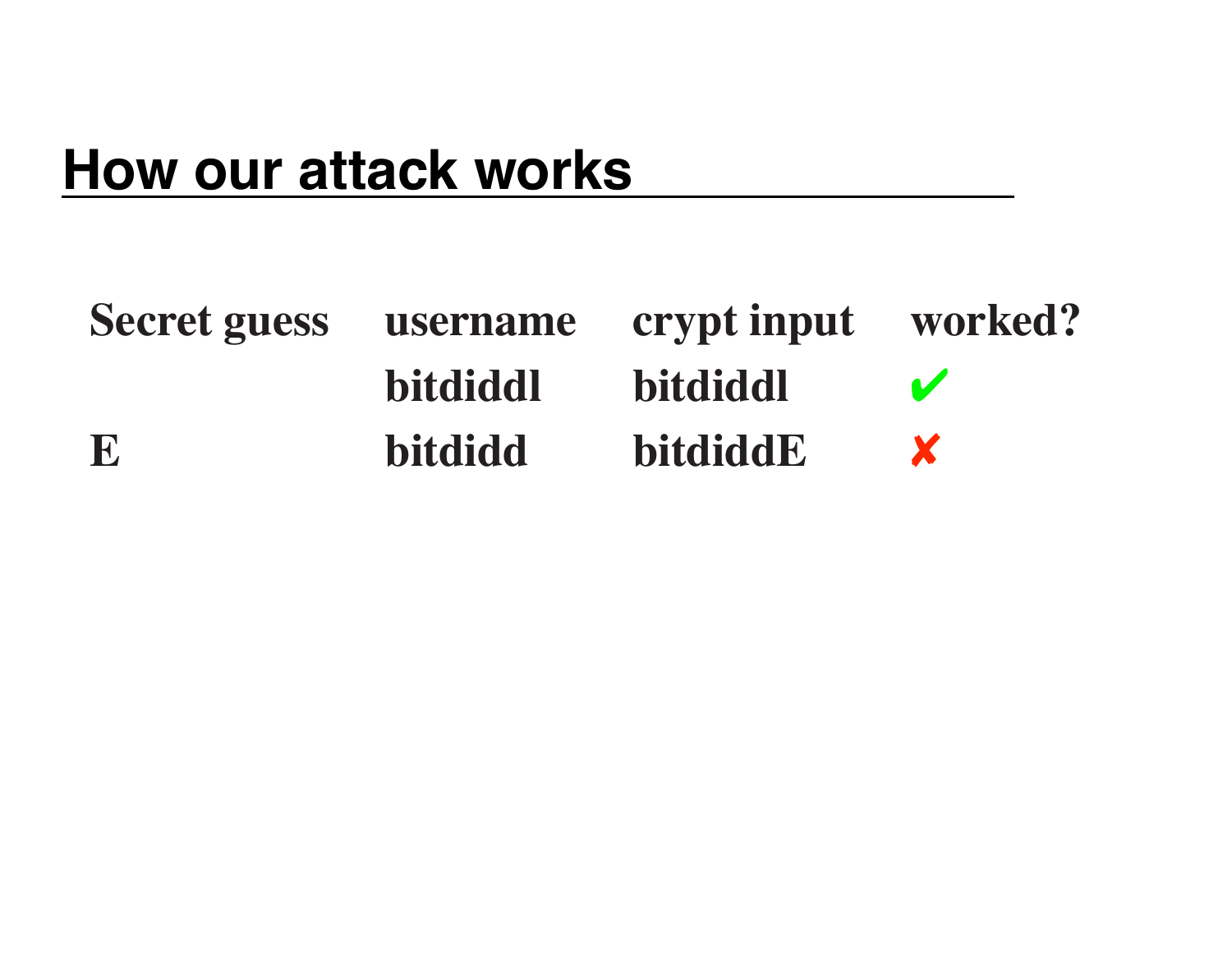| Secret guess username crypt input worked? |                |                 |                      |
|-------------------------------------------|----------------|-----------------|----------------------|
|                                           | bitdiddl       | <b>bitdiddl</b> | <b>Marine Street</b> |
| R                                         | <b>bitdidd</b> | <b>bitdiddF</b> | $\mathbf{X}$         |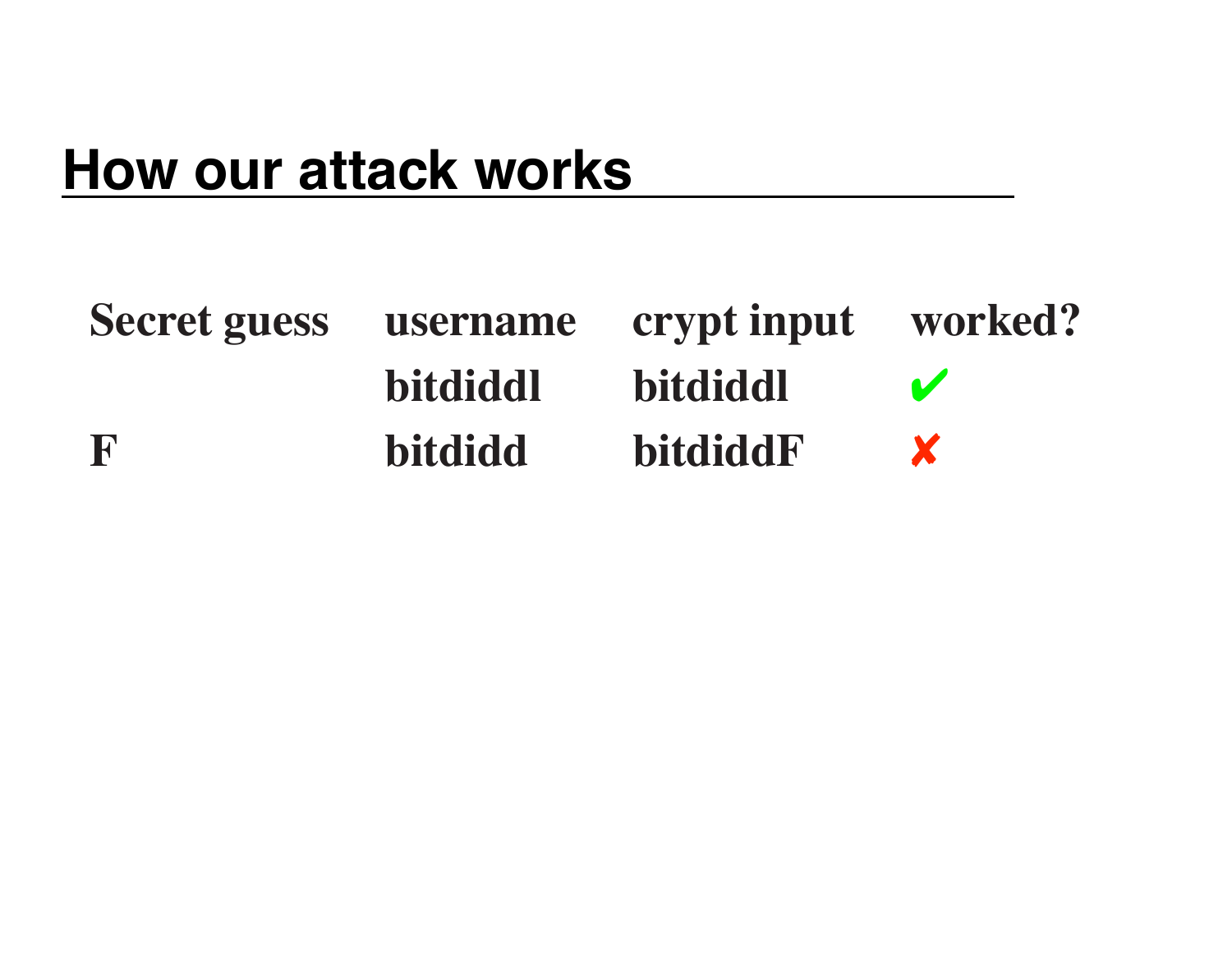| Secret guess username crypt input worked? |                |                 |              |
|-------------------------------------------|----------------|-----------------|--------------|
|                                           | bitdiddl       | <b>bitdiddl</b> |              |
| $\mathbf G$                               | <b>bitdidd</b> | bitdiddG        | $\mathbf{X}$ |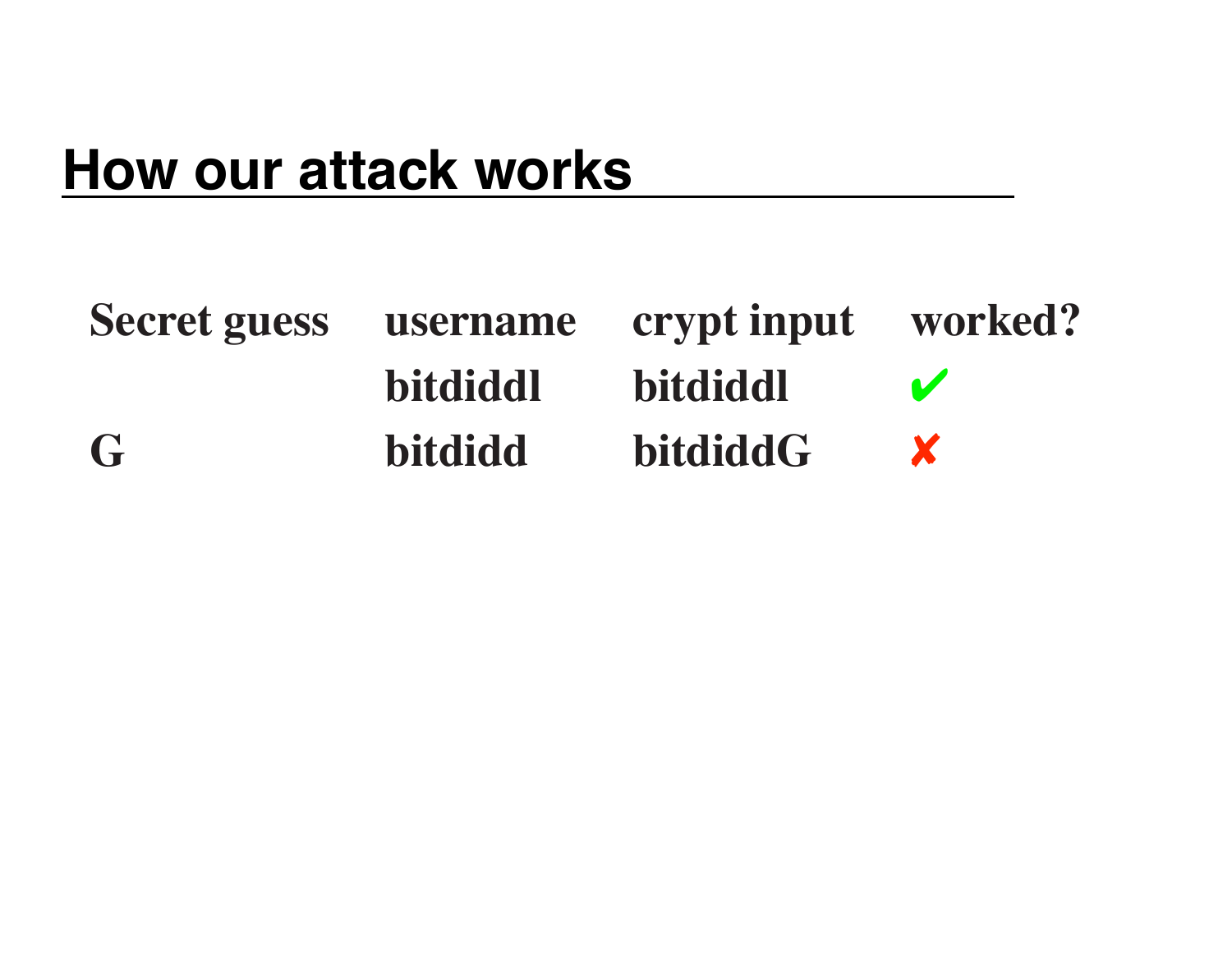| Secret guess username crypt input worked? |                 |                 |              |
|-------------------------------------------|-----------------|-----------------|--------------|
|                                           | <b>bitdiddl</b> | <b>bitdiddl</b> | $\sqrt{2}$   |
| H                                         | <b>bitdidd</b>  | bitdiddH        | $\mathbf{X}$ |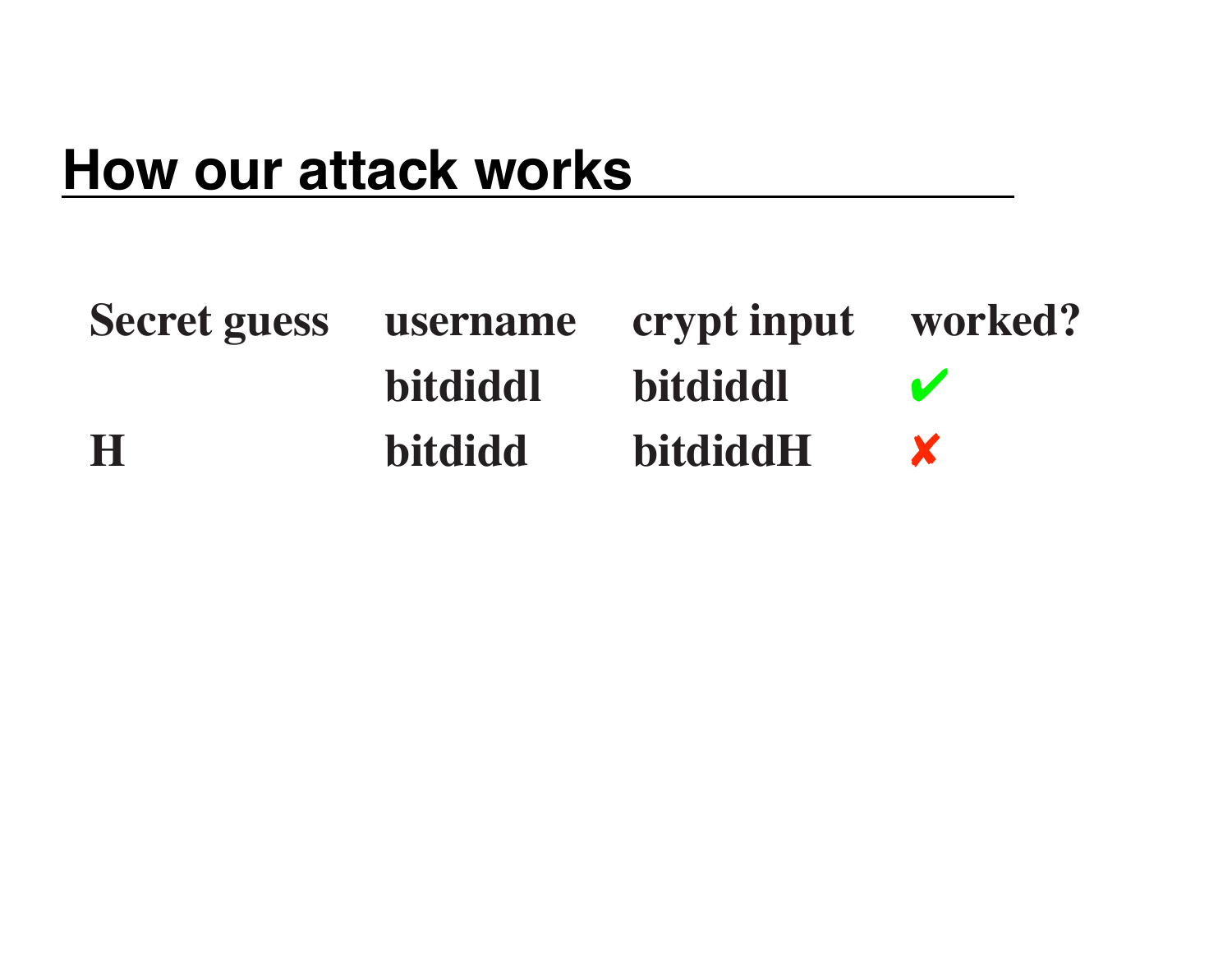| Secret guess username crypt input worked? |                 |                 |              |
|-------------------------------------------|-----------------|-----------------|--------------|
|                                           | <b>bitdiddl</b> | <b>bitdiddl</b> | $\mathbf{V}$ |
|                                           | <b>bitdidd</b>  | <b>bitdiddI</b> | X            |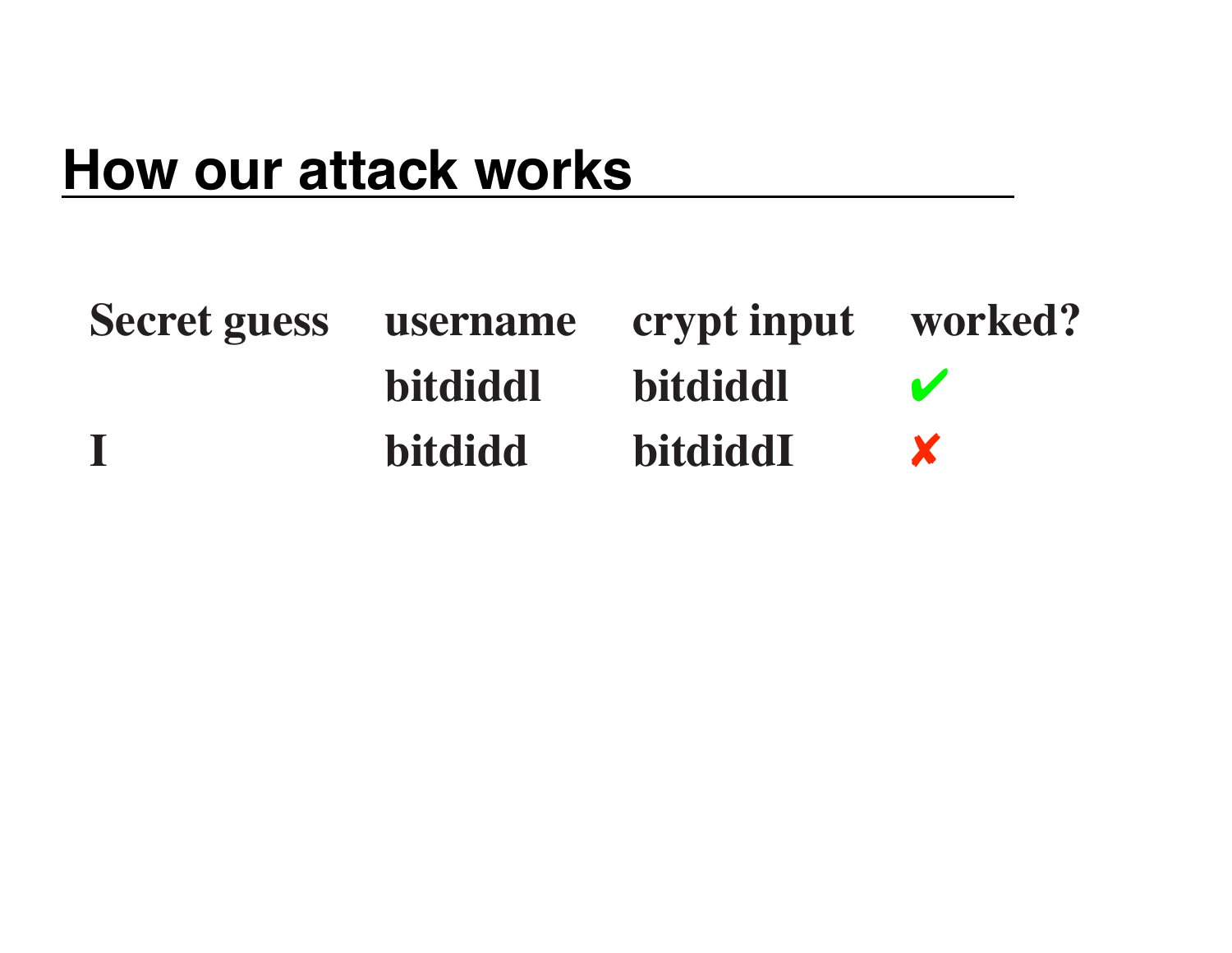| <b>Secret guess</b> |                | username crypt input worked? |   |
|---------------------|----------------|------------------------------|---|
|                     | bitdiddl       | <b>bitdiddl</b>              |   |
| $\bf J$             | <b>bitdidd</b> | bitdidd.J                    | X |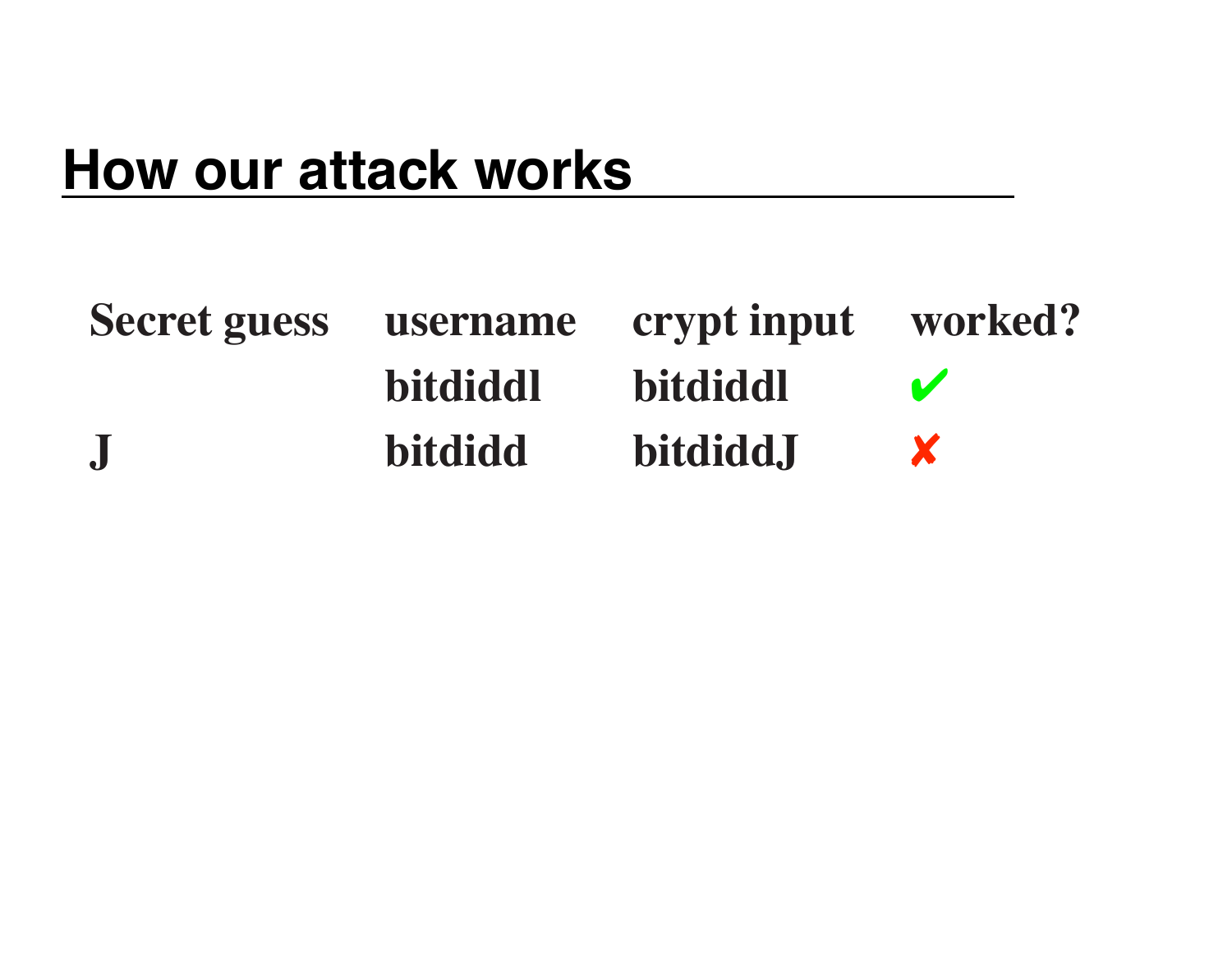| Secret guess username crypt input worked? |                 |                 |            |
|-------------------------------------------|-----------------|-----------------|------------|
|                                           | <b>bitdiddl</b> | <b>bitdiddl</b> | $\sqrt{2}$ |
| K                                         | <b>bitdidd</b>  | bitdiddK        |            |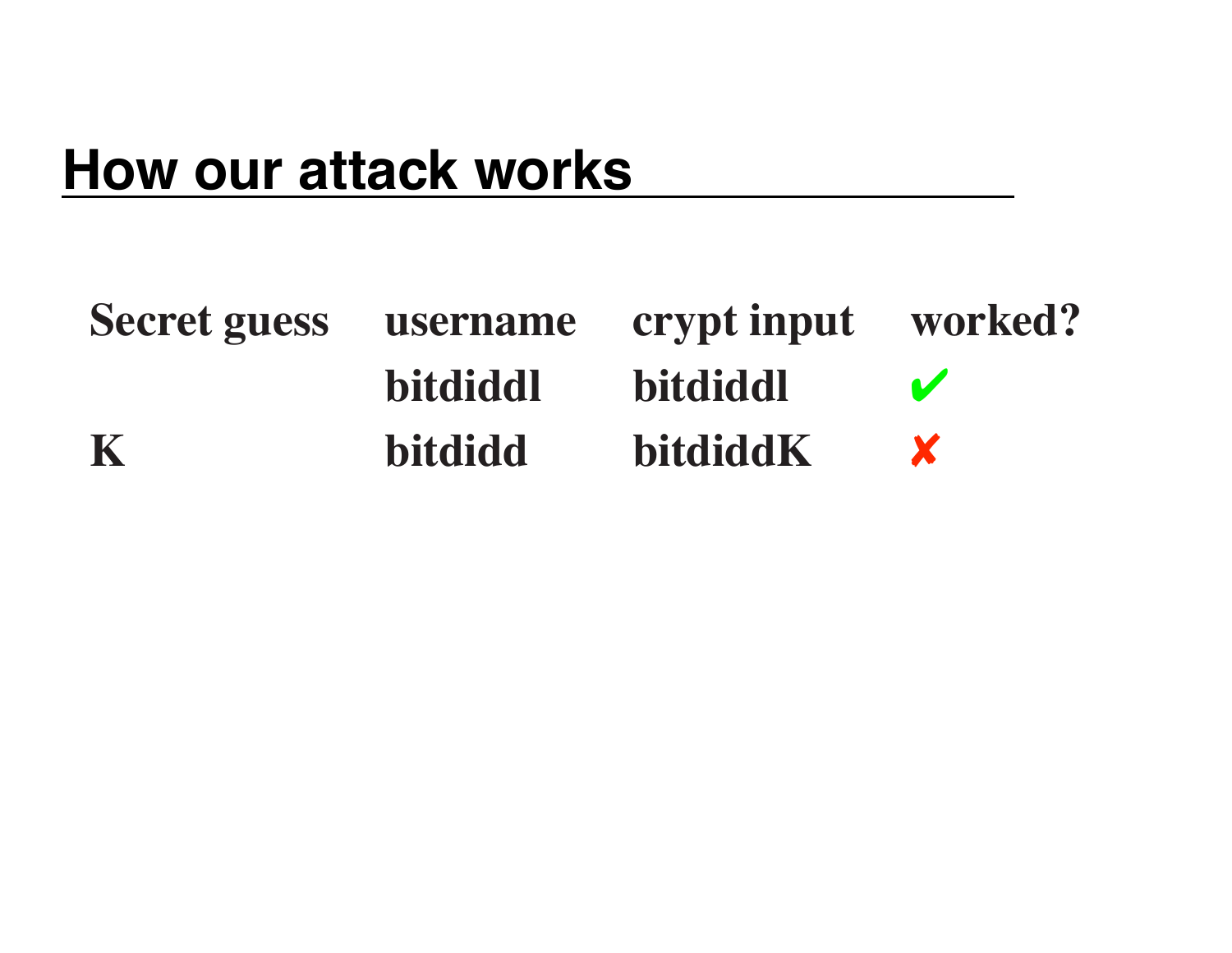| <b>Secret guess</b> |                 | username crypt input worked? |        |
|---------------------|-----------------|------------------------------|--------|
|                     | <b>bitdiddl</b> | bitdiddl                     | $\sim$ |
|                     | <b>bitdidd</b>  | bitdiddL                     |        |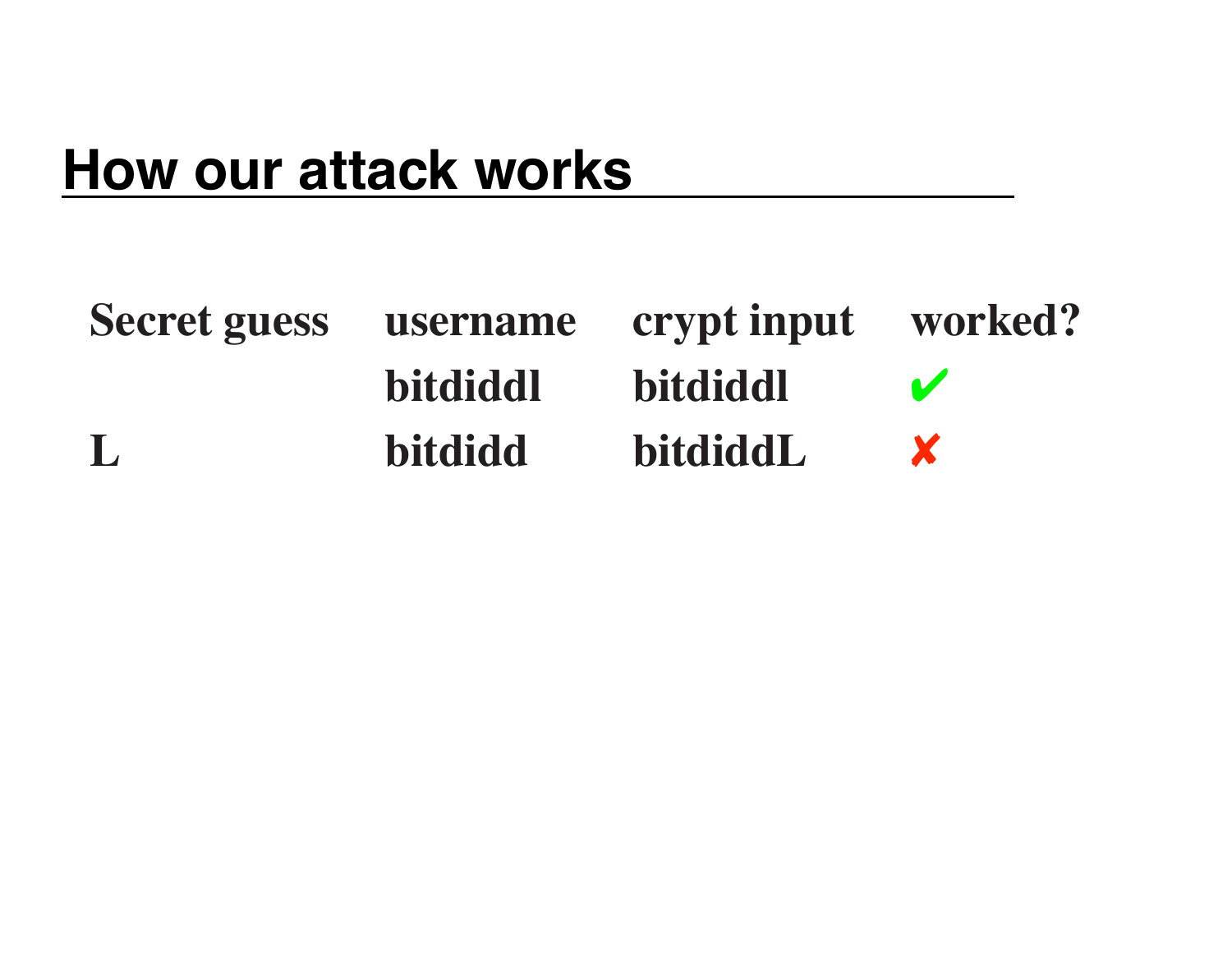| Secret guess username crypt input worked? |                |                 |              |
|-------------------------------------------|----------------|-----------------|--------------|
|                                           | bitdiddl       | <b>bitdiddl</b> | $\mathbf{v}$ |
| M                                         | <b>bitdidd</b> | bitdiddM        | $\mathbf{V}$ |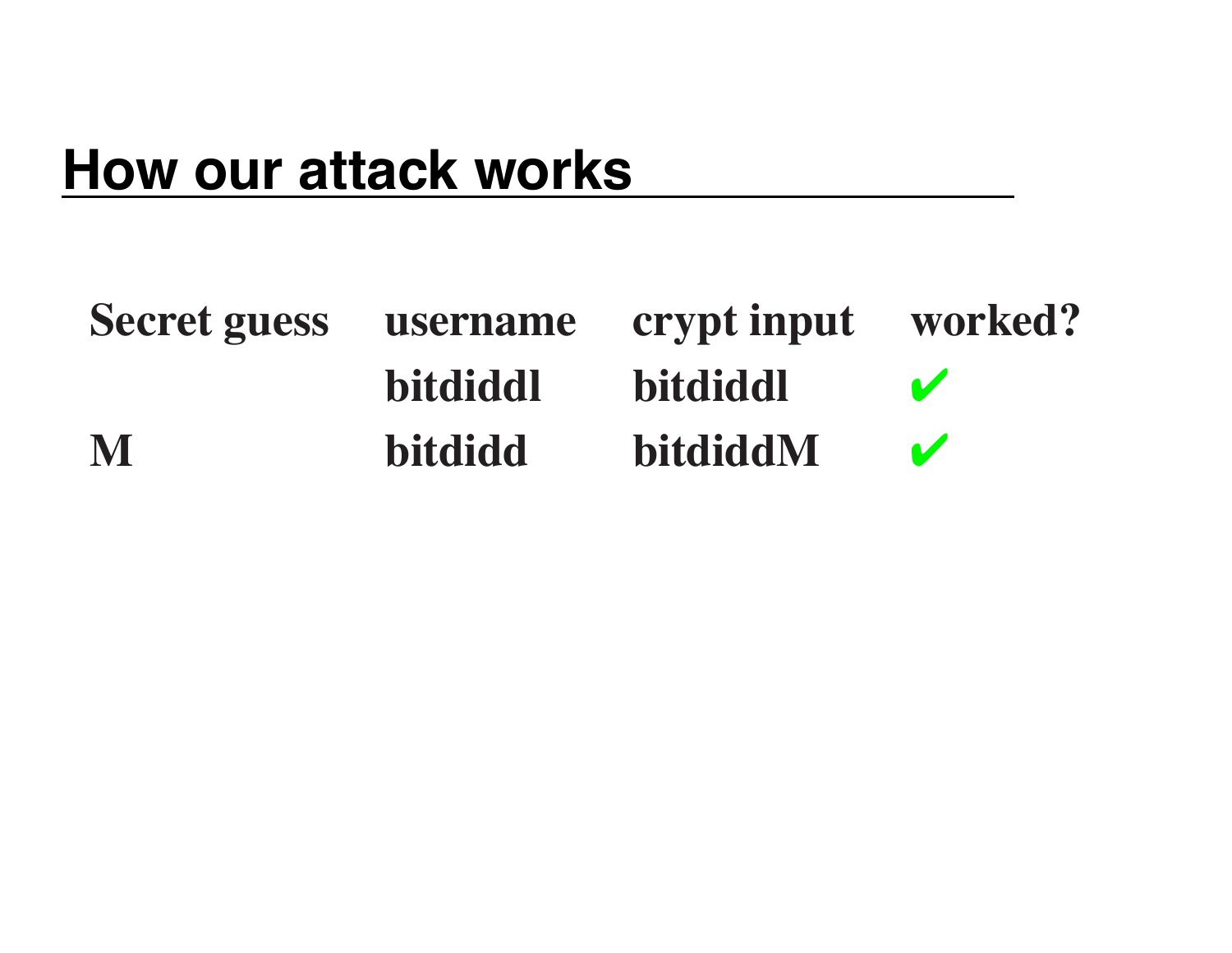| <b>Secret guess</b> | username       | crypt input worked? |              |
|---------------------|----------------|---------------------|--------------|
|                     | bitdiddl       | bitdiddl            | $\mathbf{V}$ |
| M                   | <b>bitdidd</b> | bitdiddM            | $\mathbf{v}$ |
| <b>MA</b>           | <b>bitdid</b>  | bitdidMA            | X            |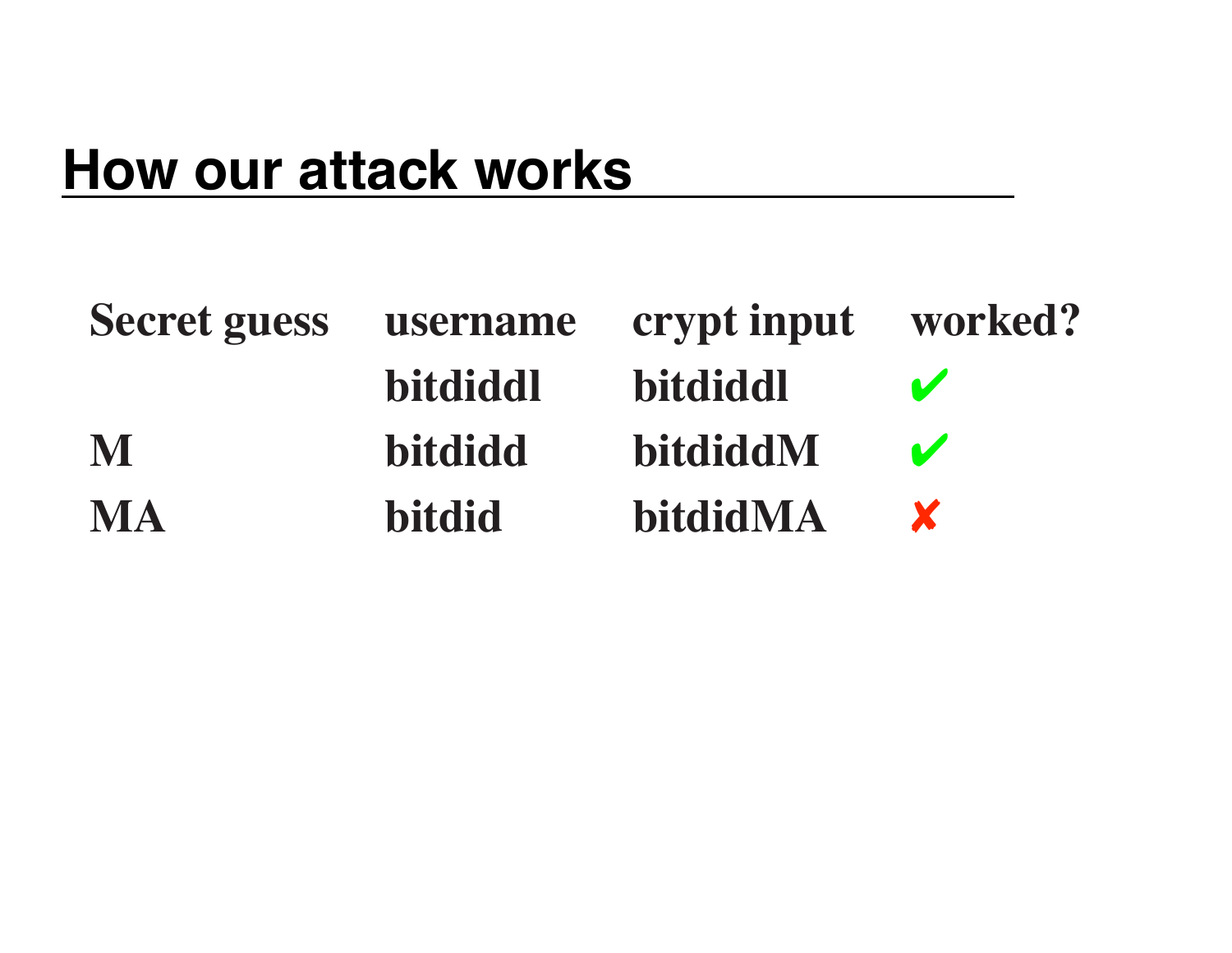| <b>Secret guess</b> |                | username crypt input worked? |              |
|---------------------|----------------|------------------------------|--------------|
|                     | bitdiddl       | bitdiddl                     | $\mathbf{r}$ |
| M                   | <b>bitdidd</b> | bitdiddM                     | $\mathbf{v}$ |
| <b>MB</b>           | <b>bitdid</b>  | bitdidMB                     | X            |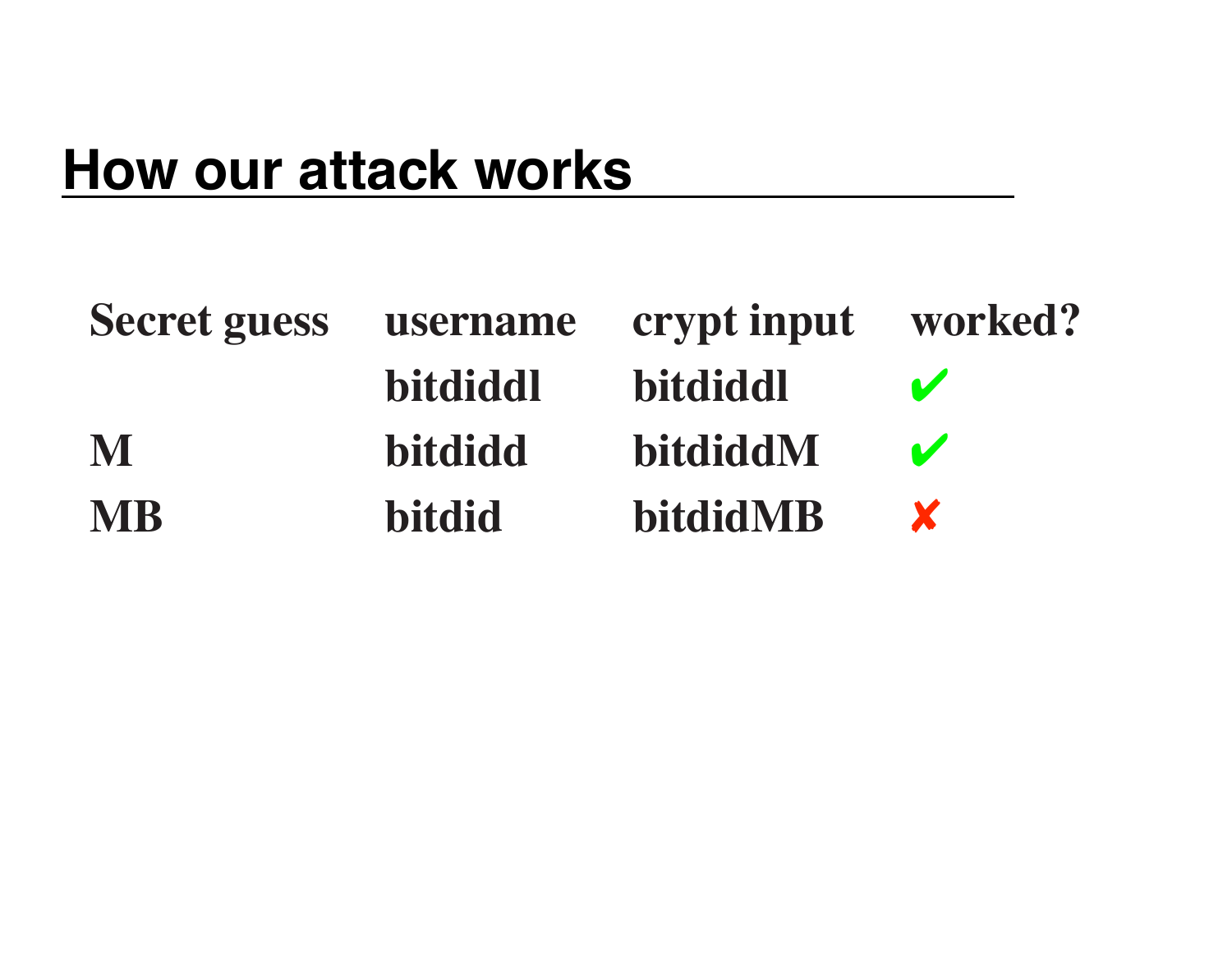| <b>Secret guess</b> | username       | crypt input worked? |              |
|---------------------|----------------|---------------------|--------------|
|                     | bitdiddl       | bitdiddl            | $\mathbf{v}$ |
| M                   | <b>bitdidd</b> | bitdiddM            | $\mathbf{v}$ |
| <b>MC</b>           | <b>bitdid</b>  | <b>bitdidMC</b>     | X            |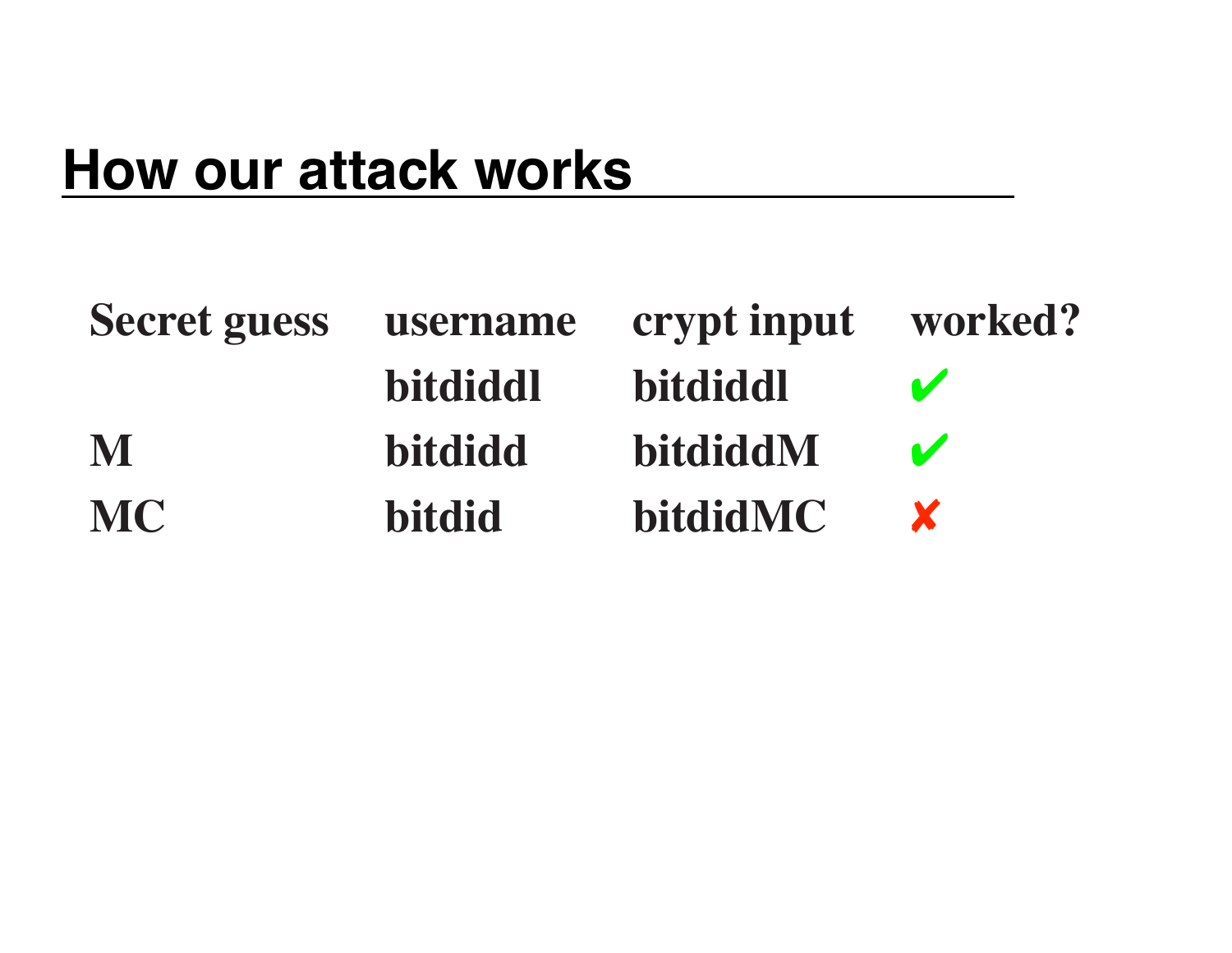| <b>Secret guess</b> | username       | crypt input worked? |              |
|---------------------|----------------|---------------------|--------------|
|                     | bitdiddl       | bitdiddl            | $\mathbf{v}$ |
| M                   | <b>bitdidd</b> | bitdiddM            | $\sim$       |
| <b>MD</b>           | <b>bitdid</b>  | bitdidMD            | X            |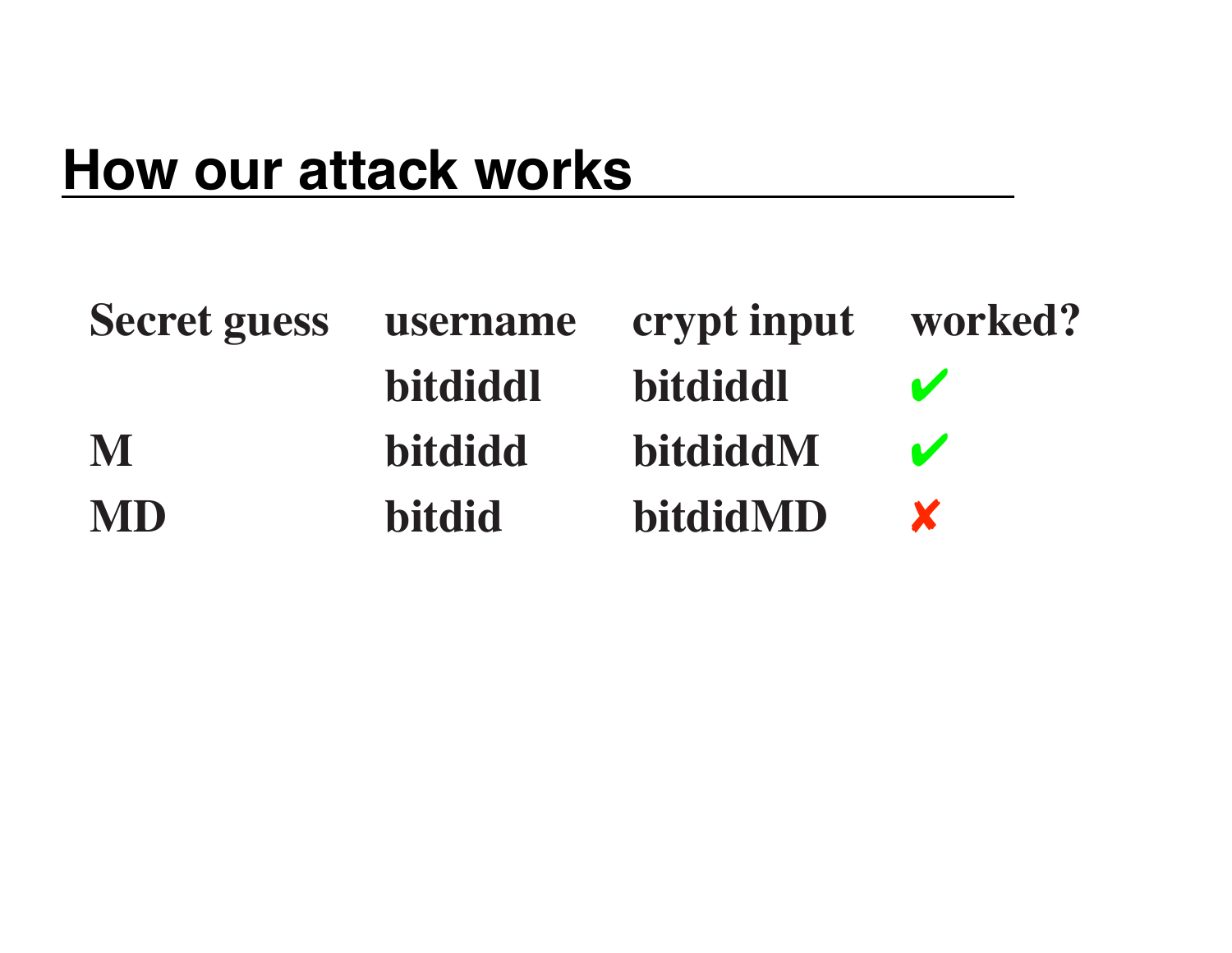| <b>Secret guess</b> |                | username crypt input worked? |              |
|---------------------|----------------|------------------------------|--------------|
|                     | bitdiddl       | bitdiddl                     | $\mathbf{v}$ |
| M                   | <b>bitdidd</b> | bitdiddM                     | $\mathbf{v}$ |
| <b>ME</b>           | <b>bitdid</b>  | bitdidME                     | X            |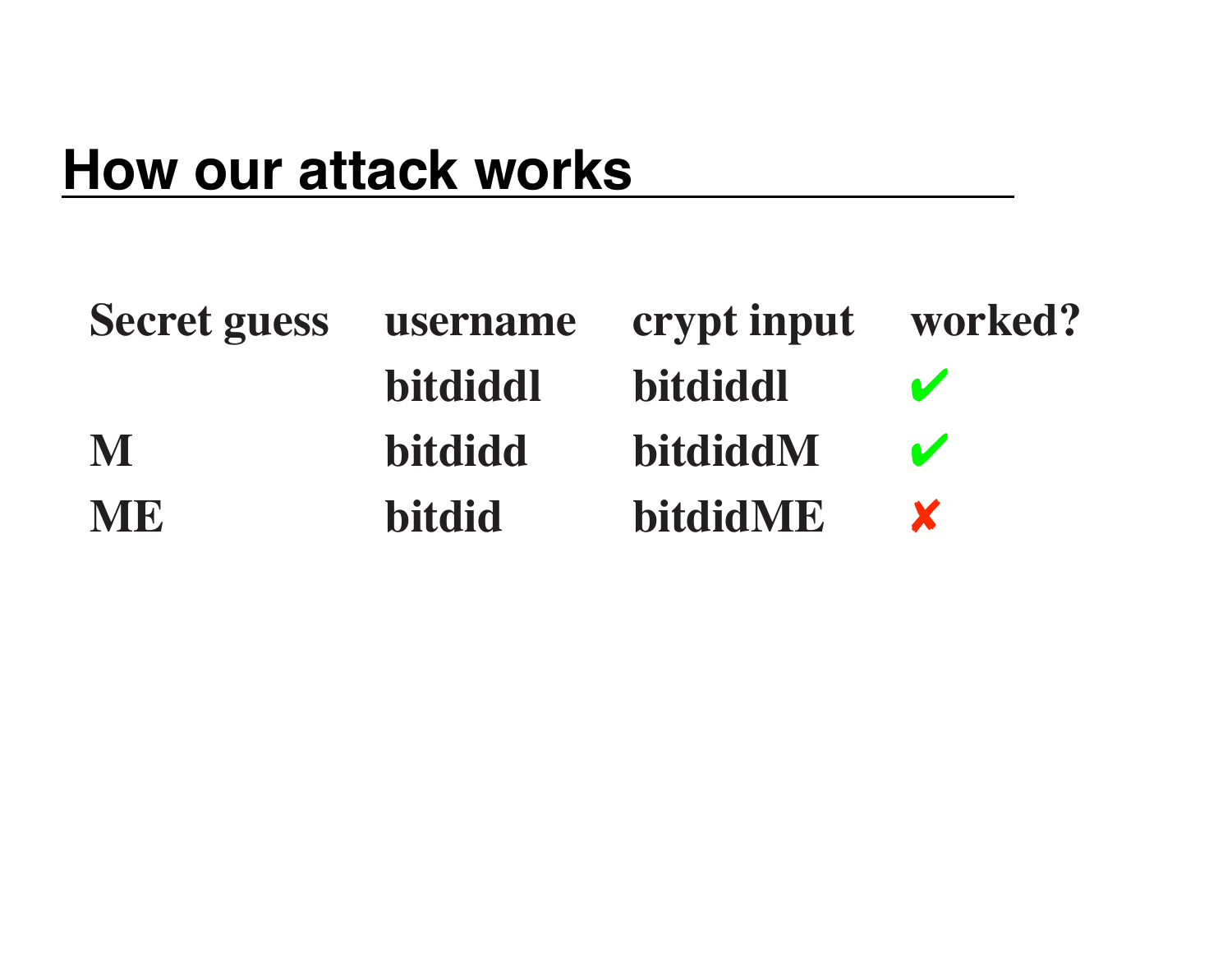| <b>Secret guess</b> | username       | crypt input worked? |              |
|---------------------|----------------|---------------------|--------------|
|                     | bitdiddl       | bitdiddl            | $\mathbf{v}$ |
| M                   | <b>bitdidd</b> | bitdiddM            | $\mathbf{v}$ |
| <b>MF</b>           | <b>bitdid</b>  | <b>bitdidMF</b>     | X            |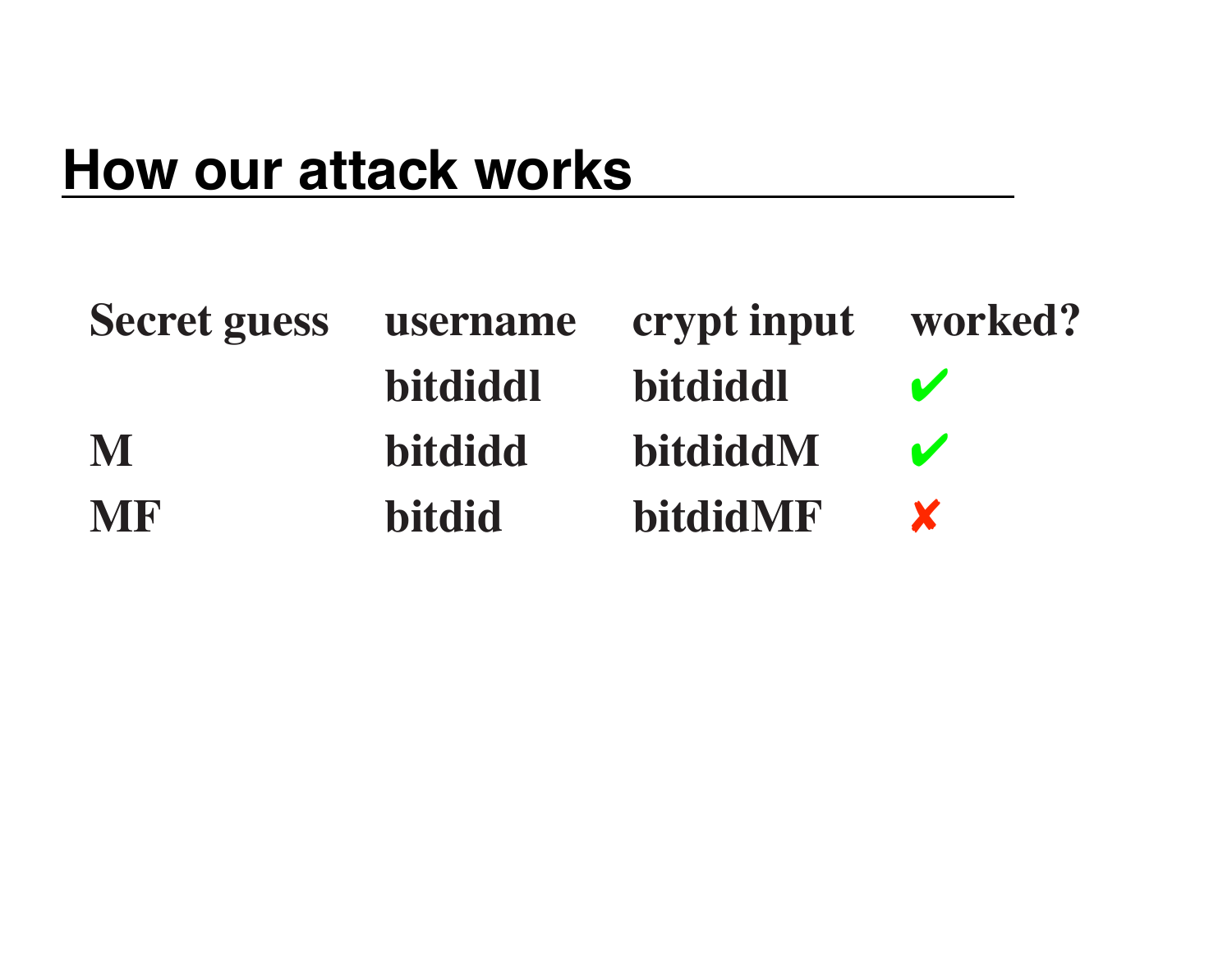| <b>Secret guess</b> | username       | crypt input worked? |              |
|---------------------|----------------|---------------------|--------------|
|                     | bitdiddl       | bitdiddl            | $\mathbf{v}$ |
| M                   | <b>bitdidd</b> | bitdiddM            | $\mathbf{v}$ |
| <b>MG</b>           | <b>bitdid</b>  | bitdidMG            | X            |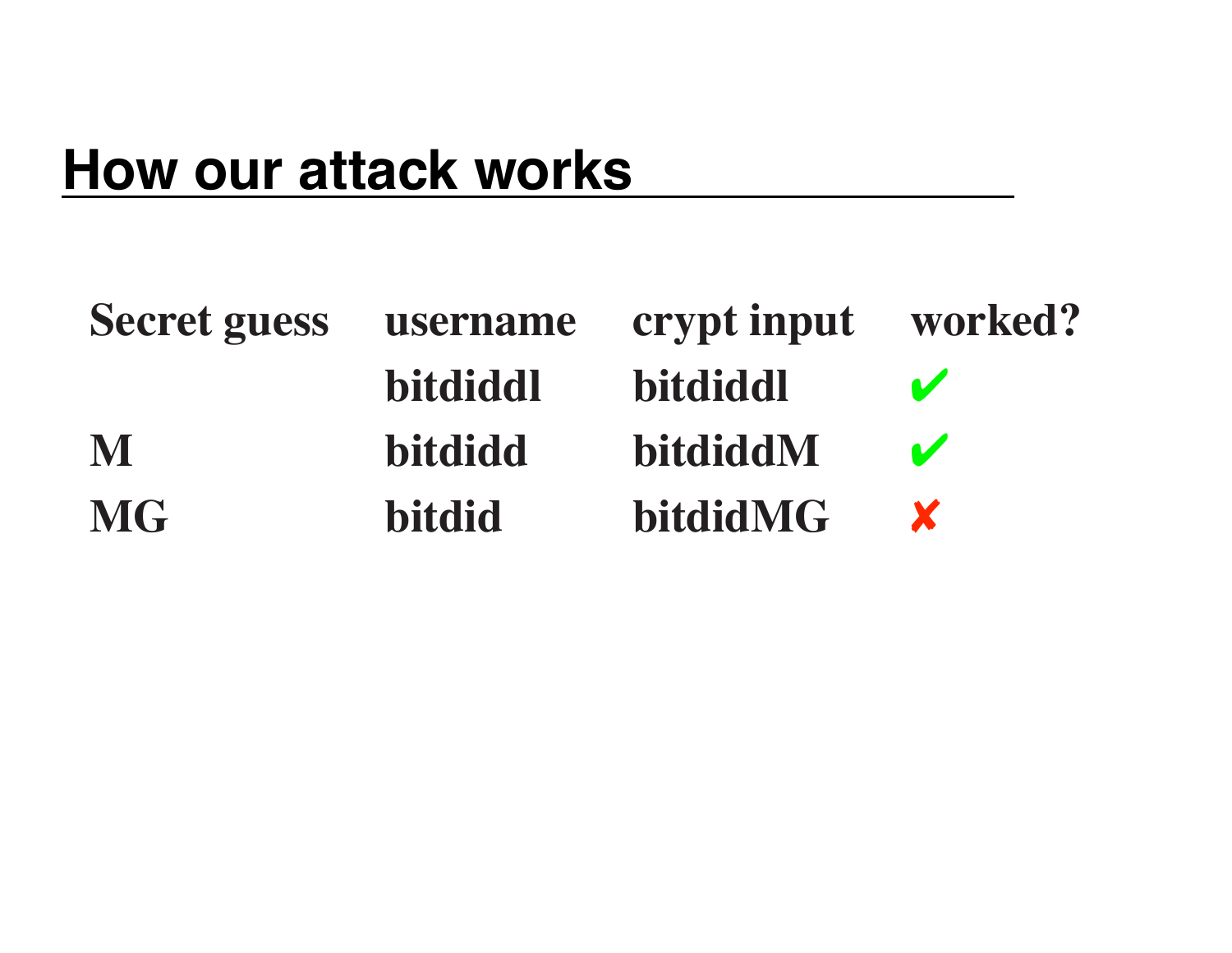| <b>Secret guess</b> | username       | crypt input worked? |              |
|---------------------|----------------|---------------------|--------------|
|                     | bitdiddl       | bitdiddl            | $\mathbf{v}$ |
| M                   | <b>bitdidd</b> | bitdiddM            | $\mathbf{v}$ |
| <b>MH</b>           | <b>bitdid</b>  | bitdidMH            | X            |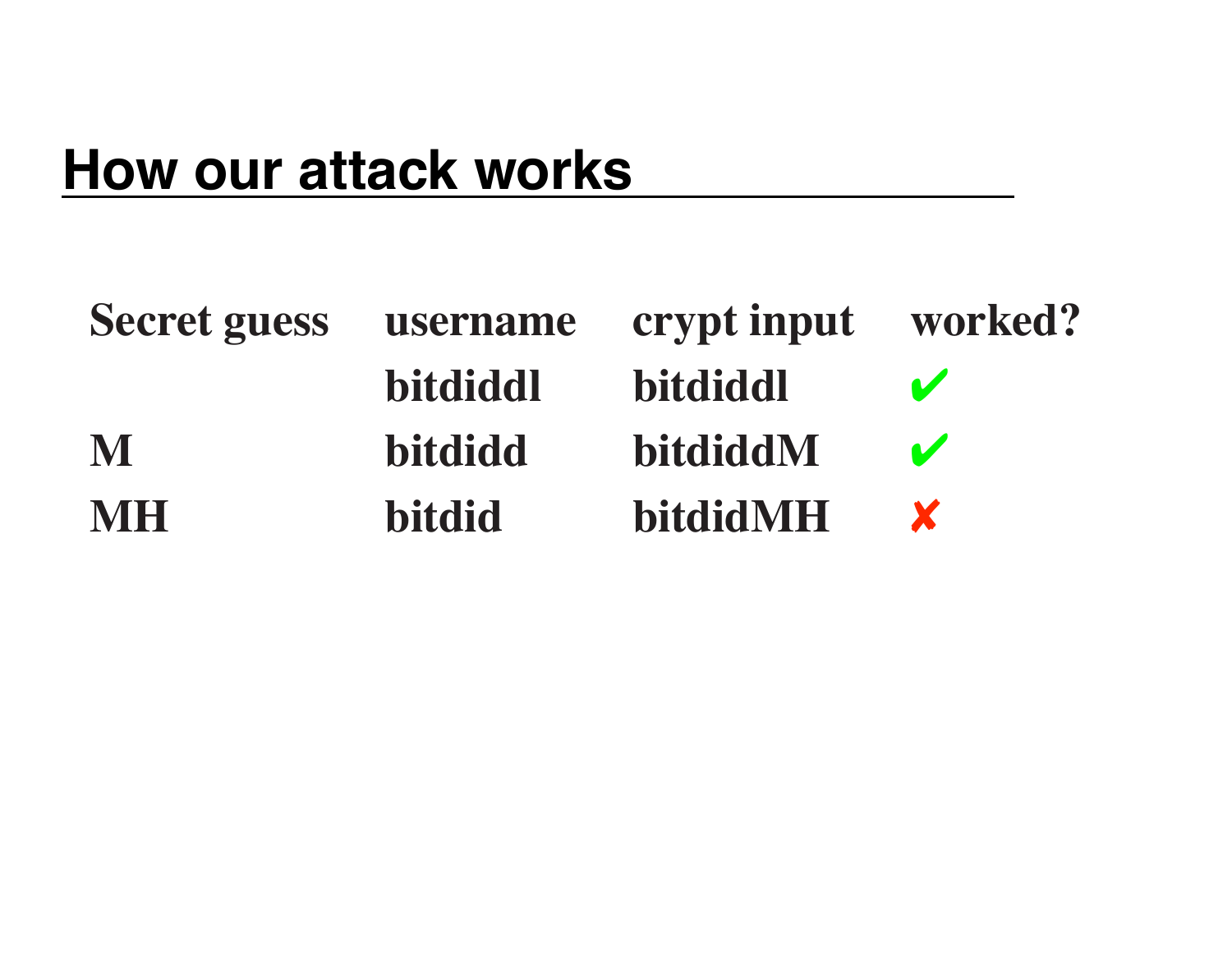| <b>Secret guess</b> |                | username crypt input worked? |              |
|---------------------|----------------|------------------------------|--------------|
|                     | bitdiddl       | <b>bitdiddl</b>              | $\sim$       |
| M                   | <b>bitdidd</b> | bitdiddM                     | $\mathbf{v}$ |
| MI                  | bitdid         | bitdidMI                     | X            |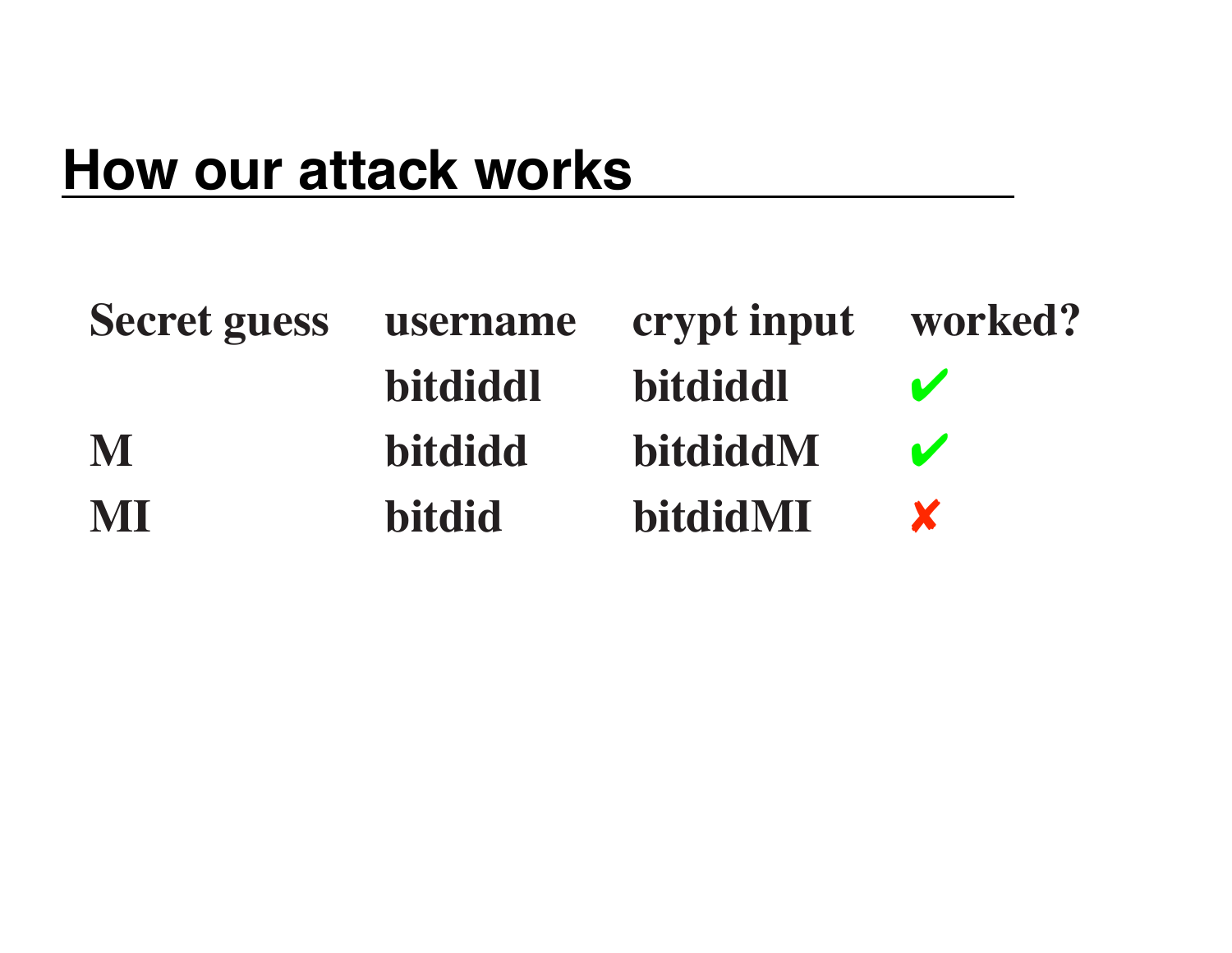| <b>Secret guess</b> |                | username crypt input worked? |              |
|---------------------|----------------|------------------------------|--------------|
|                     | bitdiddl       | bitdiddl                     | $\sim$       |
| M                   | <b>bitdidd</b> | bitdiddM                     | $\mathbf{v}$ |
| M.J                 | <b>bitdid</b>  | bitdidM.J                    | X            |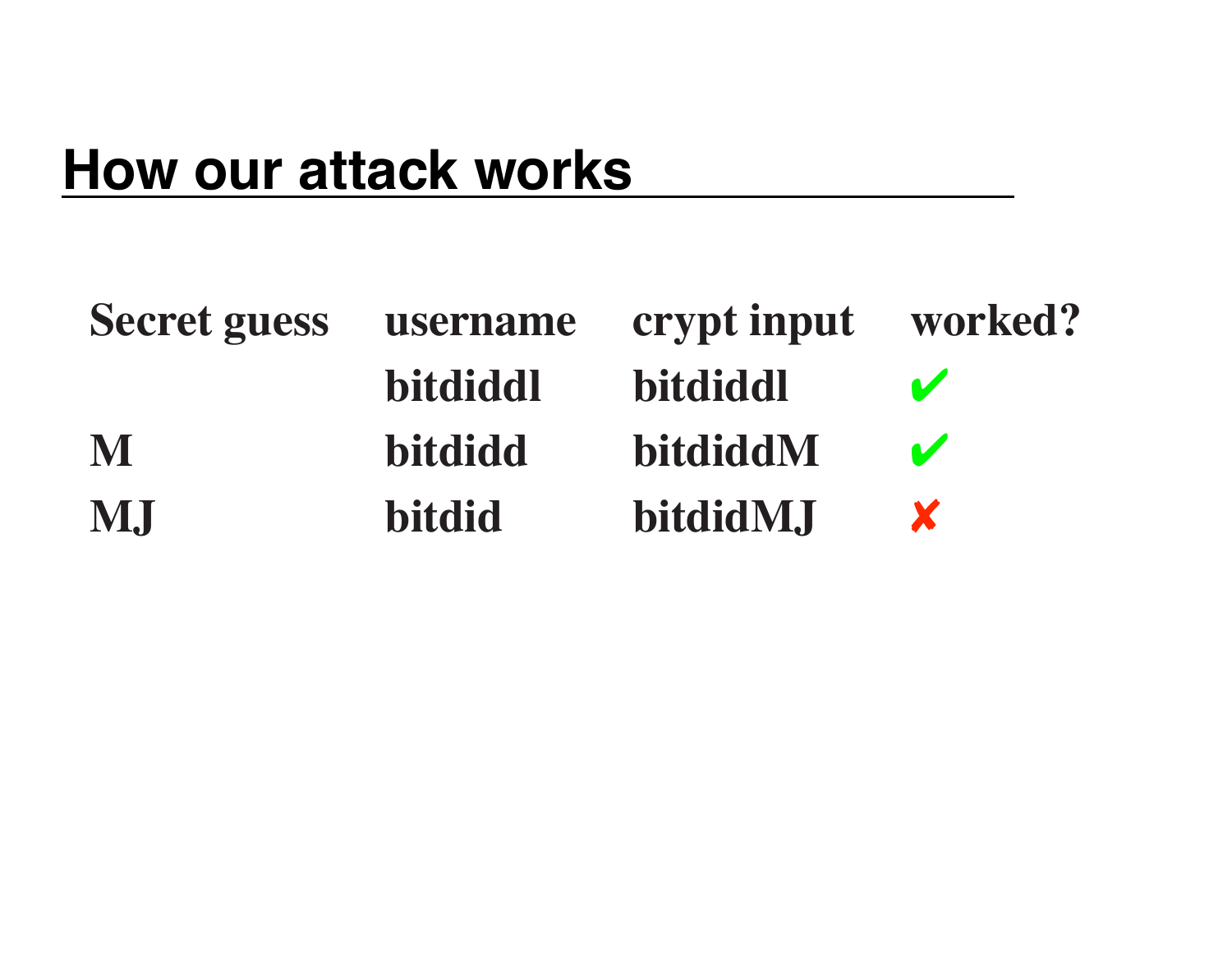| <b>Secret guess</b> | username       | crypt input worked? |              |
|---------------------|----------------|---------------------|--------------|
|                     | bitdiddl       | <b>bitdiddl</b>     | $\sqrt{2}$   |
| M                   | <b>bitdidd</b> | bitdiddM            | $\mathbf{v}$ |
| <b>MK</b>           | <b>bitdid</b>  | <b>bitdidMK</b>     | X            |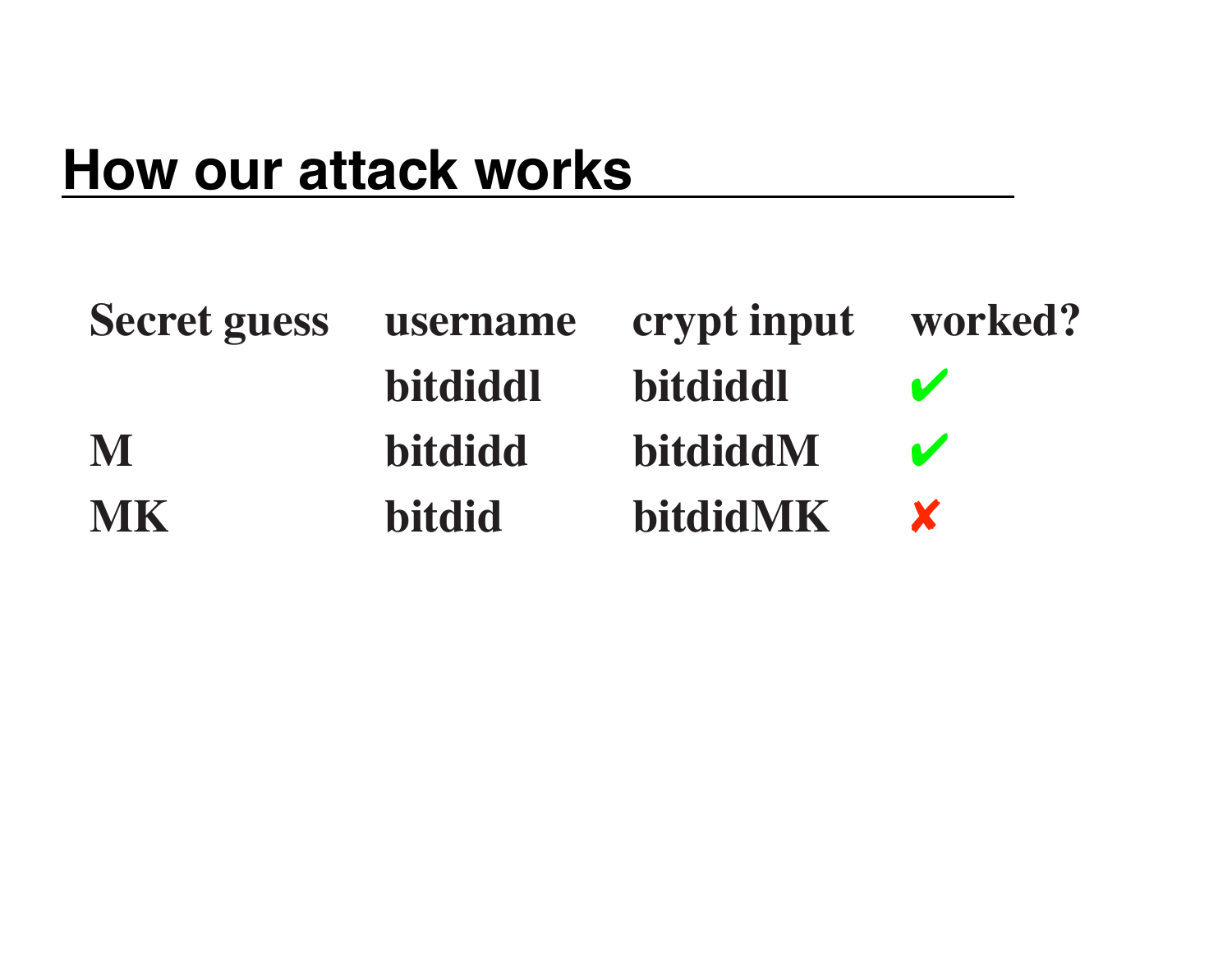| <b>Secret guess</b> |                | username crypt input worked? |              |
|---------------------|----------------|------------------------------|--------------|
|                     | bitdiddl       | bitdiddl                     | $\mathbf{v}$ |
| M                   | <b>bitdidd</b> | bitdiddM                     | $\mathbf{v}$ |
| ML                  | <b>bitdid</b>  | bitdidML                     | X            |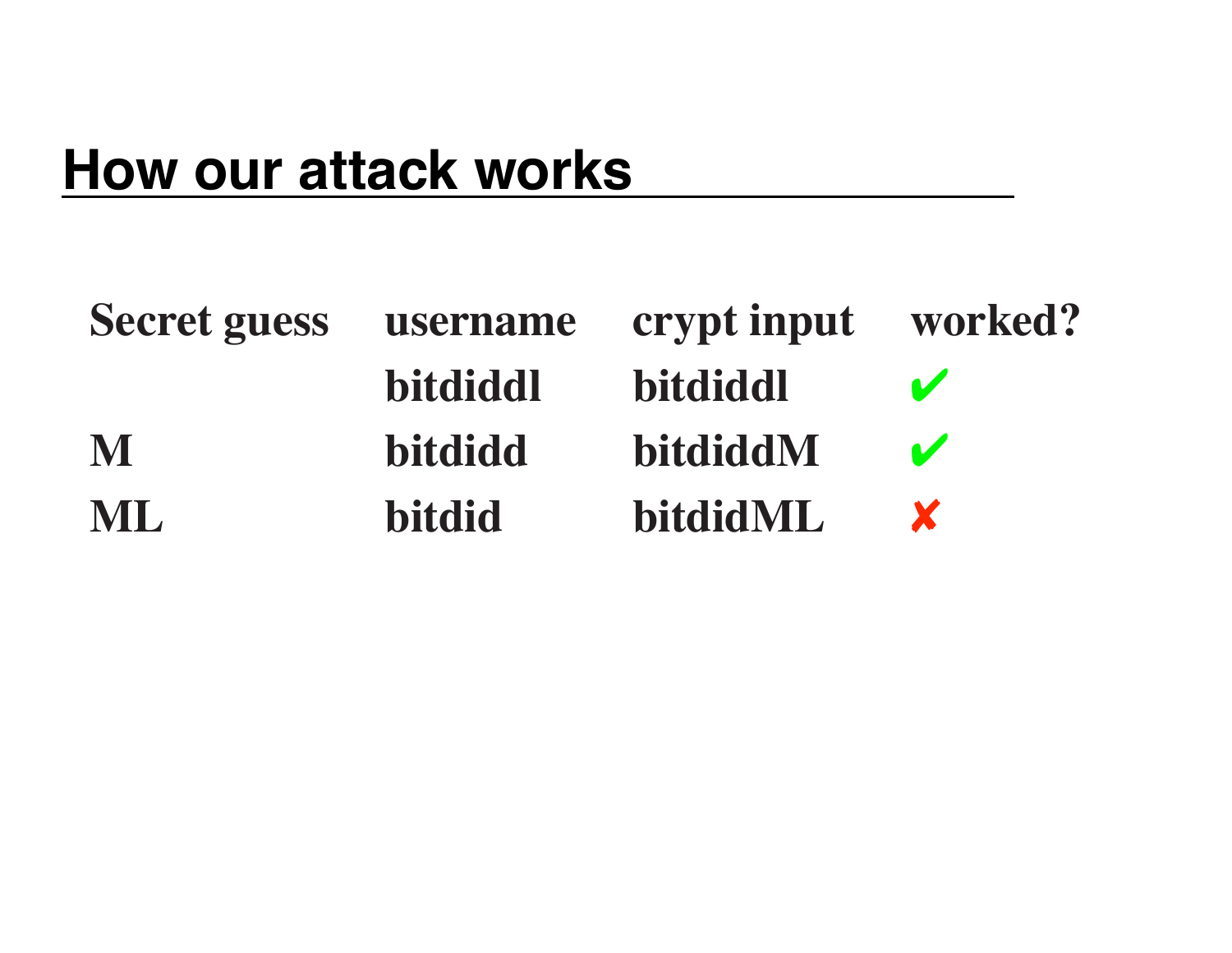| <b>Secret guess</b> | username       | crypt input | worked?                    |
|---------------------|----------------|-------------|----------------------------|
|                     | bitdiddl       | bitdiddl    | $\mathbf{v}$               |
| M                   | <b>bitdidd</b> | bitdiddM    | $\sqrt{2}$                 |
| <b>Ma</b>           | <b>bitdid</b>  | bitdidMa    | $\boldsymbol{\mathcal{U}}$ |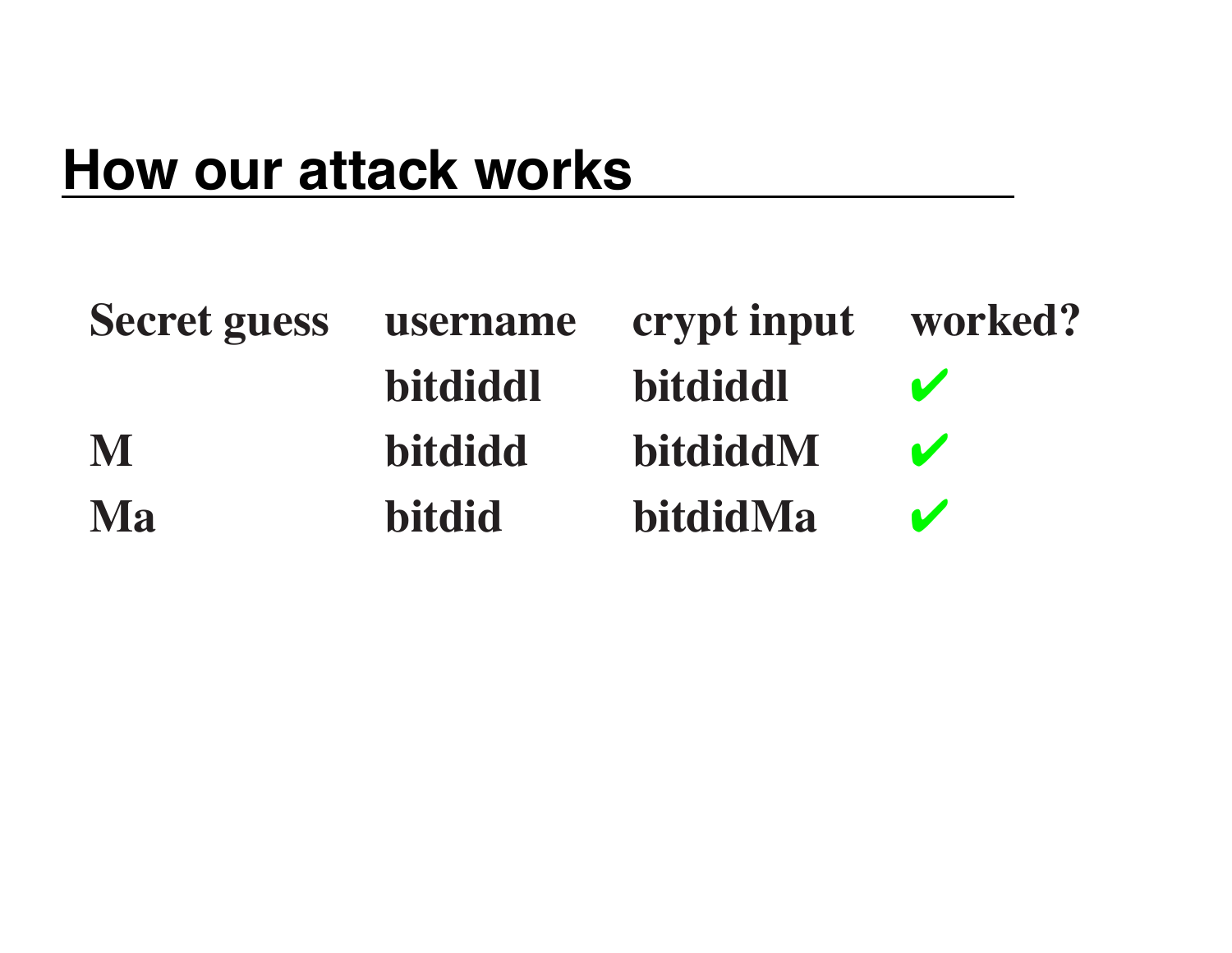| <b>Secret guess</b> | username      | crypt input | worked?      |
|---------------------|---------------|-------------|--------------|
|                     | bitdiddl      | bitdiddl    | $\sqrt{2}$   |
| M                   | bitdidd       | bitdiddM    | $\mathbf{v}$ |
| Ma                  | <b>bitdid</b> | bitdidMa    | $\mathbf{v}$ |
| <b>MaA</b>          | bitdi         | bitdiMaA    | X            |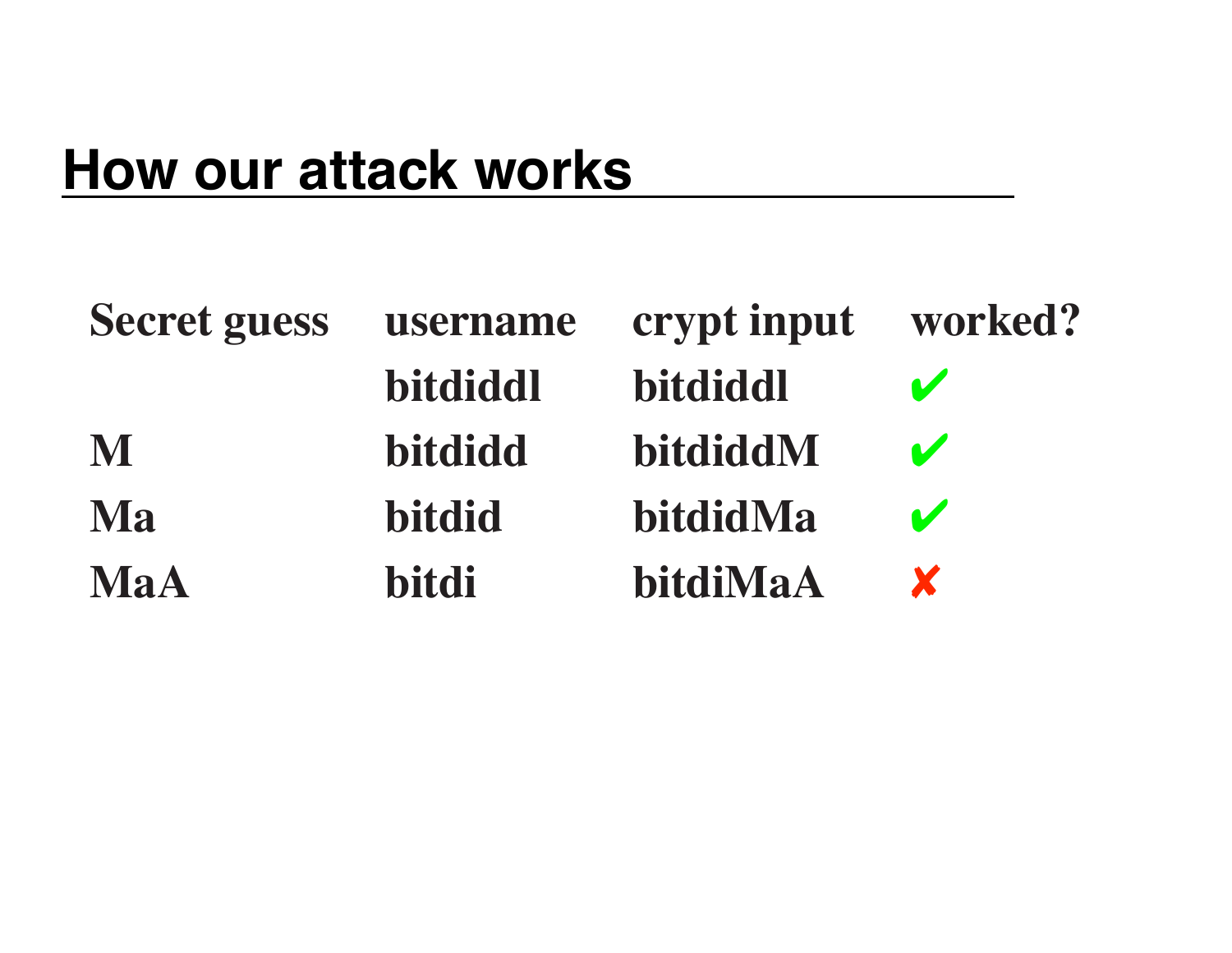| <b>Secret guess</b> | username | crypt input | worked?                    |
|---------------------|----------|-------------|----------------------------|
|                     | bitdiddl | bitdiddl    | $\sqrt{2}$                 |
| M                   | bitdidd  | bitdiddM    | $\boldsymbol{\mathcal{U}}$ |
| <b>Ma</b>           | bitdid   | bitdidMa    | $\mathbf{v}$               |
| <b>Mar</b>          | bitdi    | bitdiMar    | $\mathbf{z}$               |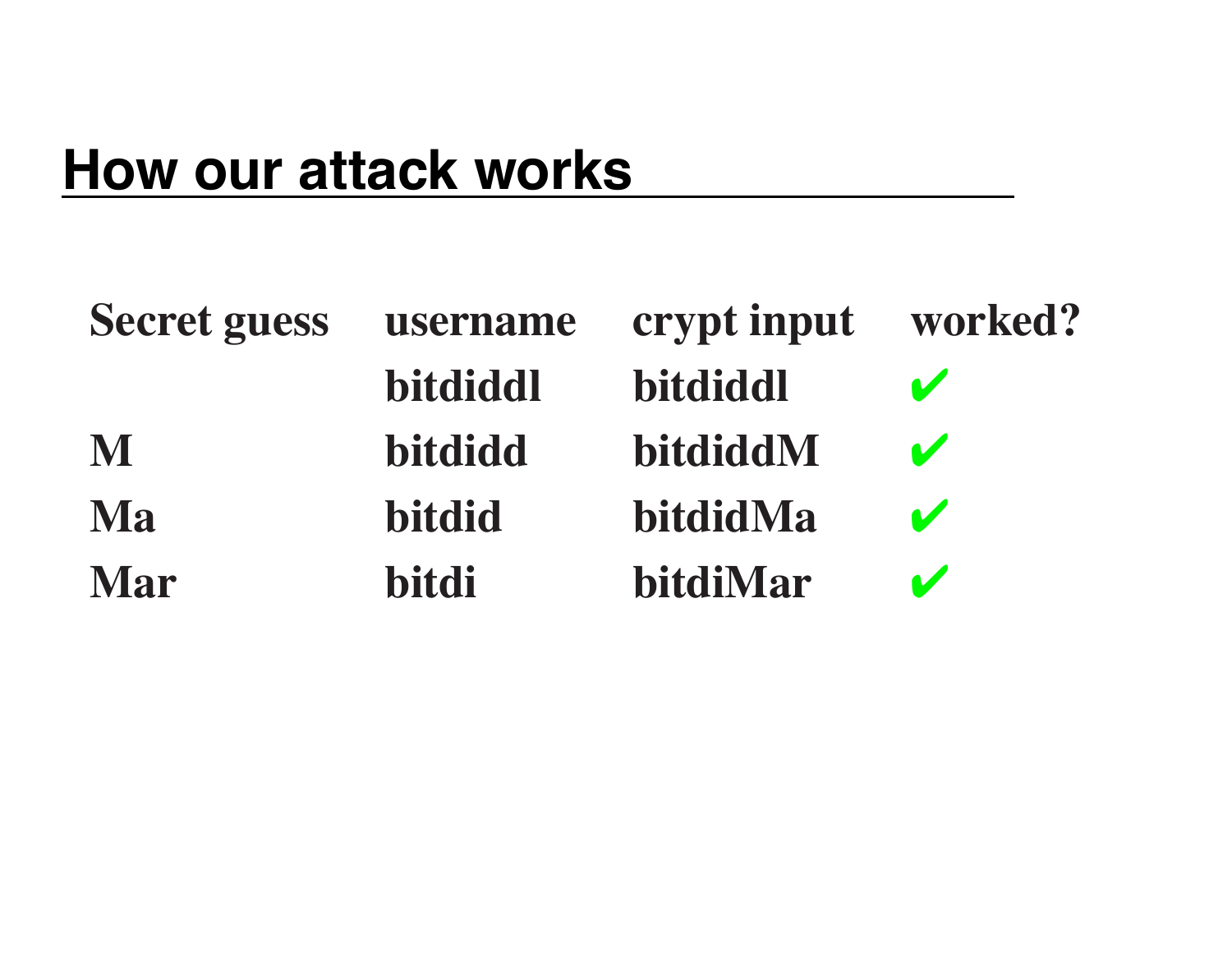| <b>Secret guess</b> | username      | crypt input | worked?                    |
|---------------------|---------------|-------------|----------------------------|
|                     | bitdiddl      | bitdiddl    | V                          |
| M                   | bitdidd       | bitdiddM    | $\boldsymbol{\mathcal{U}}$ |
| Ma                  | <b>bitdid</b> | bitdidMa    | $\mathbf{v}$               |
| Mar                 | bitdi         | bitdiMar    | $\mathbf{v}$               |
| <b>Marb</b>         | bitd          | bitdMarb    | X                          |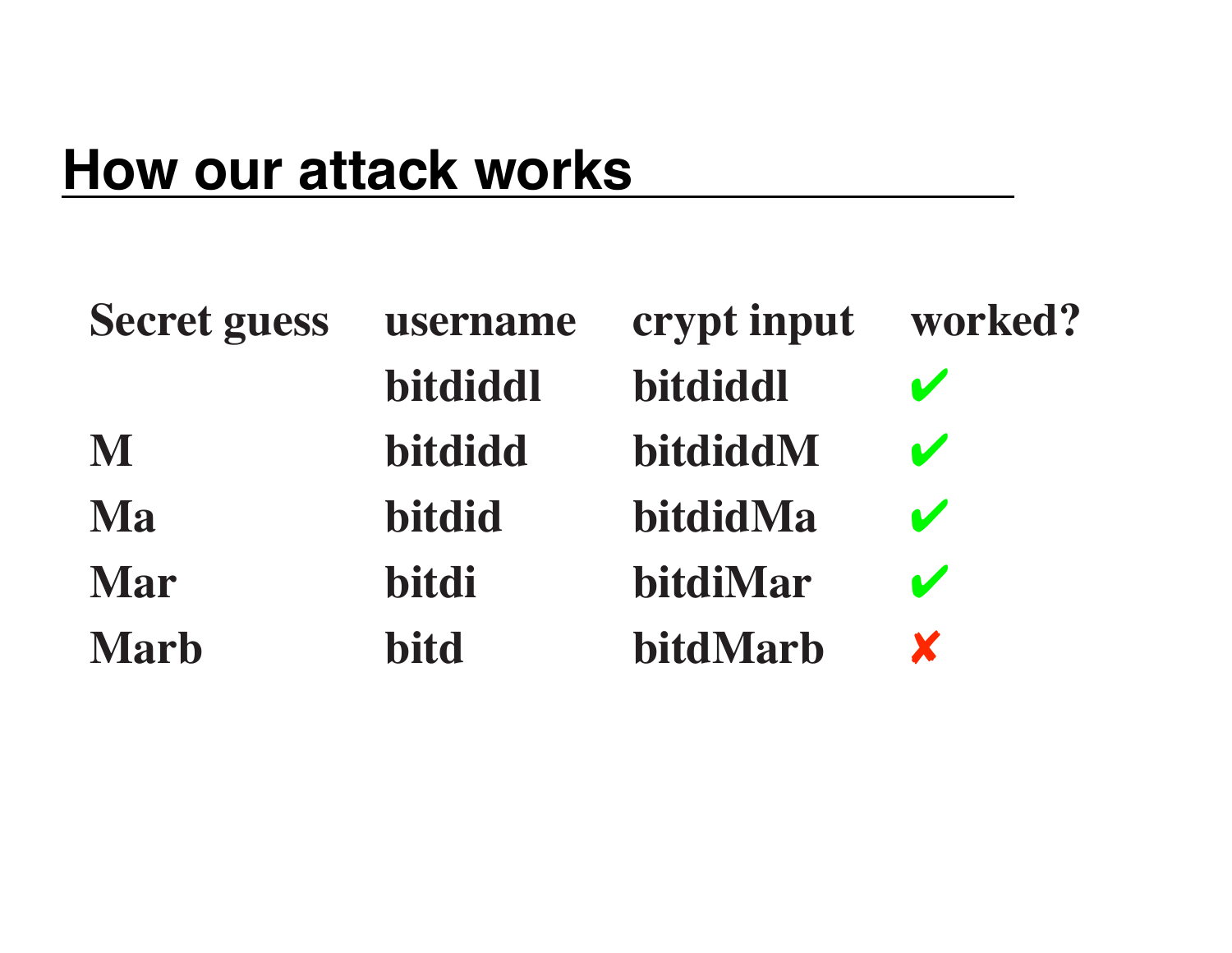| <b>Secret guess</b> | username    | crypt input | worked?                    |
|---------------------|-------------|-------------|----------------------------|
|                     | bitdiddl    | bitdiddl    | $\blacktriangledown$       |
| M                   | bitdidd     | bitdiddM    | $\boldsymbol{\mathcal{U}}$ |
| Ma                  | bitdid      | bitdidMa    | $\mathbf{v}$               |
| Mar                 | bitdi       | bitdiMar    | $\mathbf{v}$               |
| <b>Marc</b>         | <b>bitd</b> | bitdMarc    | $\mathbf{v}$               |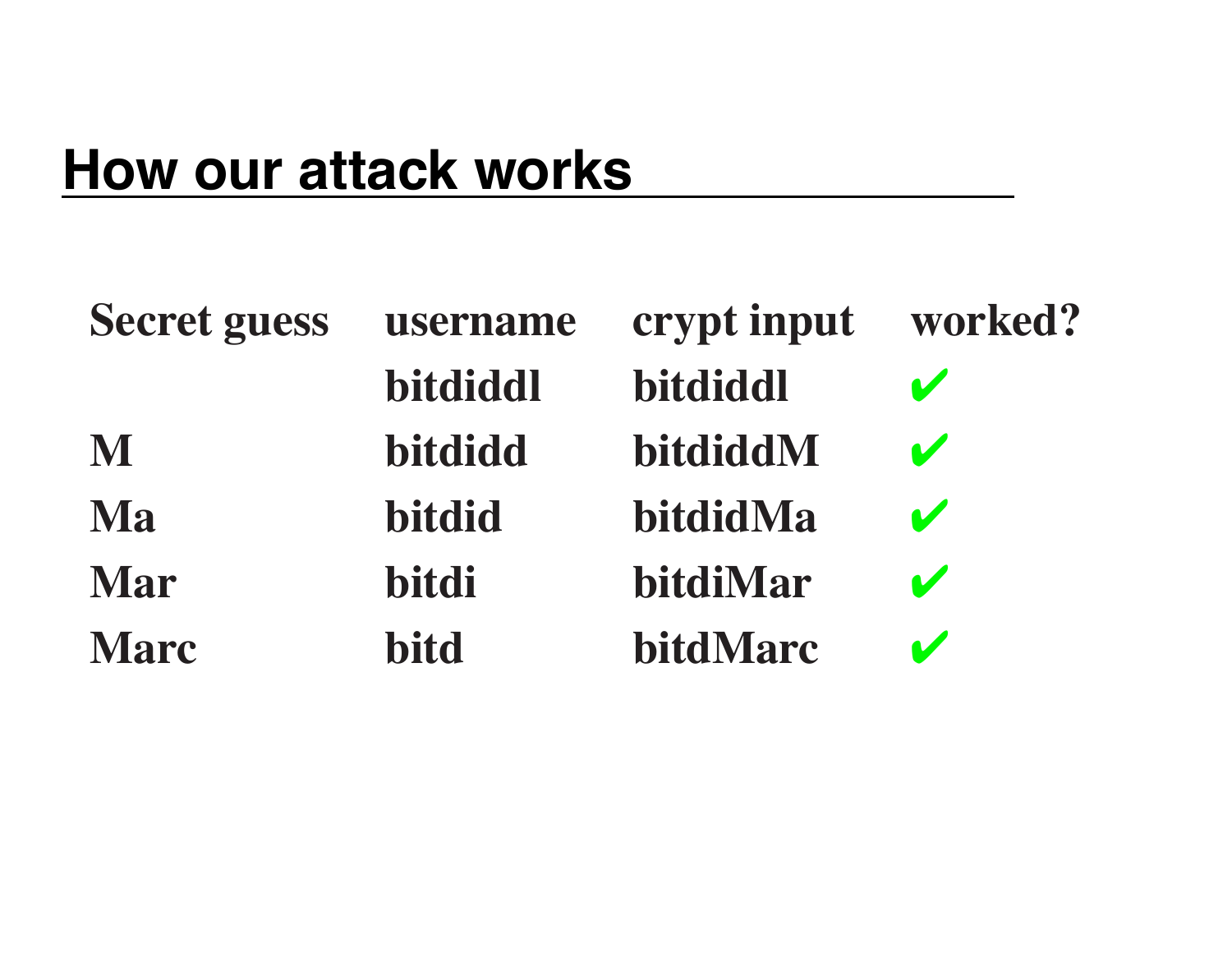| <b>Secret guess</b> | username | crypt input | worked?               |
|---------------------|----------|-------------|-----------------------|
|                     | bitdiddl | bitdiddl    | $\blacktriangledown$  |
| M                   | bitdidd  | bitdiddM    | $\mathbf{v}$          |
| Ma                  | bitdid   | bitdidMa    | $\mathbf{v}$          |
| <b>Mar</b>          | bitdi    | bitdiMar    | $\mathbf{v}$          |
| <b>Marc</b>         | bitd     | bitdMarc    | $\blacktriangleright$ |
| <b>Marcg</b>        | bit      | bitMarcg    | X                     |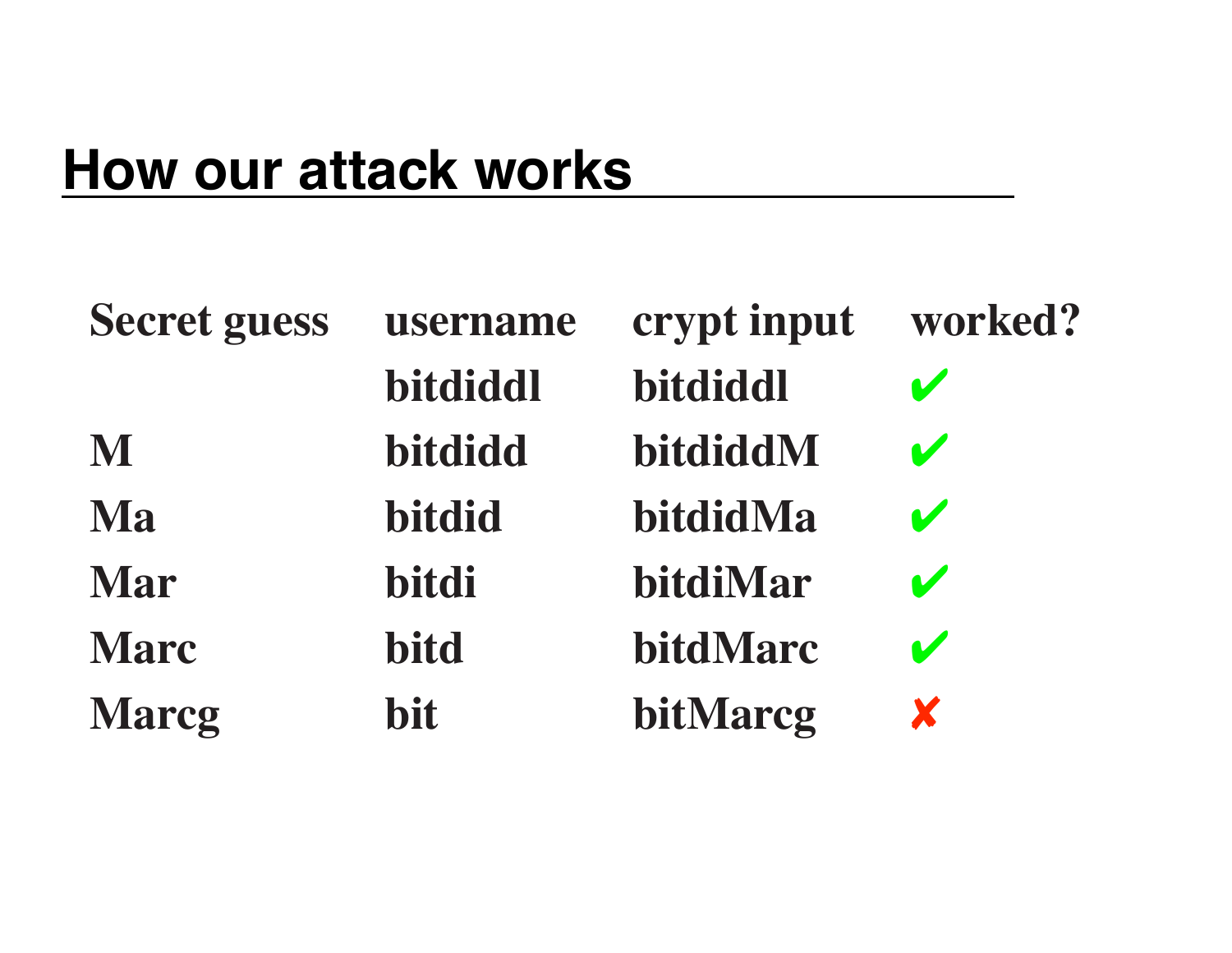| <b>Secret guess</b> | username   | crypt input | worked?                 |
|---------------------|------------|-------------|-------------------------|
|                     | bitdiddl   | bitdiddl    | $\blacktriangleright$   |
| M                   | bitdidd    | bitdiddM    | $\mathbf{v}$            |
| Ma                  | bitdid     | bitdidMa    | $\mathbf{v}$            |
| <b>Mar</b>          | bitdi      | bitdiMar    | $\mathbf{v}$            |
| <b>Marc</b>         | bitd       | bitdMarc    | $\mathbf{v}$            |
| <b>March</b>        | <b>bit</b> | bitMarch    | $\overline{\mathbf{v}}$ |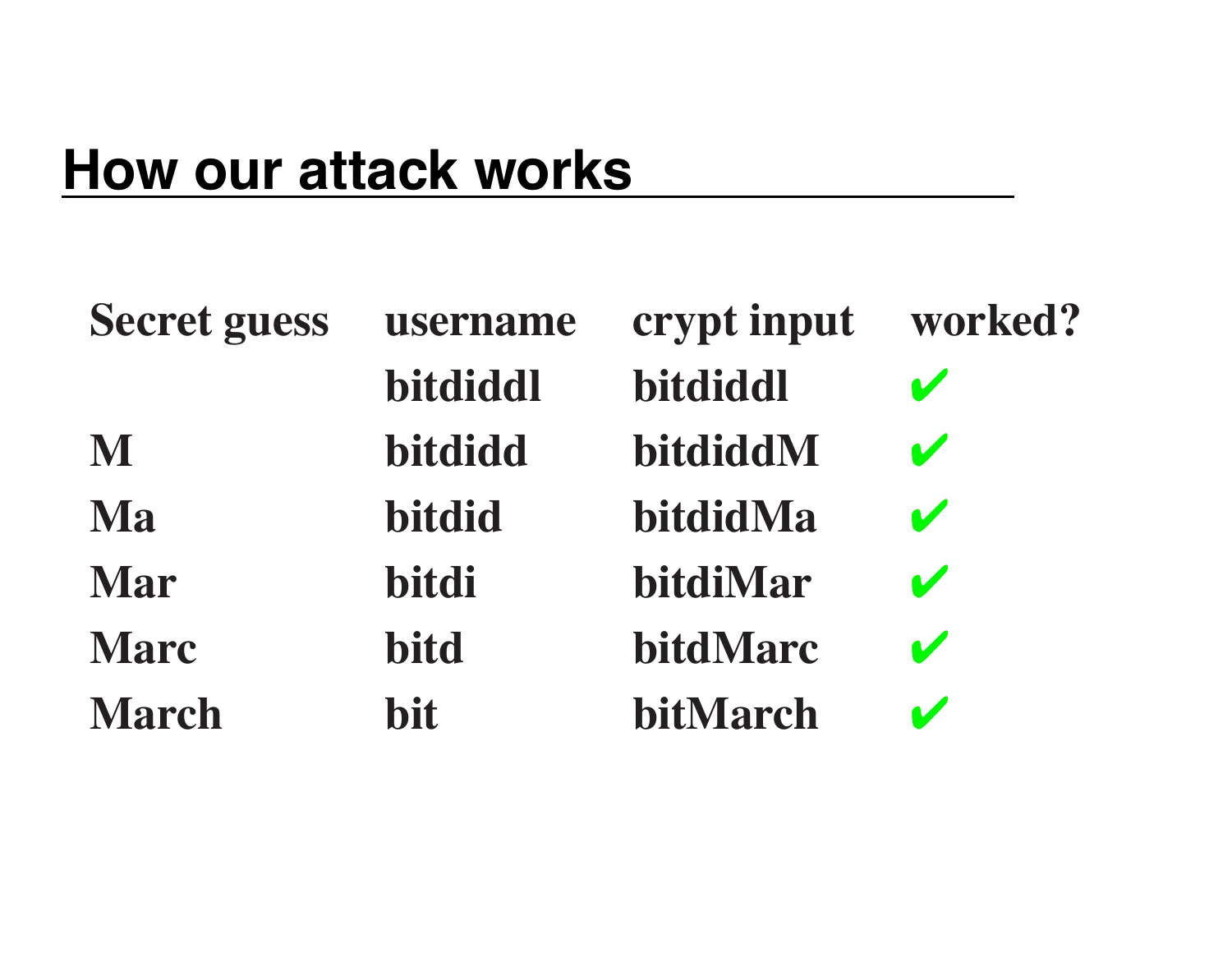| <b>Secret guess</b> | username      | crypt input | worked?               |
|---------------------|---------------|-------------|-----------------------|
|                     | bitdiddl      | bitdiddl    | $\mathbf{v}$          |
| M                   | bitdidd       | bitdiddM    | $\mathbf{v}$          |
| Ma                  | <b>bitdid</b> | bitdidMa    | $\blacktriangleright$ |
| Mar                 | bitdi         | bitdiMar    | $\blacktriangledown$  |
| <b>Marc</b>         | <b>bitd</b>   | bitdMarc    | $\mathbf{v}$          |
| <b>March</b>        | bit           | bitMarch    | $\blacktriangleright$ |
| <b>March1</b>       | hi            | biMarch1    | X                     |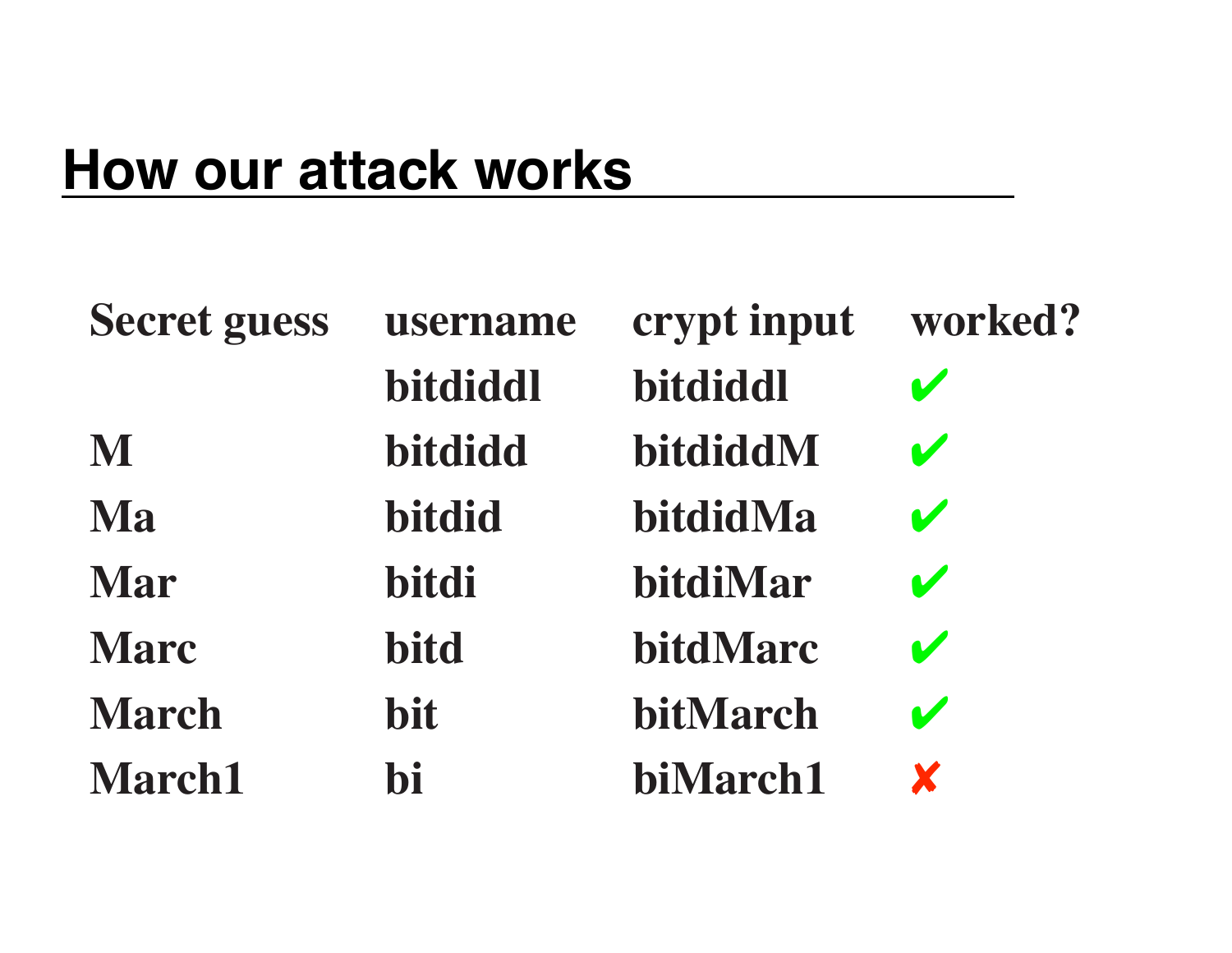| <b>Secret guess</b> | username      | crypt input | worked?              |
|---------------------|---------------|-------------|----------------------|
|                     | bitdiddl      | bitdiddl    | $\blacktriangledown$ |
| M                   | bitdidd       | bitdiddM    | $\mathbf{v}$         |
| Ma                  | <b>bitdid</b> | bitdidMa    | $\mathbf{v}$         |
| <b>Mar</b>          | bitdi         | bitdiMar    | $\mathbf{v}$         |
| <b>Marc</b>         | bitd          | bitdMarc    | $\mathbf{v}$         |
| <b>March</b>        | bit           | bitMarch    | $\mathbf{v}$         |
| <b>March2</b>       | hi            | biMarch2    |                      |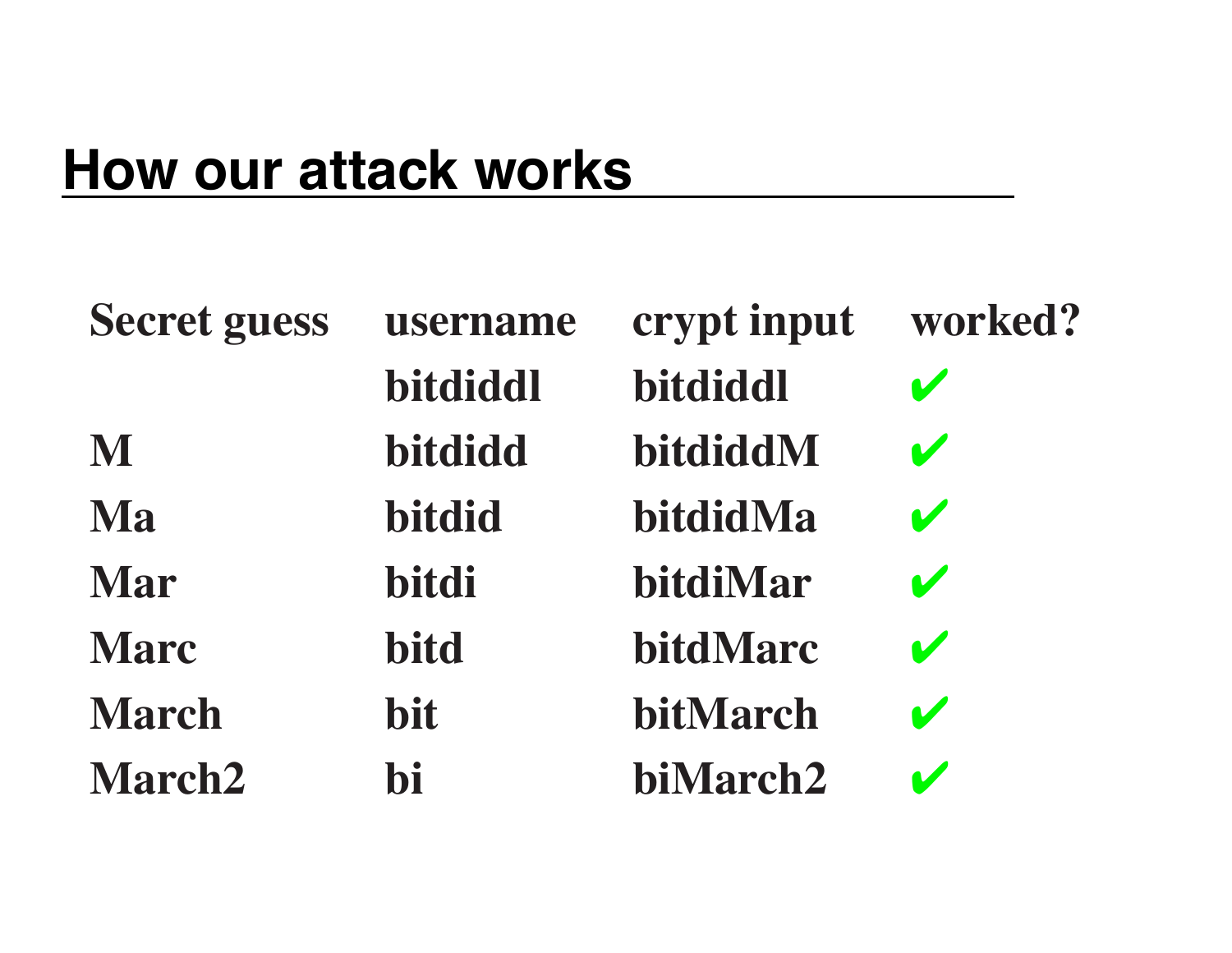| <b>Secret guess</b>  | username      | crypt input     | worked?                    |
|----------------------|---------------|-----------------|----------------------------|
|                      | bitdiddl      | bitdiddl        | $\blacktriangleright$      |
| M                    | bitdidd       | bitdiddM        | $\blacktriangleright$      |
| Ma                   | <b>bitdid</b> | bitdidMa        | $\boldsymbol{\mathcal{U}}$ |
| Mar                  | bitdi         | bitdiMar        | $\mathbf{v}$               |
| <b>Marc</b>          | <b>bitd</b>   | bitdMarc        | $\blacktriangledown$       |
| <b>March</b>         | bit           | bitMarch        | $\boldsymbol{\nu}$         |
| <b>March2</b>        | <b>bi</b>     | biMarch2        | $\boldsymbol{\mathscr{C}}$ |
| March <sub>2</sub> / | $\bf{b}$      | <b>bMarch2/</b> | X                          |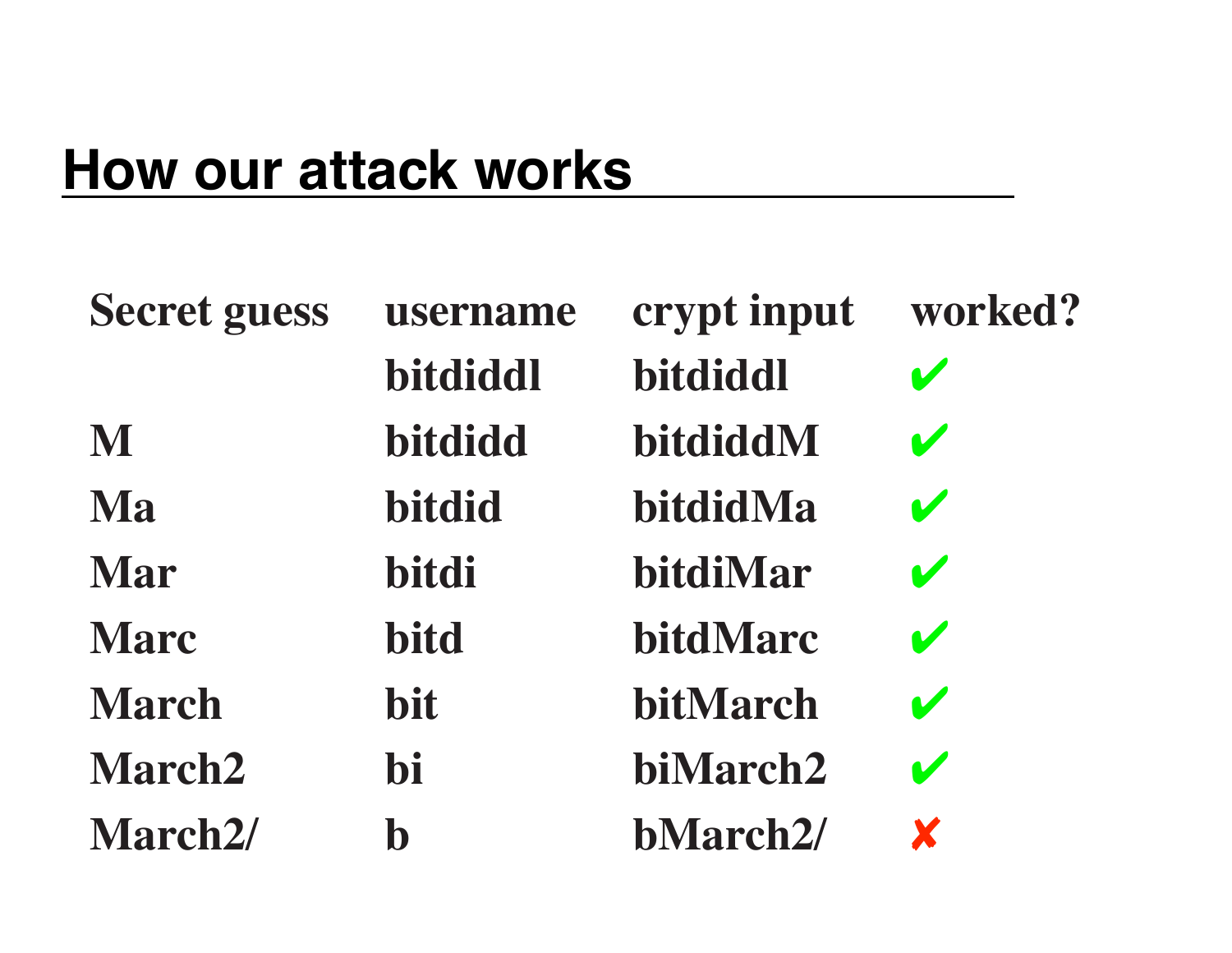| <b>Secret guess</b> | username      | crypt input     | worked?                    |
|---------------------|---------------|-----------------|----------------------------|
|                     | bitdiddl      | bitdiddl        | $\mathbf{v}$               |
| M                   | bitdidd       | bitdiddM        | $\mathbf{v}$               |
| Ma                  | <b>bitdid</b> | bitdidMa        | $\boldsymbol{\mathcal{U}}$ |
| <b>Mar</b>          | bitdi         | bitdiMar        | $\mathbf{v}$               |
| <b>Marc</b>         | <b>bitd</b>   | bitdMarc        | $\blacktriangledown$       |
| <b>March</b>        | bit           | bitMarch        | $\boldsymbol{\mathscr{C}}$ |
| <b>March2</b>       | <b>bi</b>     | biMarch2        | $\boldsymbol{\mathcal{U}}$ |
| <b>March20</b>      | $\bf{b}$      | <b>bMarch20</b> | $\blacktriangleright$      |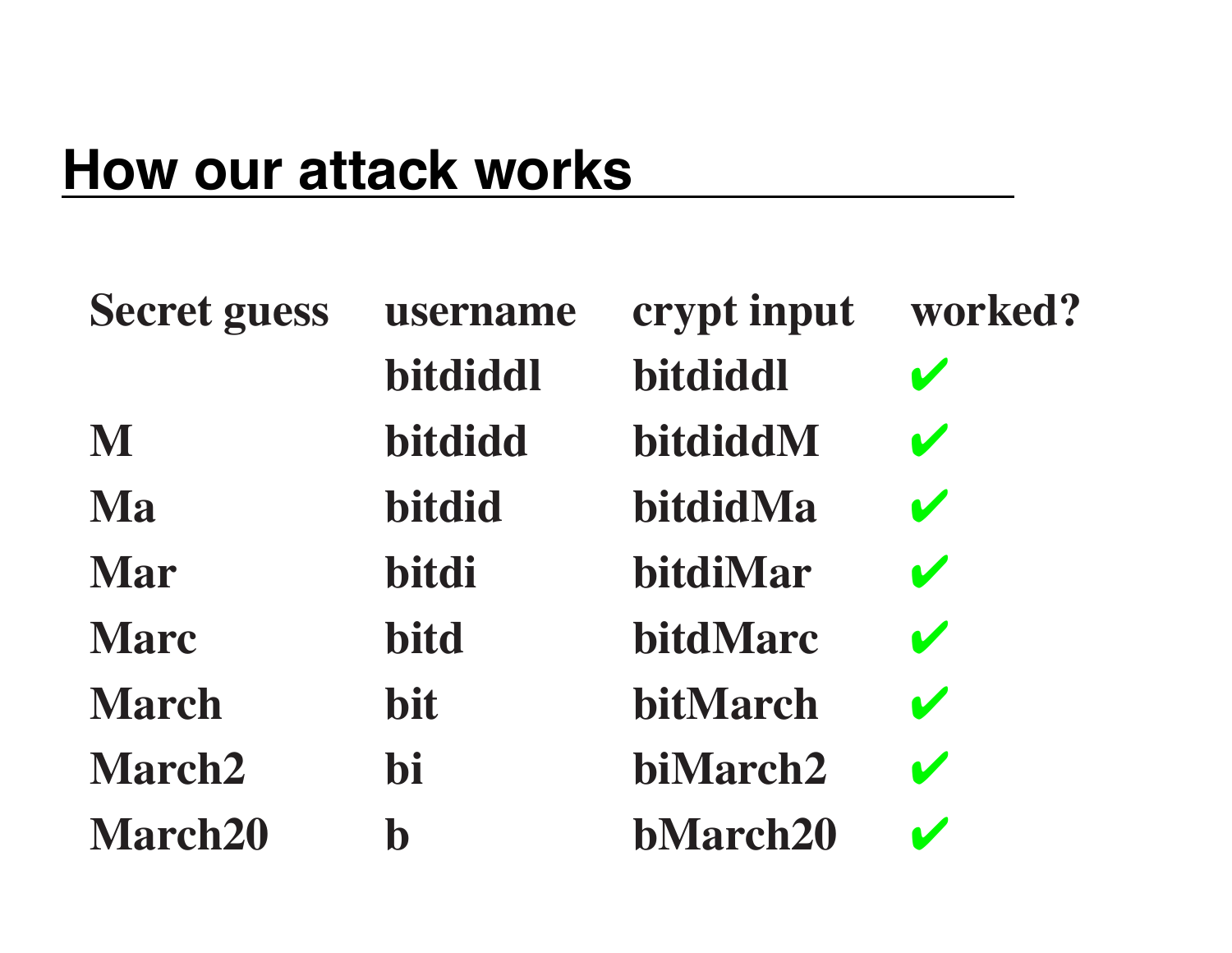# **Misuse of cryptography**

- Site: WSJ.com
- Problem: Weaker than plaintext passwords
- Adversary: Interrogative
- Break: Universal forgery
- Today: The token got longer...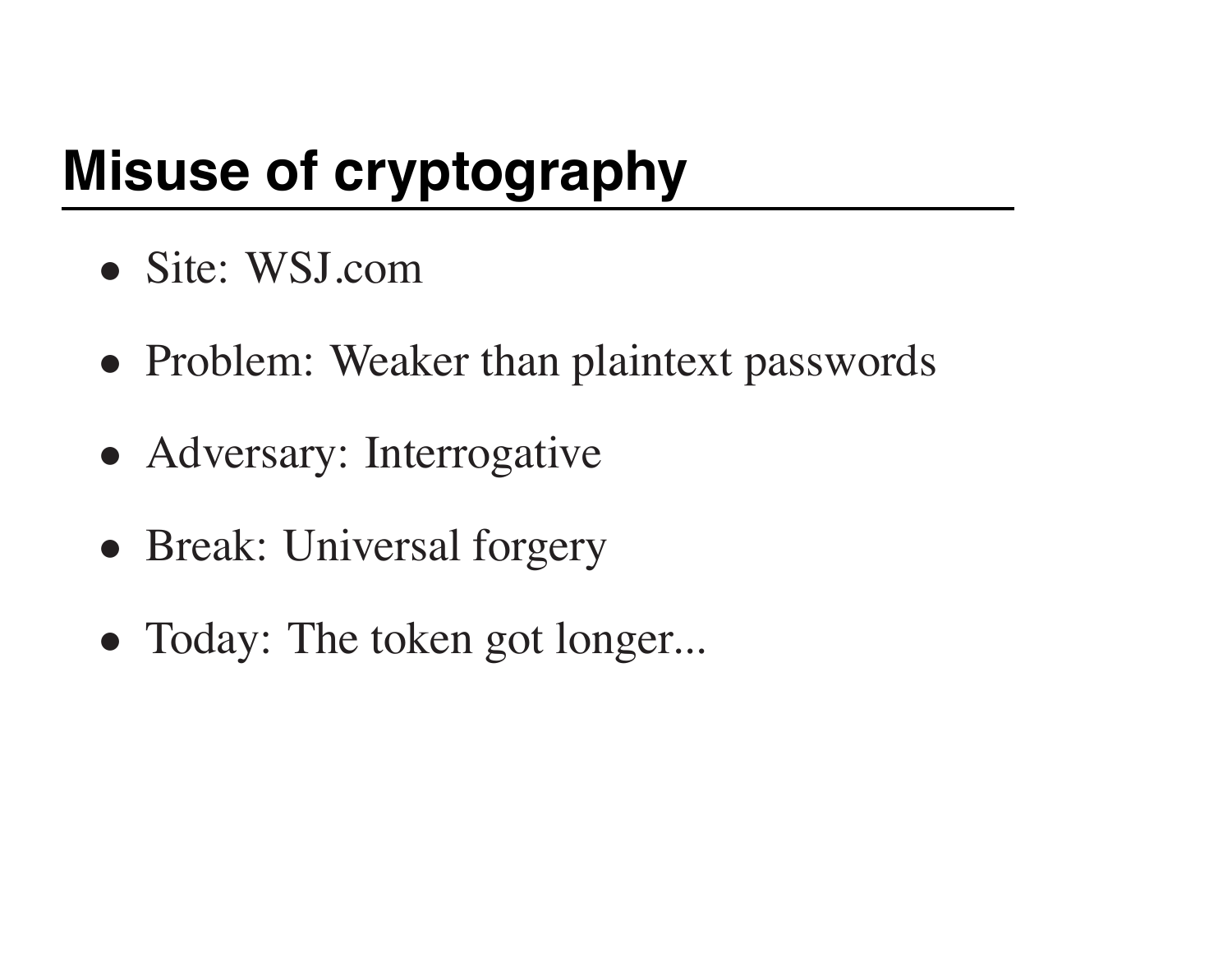"... about the factors affecting design decisions, it is certainly result of time to market considerations. ... we simply didn't have clear security requirements defined within the group and outside the group. So, we did what worked. We tried a better encryption algorithm, but hit a bug that we couldn't fix, so we implemented one that worked even though the architect in charge was fully aware of its short-comings. You must understand that I'm giving you my read on the situation since I've joined WSJ.com just 5 weeks ago."

— Javeh Saleh, Vice President, Technology

Interactive Business Technology Services, WSJ.com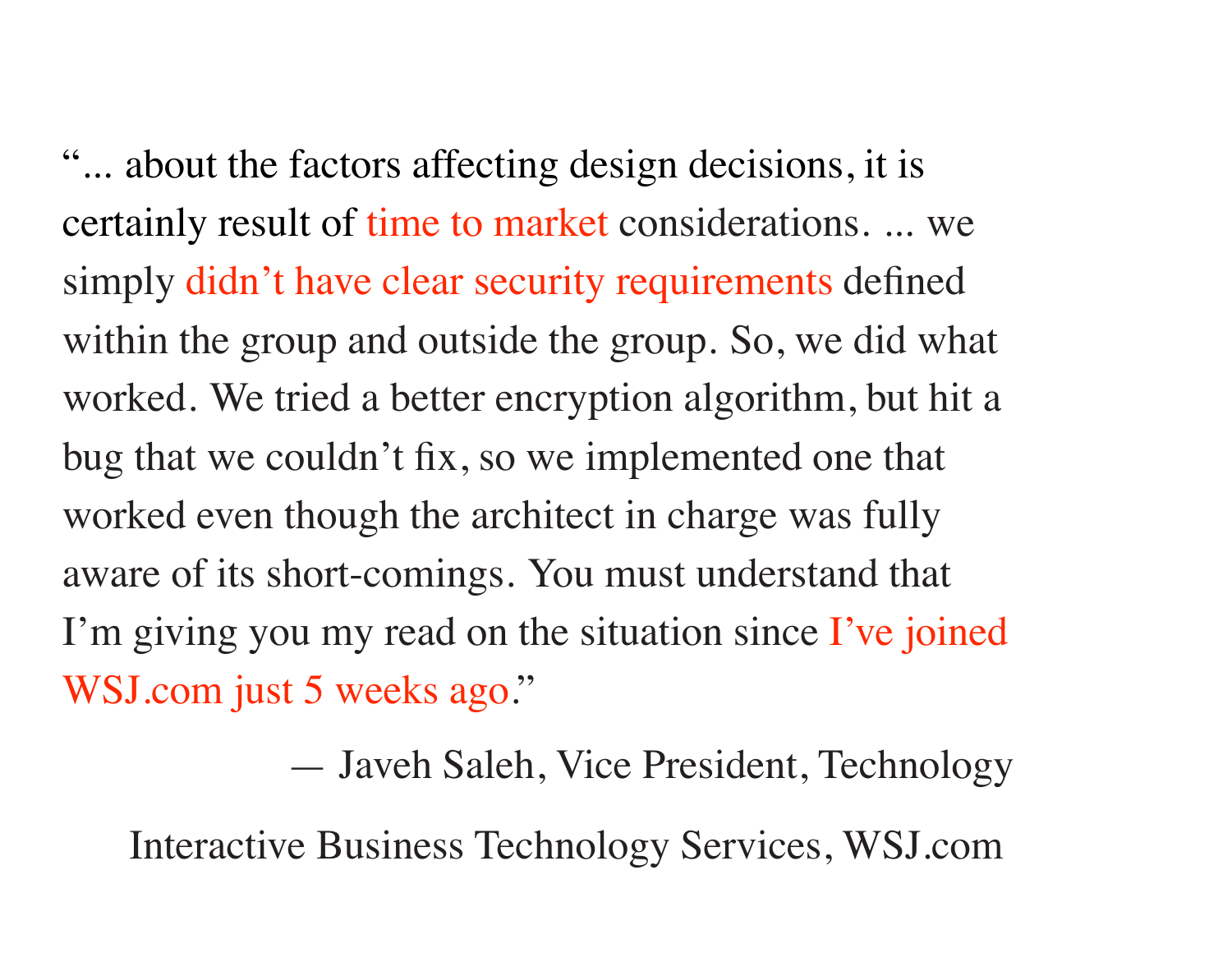# **Why cookies?**

- SSL is computationally expensive
- No one outside enterprises uses SSL client certificates
- Browsers offer an inflexible GUI for HTTP authentication
- Popular browsers implement cookies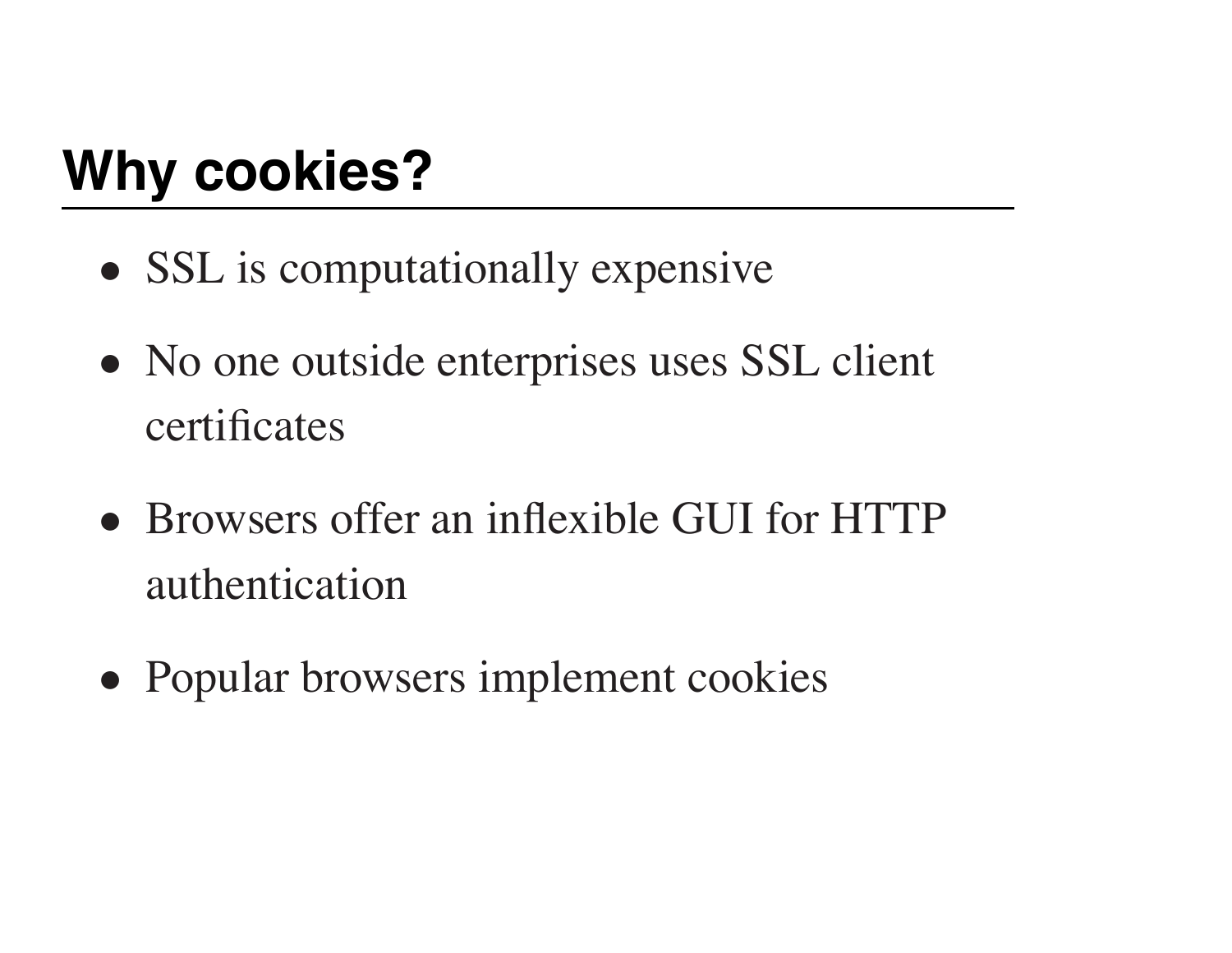### **HTTPS vs. HTTP handshake cost**

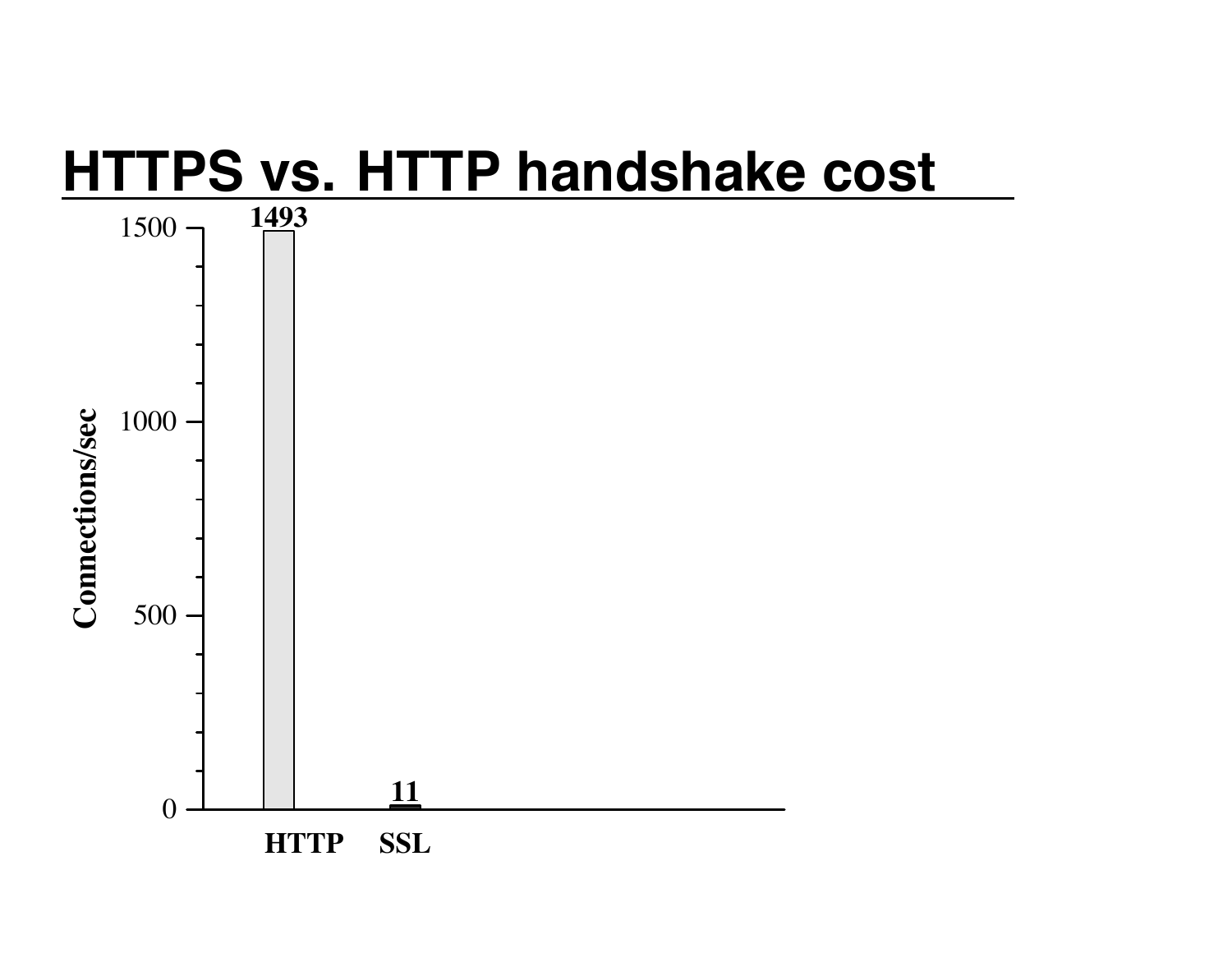## **How did we break these schemes?**

- Gathered public information
	- **–** Observe usernames and Web server HTTP responses
	- **–** Obtain sample authenticators
	- **–** Create guest accounts
- Observe authenticators while varying parameters
- No eavesdropping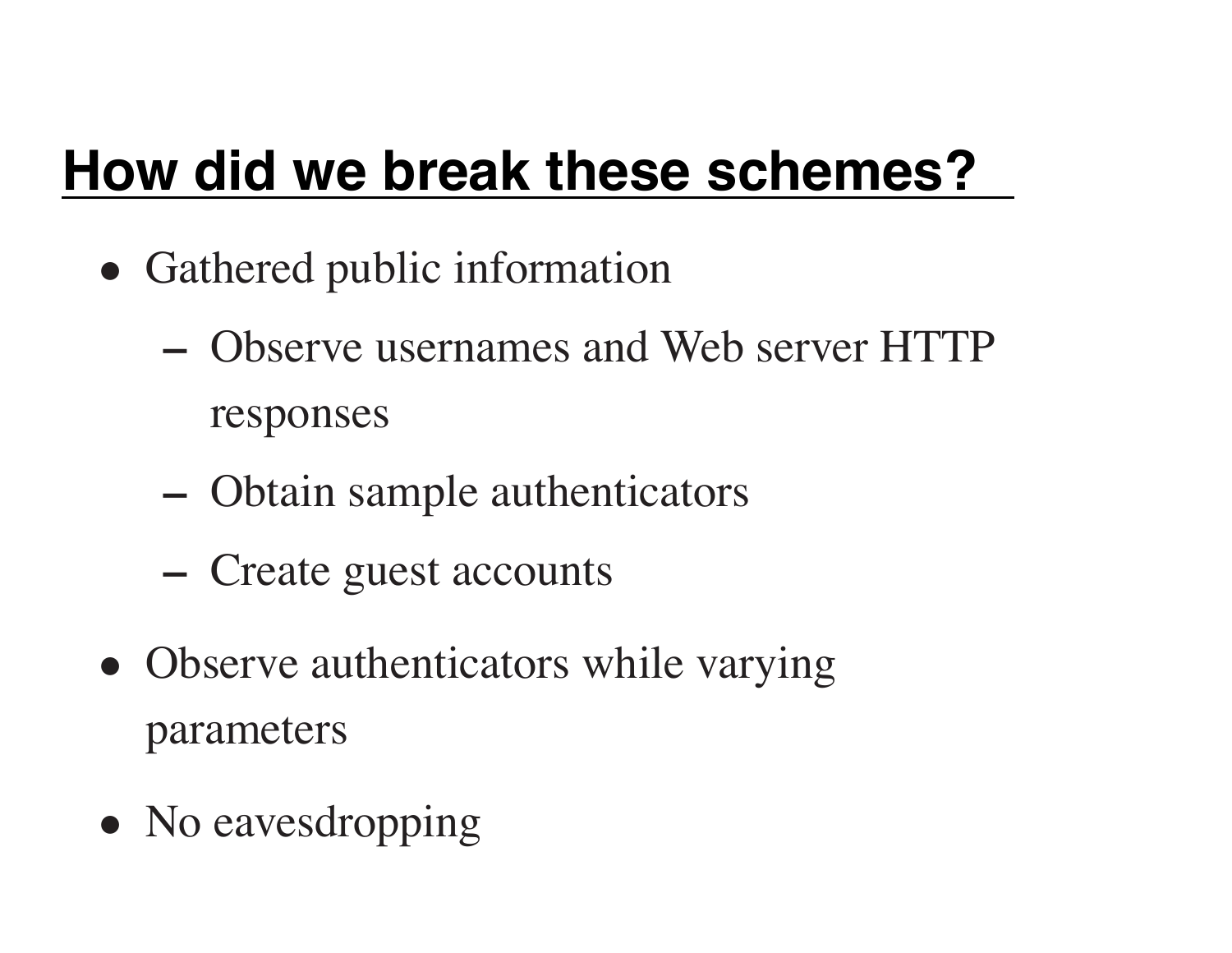# **Hints for client authentication**

- Limit the lifetime of authenticators
- Make authenticators unforgeable
- Sign what you mean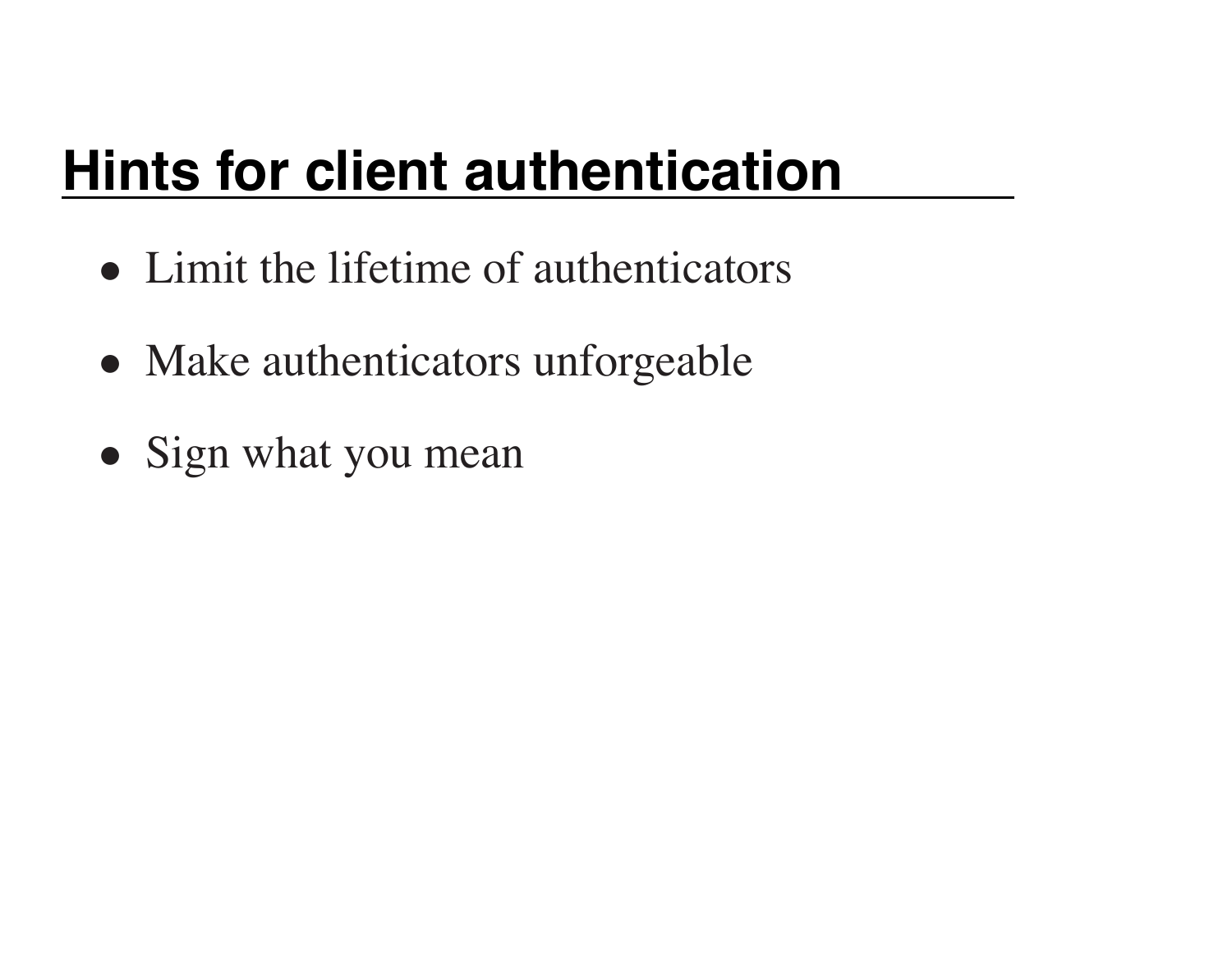## **Limit the lifetime of authenticators**

- Browsers cannot be trusted to expire cookies
- No revocation of WSJ cookies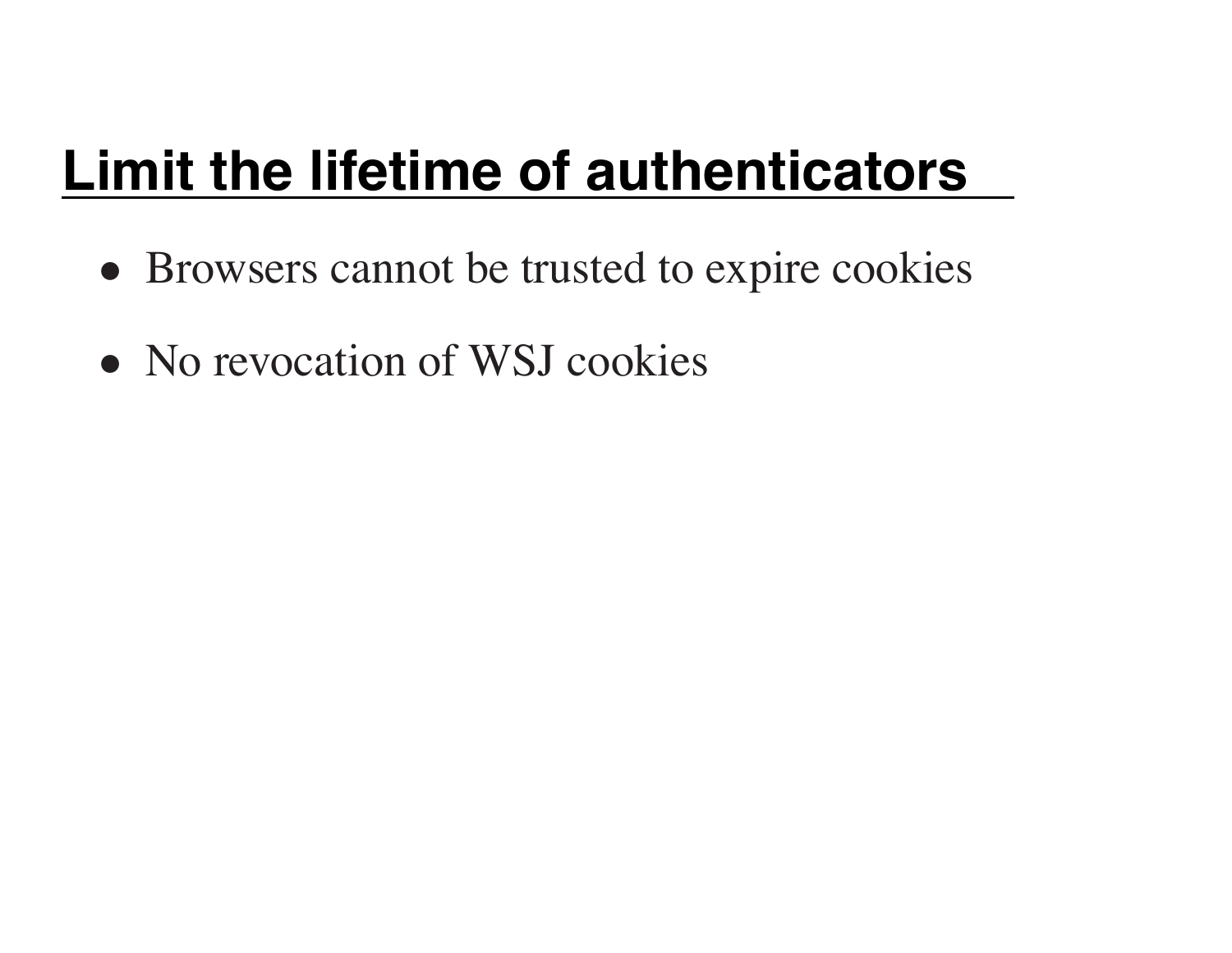# **Make authenticators unforgeable**

- Prevent modification of the cookie
- Do not allow bypass of password authentication
- Encryption alone does not prevent forgery
- HighSchoolAlumni.com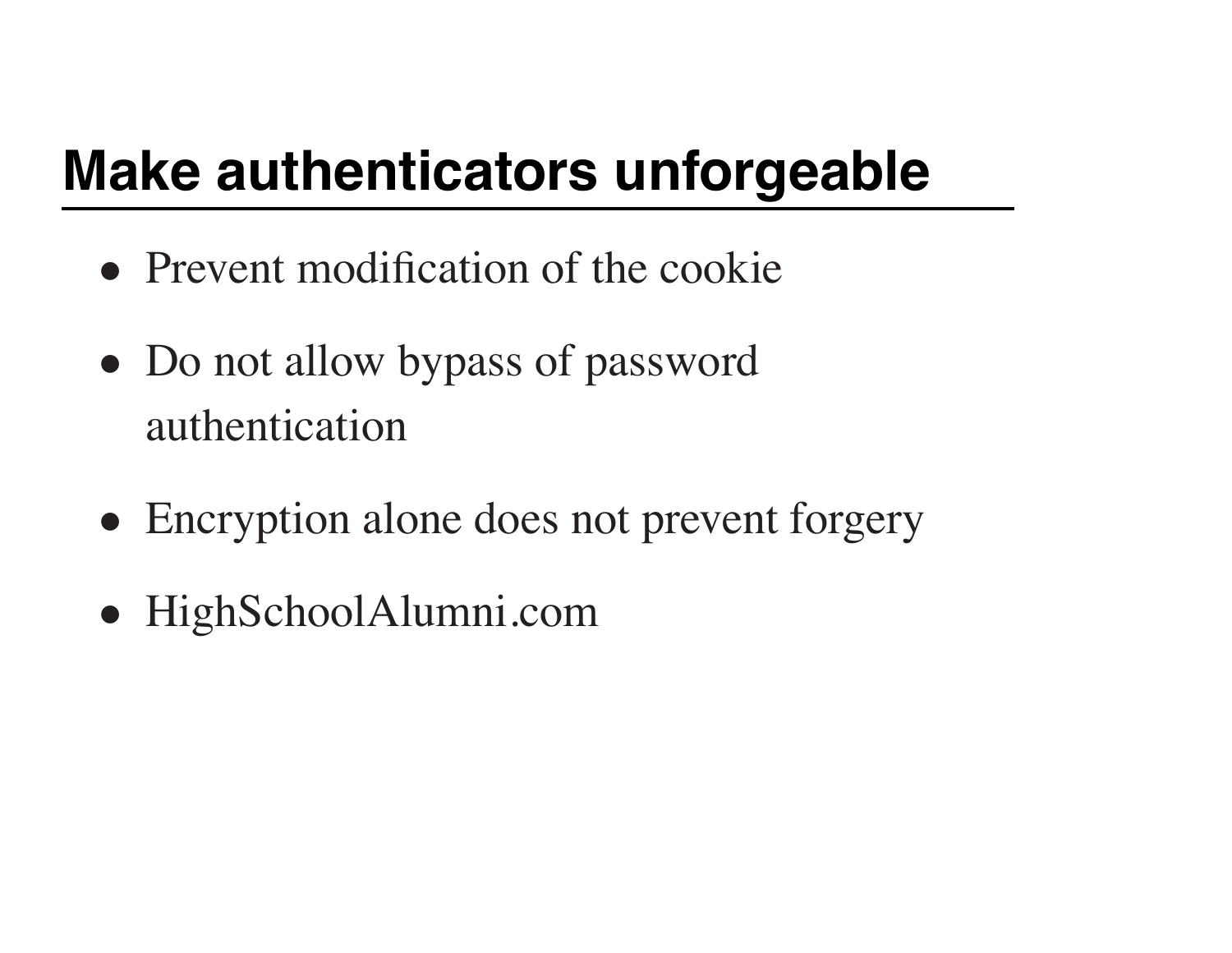# **Sign what you mean!**

- badauth = sign (username  $+$  expiration, key)
	- **–** (Alice, 21-Apr-2003)
		- $\rightarrow$  sign (Alice21-Apr-2003, key)
	- **–** (Alice2, 1-Apr-2003)
		- $\rightarrow$  sign (Alice21-Apr-2003, key)
- Same authenticator! "Alice" + "21-Apr-2003"  $==$ "Alice2" + "1-Apr-2003"
- Use unambiguous representation or delimiters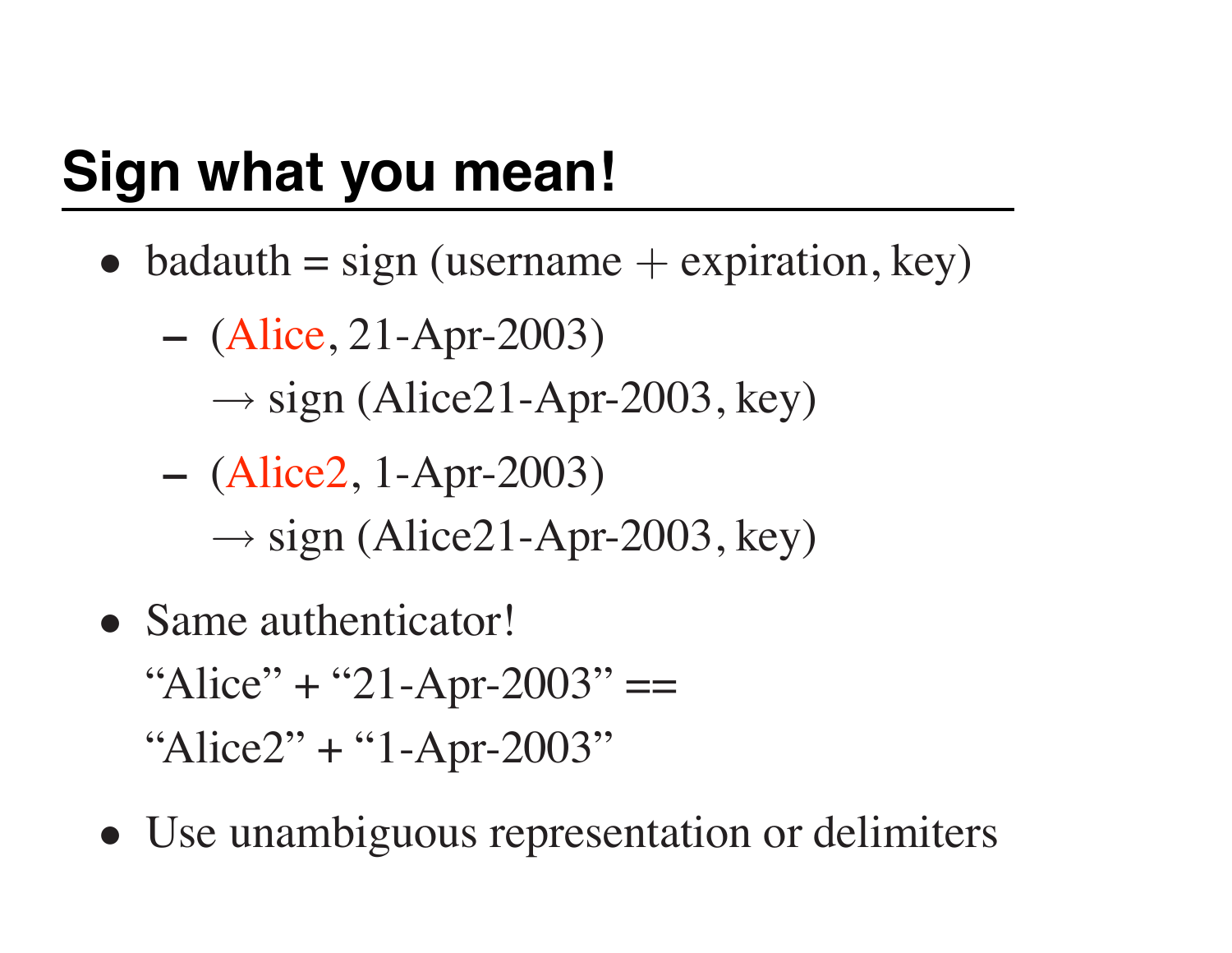## **A scheme that mostly works**

 $\mathbf{auth} = \texttt{capa} + \texttt{expre} + \texttt{MAC}_k(\texttt{capa} + \texttt{expire})$ 

**where** MAC **could be HMAC-SHA1,** capa **could be an encrypted capability,** expire **represents an encrypted expiration, and '**+**' denotes concatenation with a delimiter**

**Secure against interrogative adversary**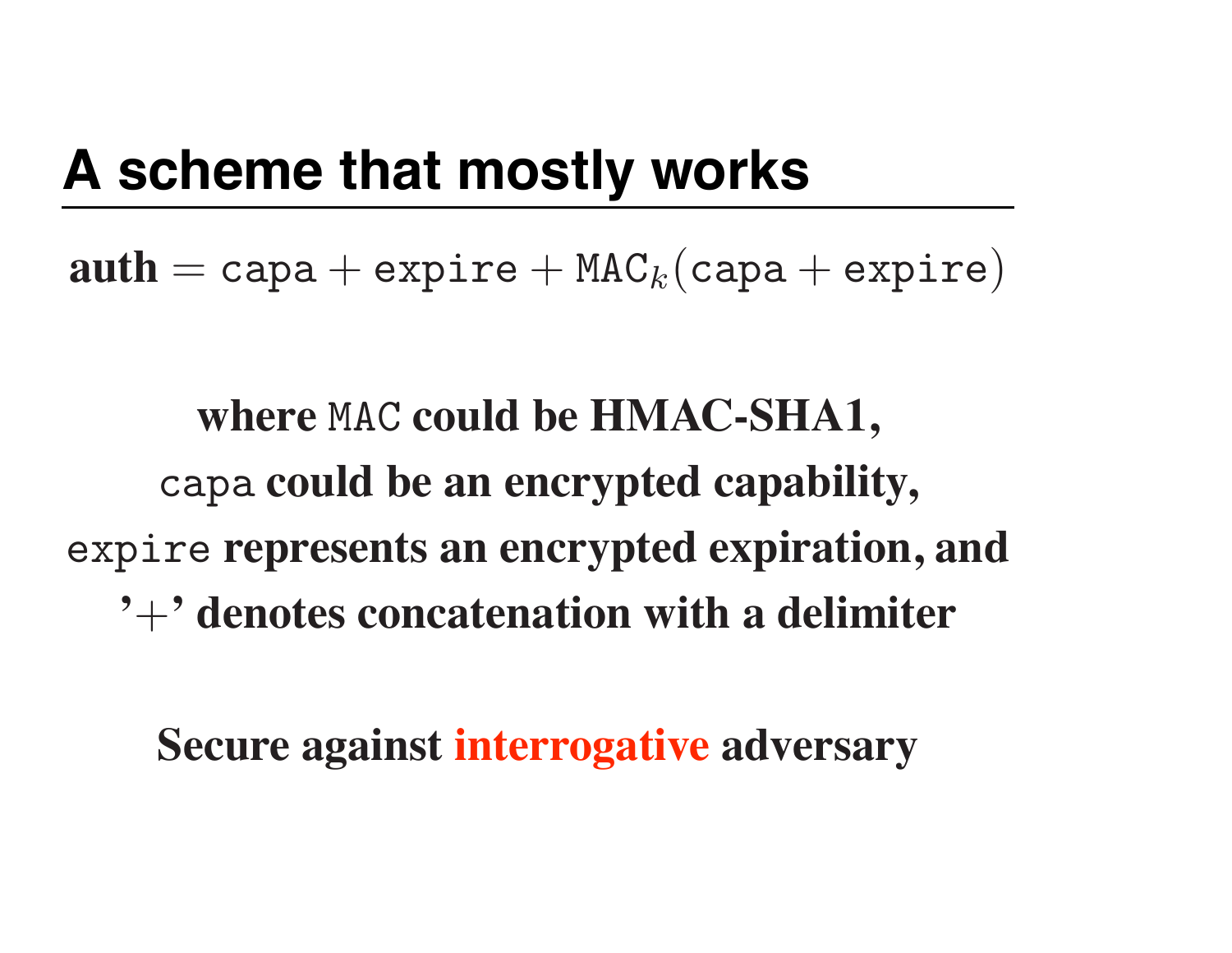### **A scheme that mostly works**

 $\mathbf{auth} = \texttt{capa} + \texttt{expre} + \texttt{MAC}_k(\texttt{capa} + \texttt{expire})$ 

**where** MAC **could be HMAC-SHA1,** capa **could be an encrypted capability,** expire **represents an encrypted expiration, and '**+**' denotes concatenation with a delimiter**

**Secure against interrogative adversary Still missing: A policy language for the capability**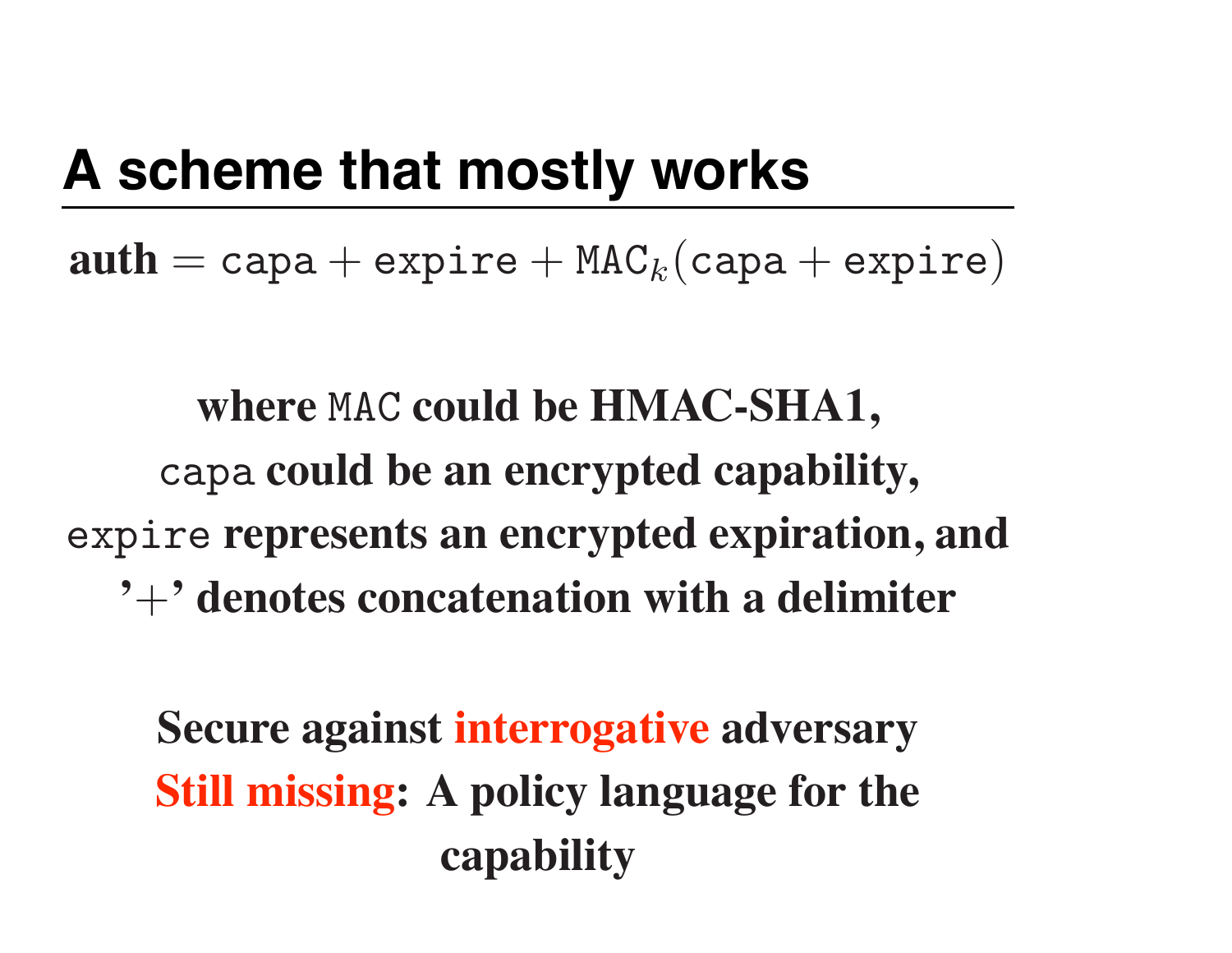## **The interrogative adversary defeats...**

- SSL client authentication? No.
- HTTP Basic or Digest authentication? No.
- Homebrew cookie authentication schemes? Often...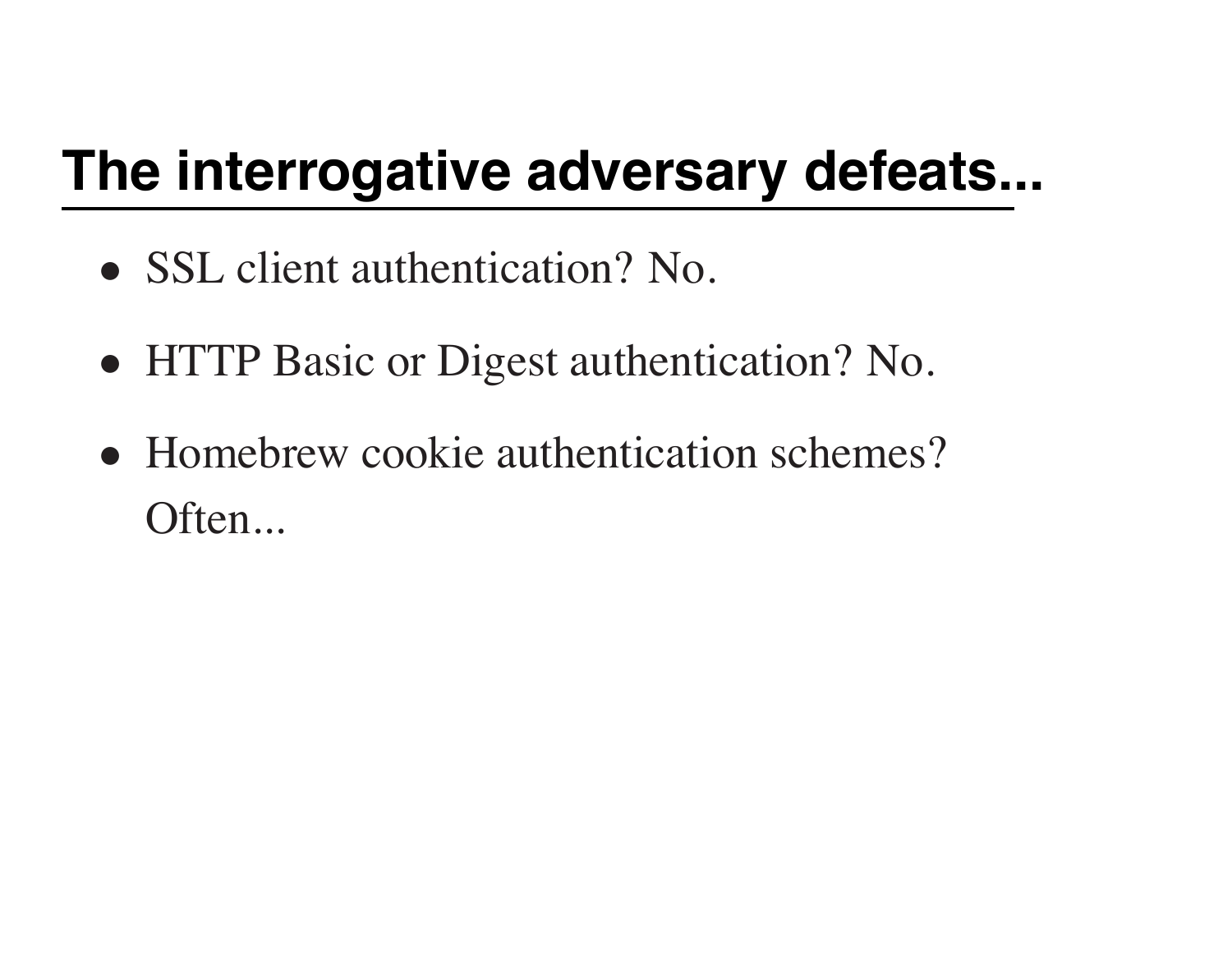# **Vulnerability disclosure**

- Vulnerability reporting is 1\% technical analysis and 99% proper handling of disclosure.
- Report the bug to the vendor first. Then ask how long they need.
- There are release cycles and QA testing procedures. Be patient.
- Most companies are reasonable.
- If you are nice, you might get a free T-shirt. :-)